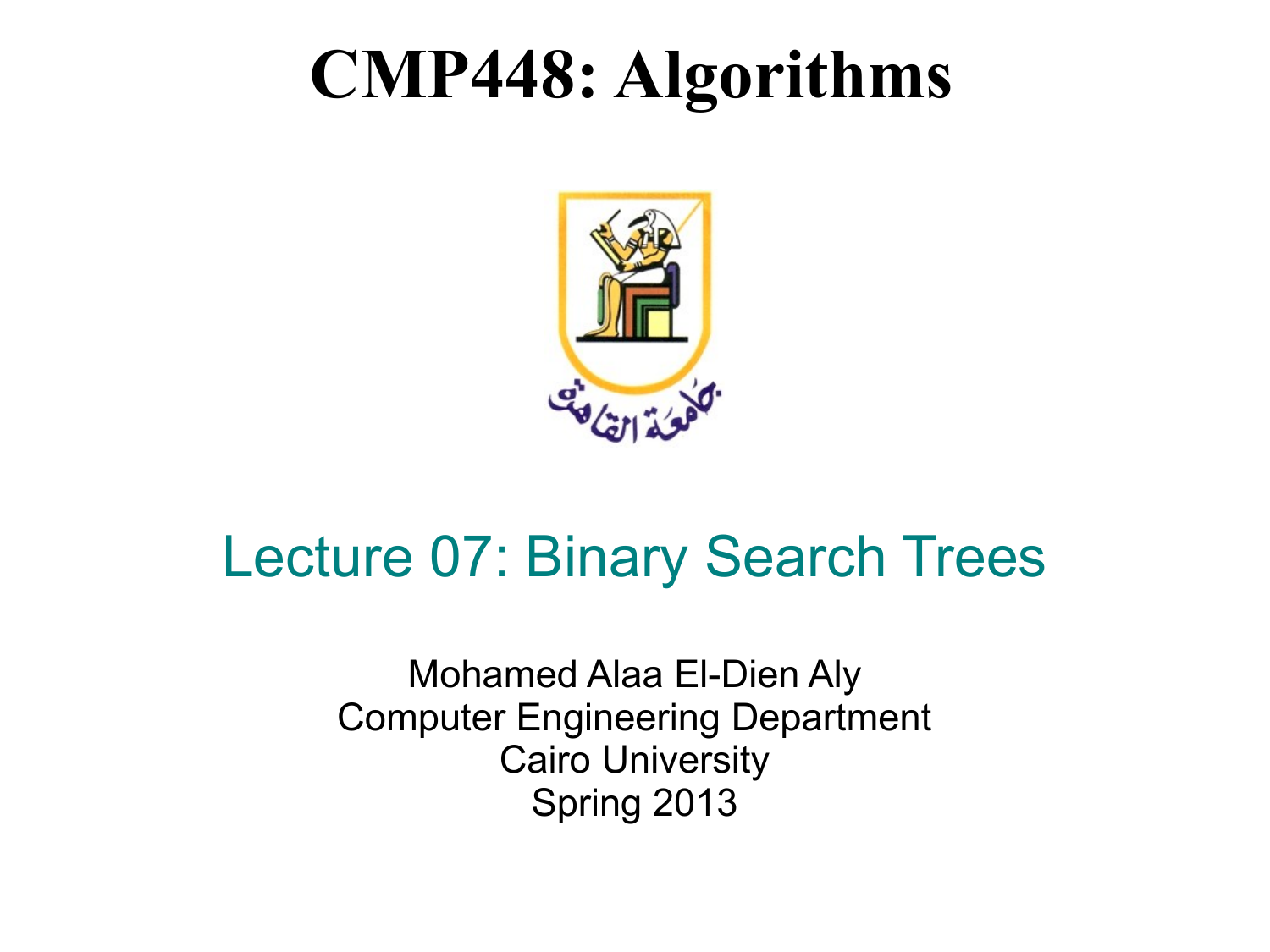## **Agenda**

- Binary Search Trees
	- Insert, Search, Delete
	- Expected Height
- Red Black Trees

**Acknowledgment**

A lot of slides adapted from the slides of Erik Demaine, Piotr Indyk, and Charles Leiserson

**Mohamed Aly – CMP448 Spring 2013 Computer Engineering, Cairo University 2/67**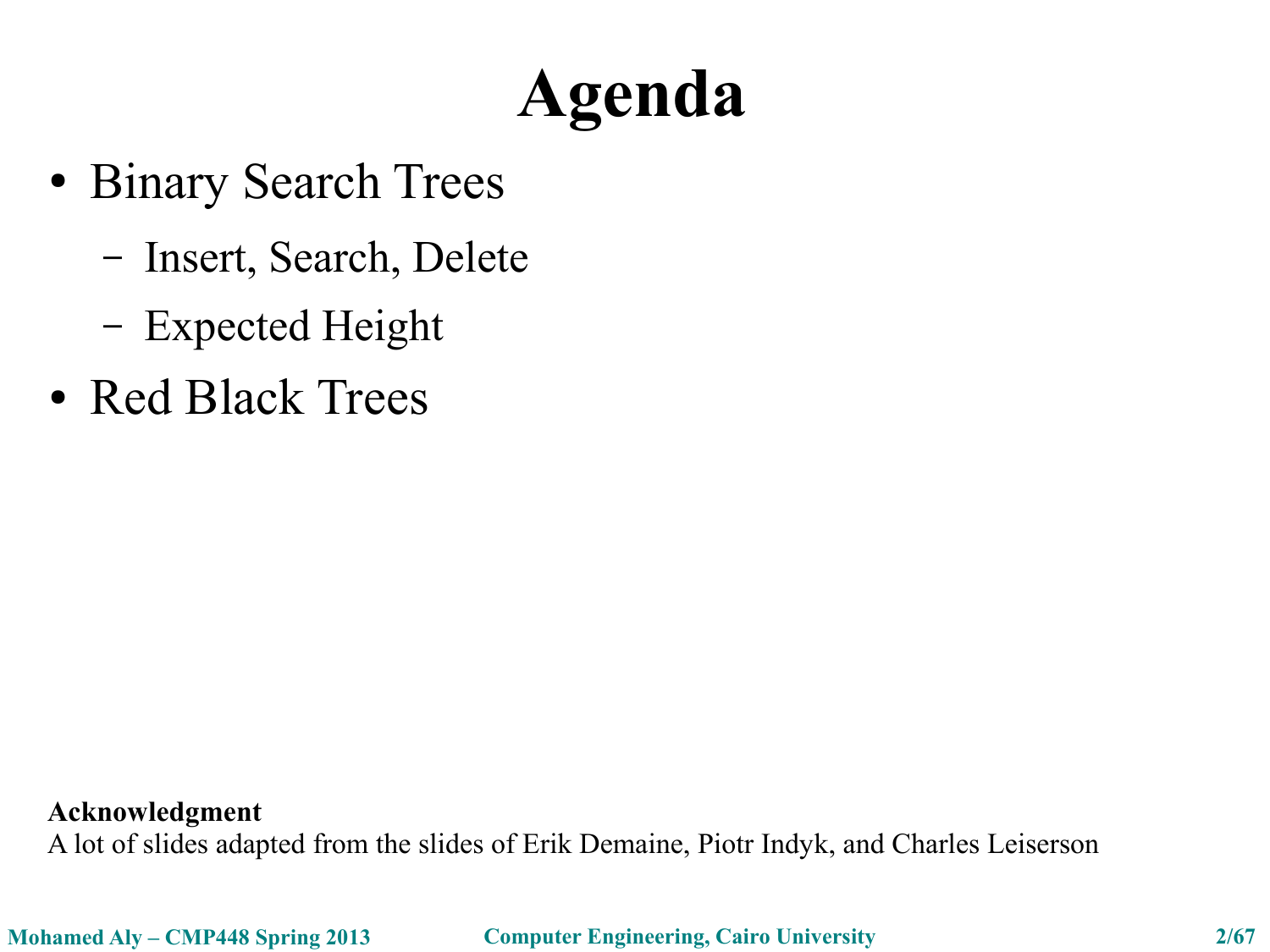## **Dictionary Data Structure**

- Data structures that support
	- Insert(data, key)
	- Delete(data, key)
	- Search(data, key)
- Last lecture
	- Hash tables
	- Operations in expected constant time
- This lecture
	- Binary Trees
	- Operations in expected log time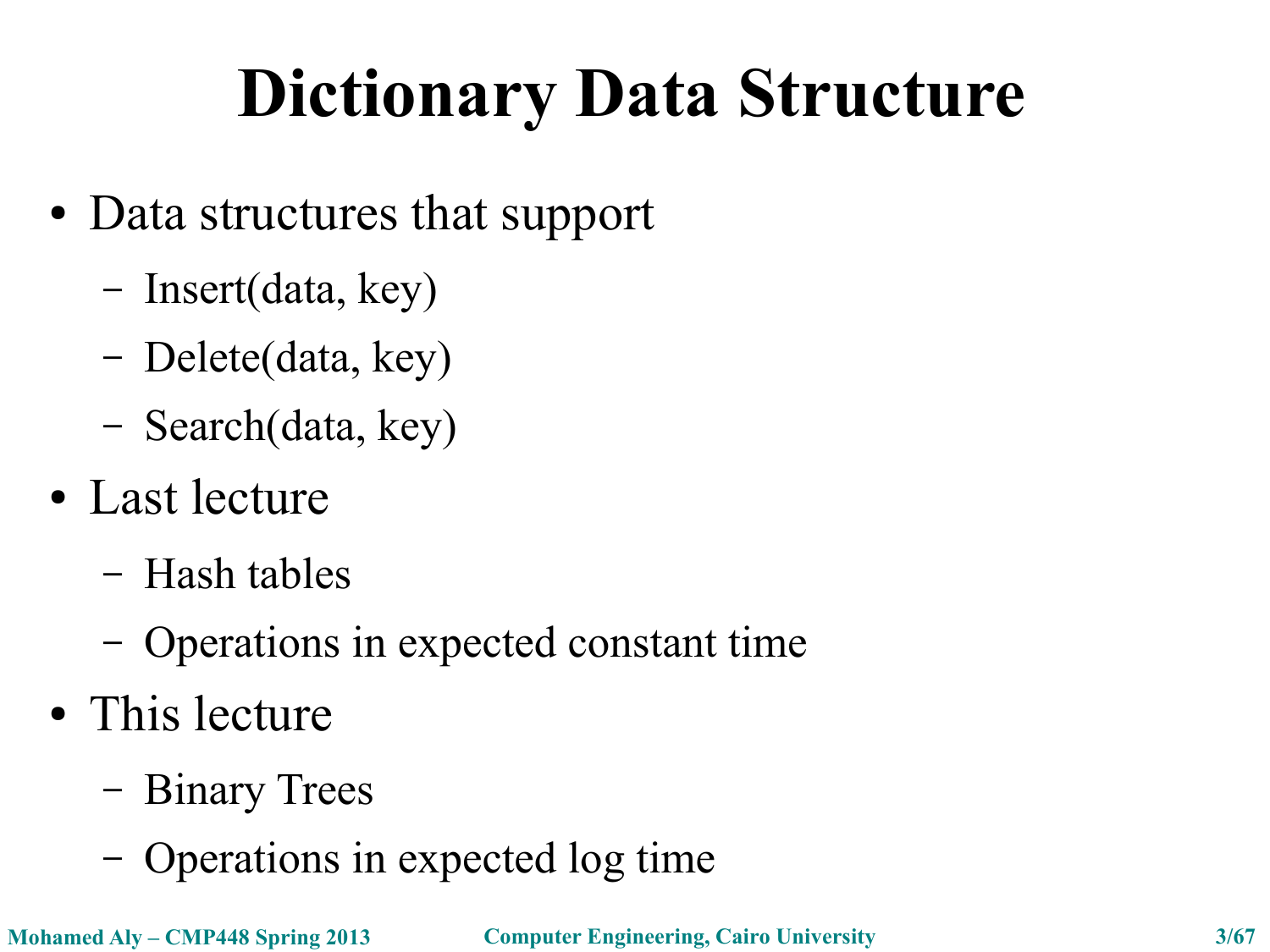

### **Binary Search Tree**

- Each node x has:
	- $-\text{key}[x]$
	- Pointers:
		- left[x]
		- right[x]
		- parent[x]



© Piotr Indyk *Introduction to Algorithms* October 6, 2004 L7.3

**Mohamed Aly – CMP448 Spring 2013 Computer Engineering, Cairo University 4/67**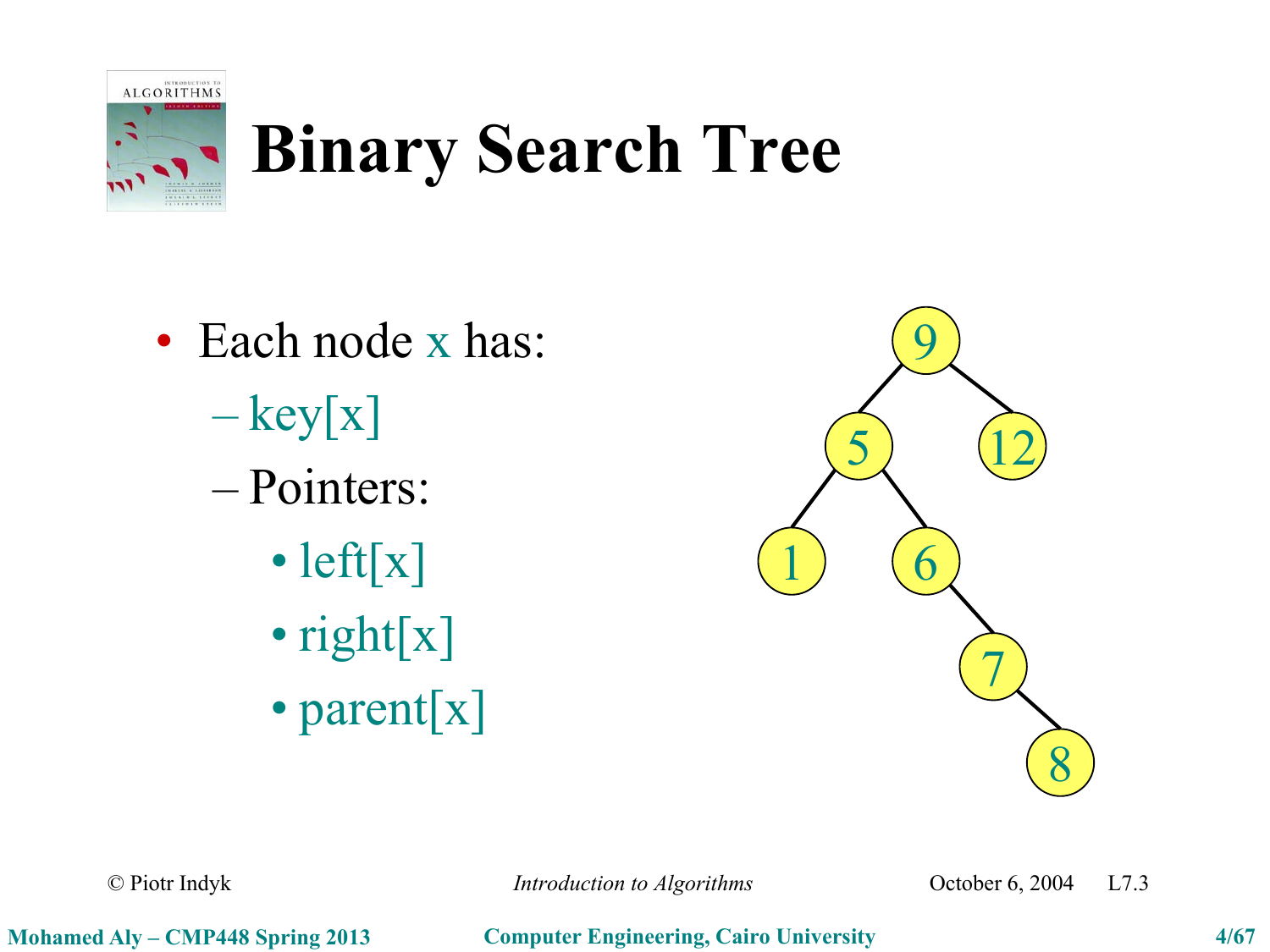

## **Binary Search Tree (BST)**

#### BST Property

- Property: for any node x:
	- For all nodes y in the left subtree of x:

 $key[y] \leq key[x]$ 

– For all nodes y in the right subtree of x:

 $key[y] \geq key[x]$ 



© Piotr Indyk *Introduction to Algorithms* October 6, 2004 L7.4

**Mohamed Aly – CMP448 Spring 2013 Computer Engineering, Cairo University 5/67**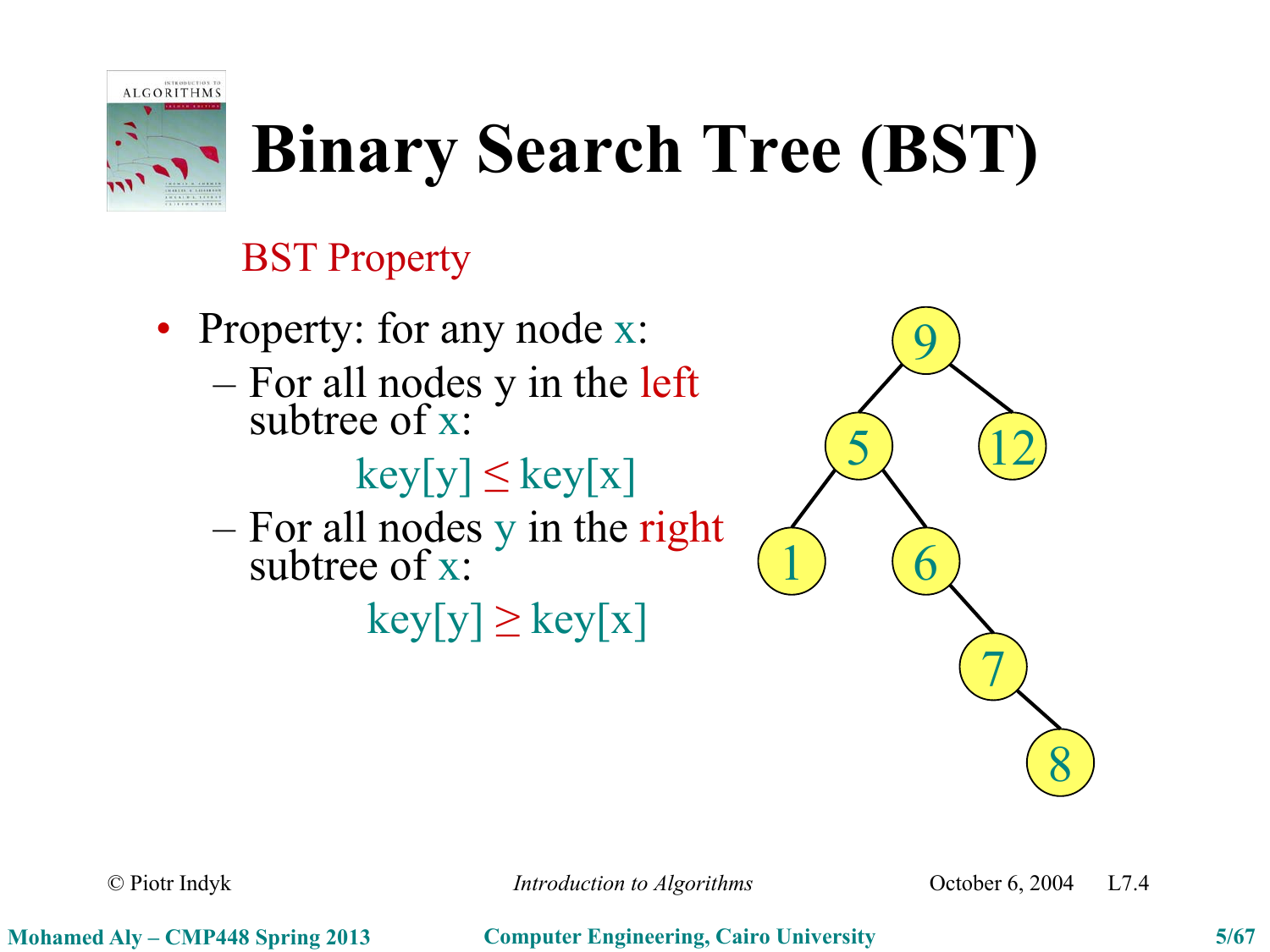

## **Binary Search Tree (BST)**

### BST Property

- Property: for any node x:
	- For all nodes y in the left subtree of x:

 $key[y] \leq key[x]$ 

– For all nodes y in the right subtree of x:

 $key[y] \geq key[x]$ 

• Given a set of keys, is BST for those keys unique?



© Piotr Indyk *Introduction to Algorithms* October 6, 2004 L7.4

8

7

9

 $\begin{pmatrix} 5 \end{pmatrix}$   $(12)$ 

 $\left( \begin{matrix} 1 \end{matrix} \right)$   $\left( \begin{matrix} 6 \end{matrix} \right)$ 

**Mohamed Aly – CMP448 Spring 2013 Computer Engineering, Cairo University 6/67**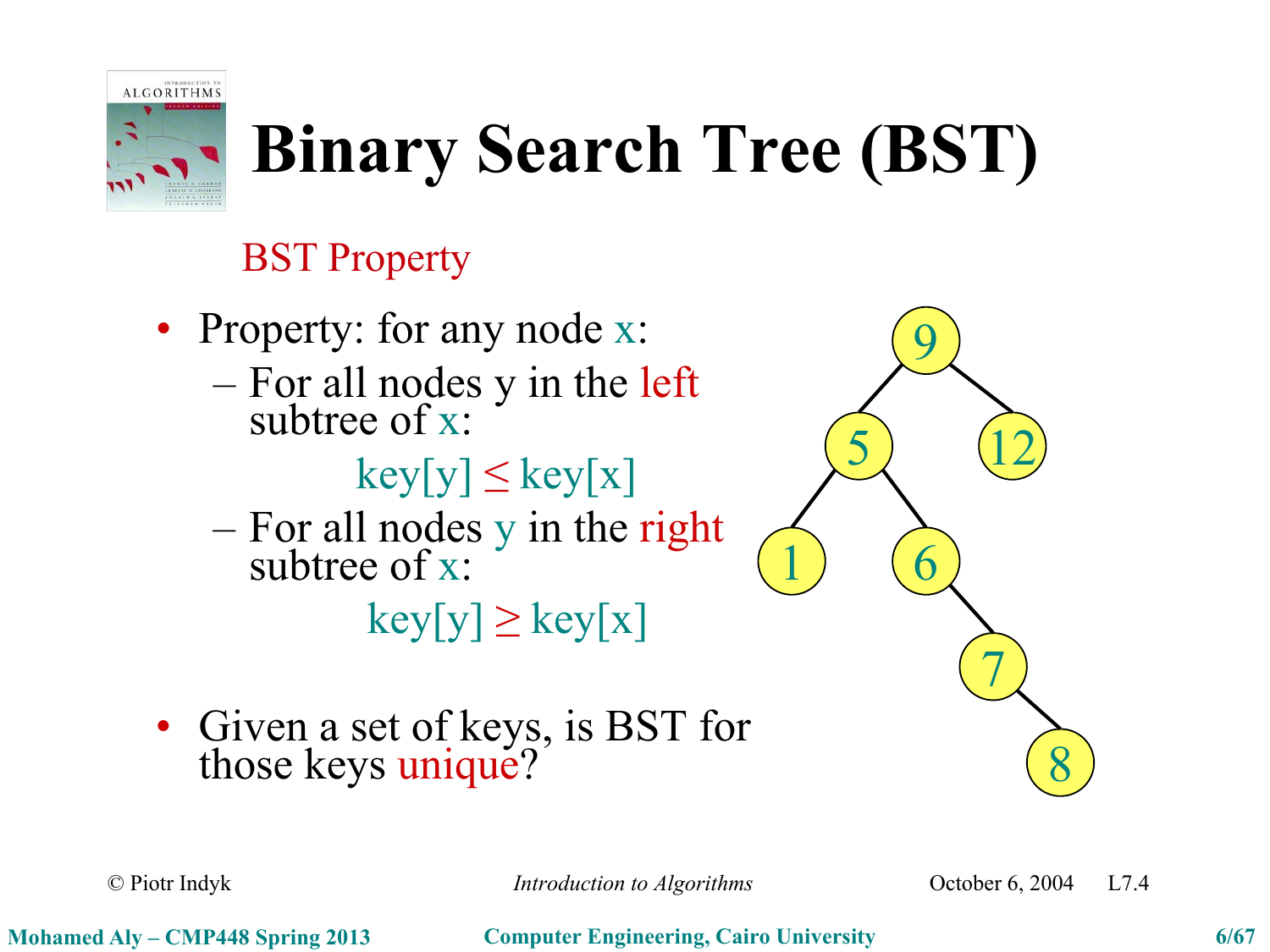

### **No uniqueness**





© Piotr Indyk *Introduction to Algorithms* October 6, 2004 L7.5

**Mohamed Aly – CMP448 Spring 2013 Computer Engineering, Cairo University 7/67**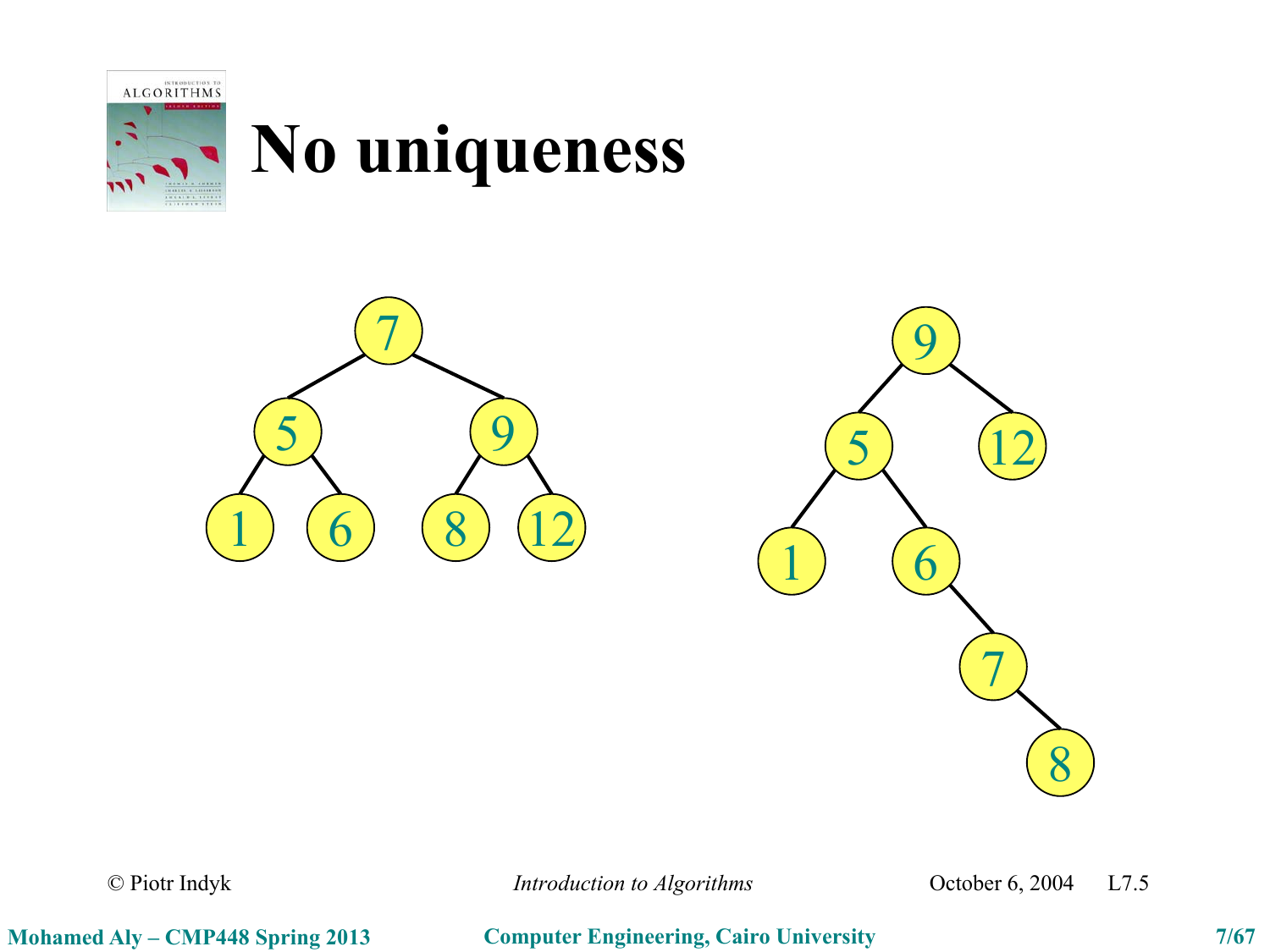

### **What can we do given BST ?**

- Sort !
- Inorder-Walk(x):



© Piotr Indyk *Introduction to Algorithms* October 6, 2004 L7.6

**Mohamed Aly – CMP448 Spring 2013 Computer Engineering, Cairo University 8/67**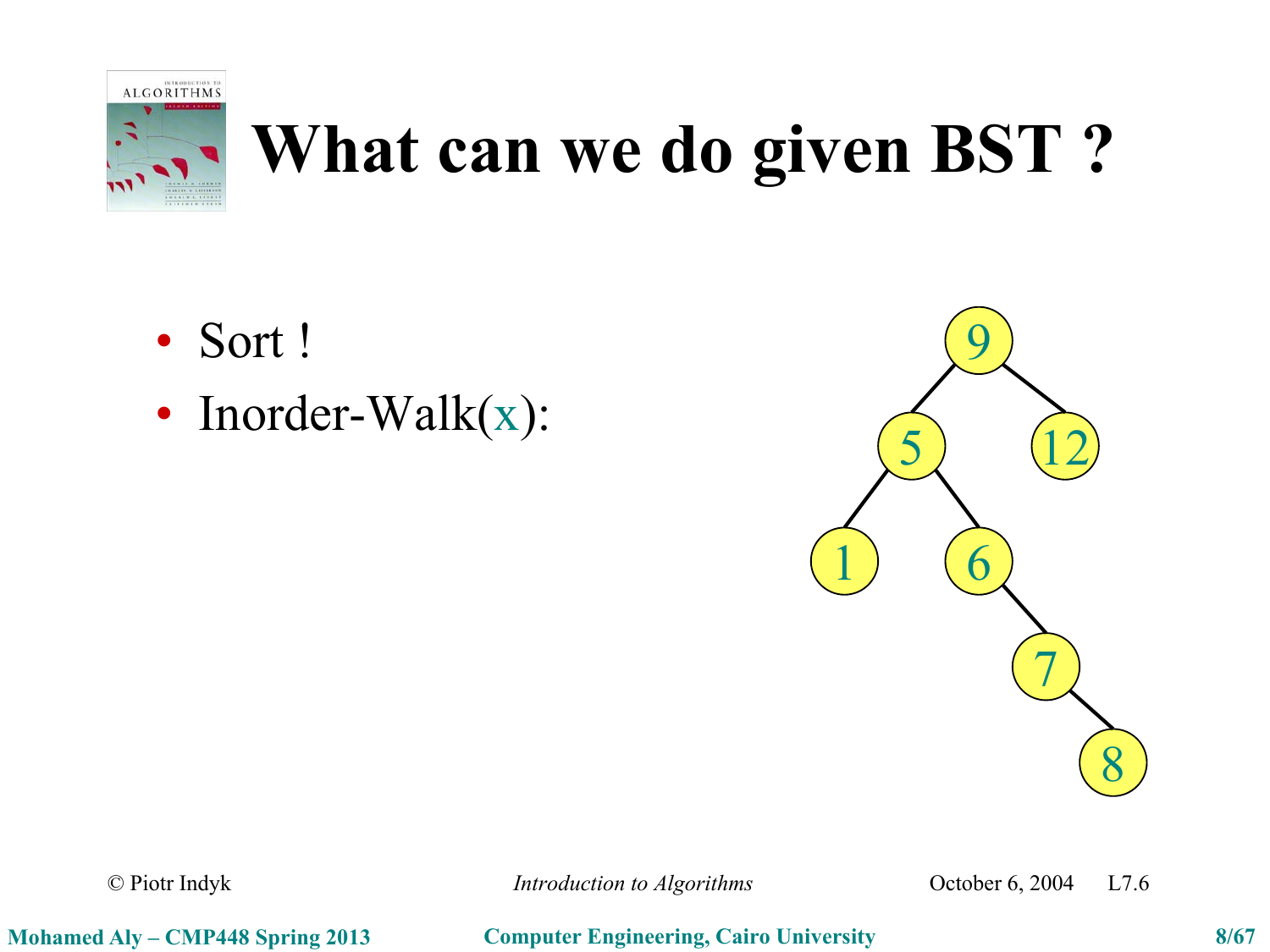

### **What can we do given BST ?**

- Sort !
- Inorder-Walk(x):
	- If  $x \neq$ NIL then
		- Inorder-Walk( left[x] )
		- $-$  print key[x]
		- Inorder-Walk( right[x] )
- Output:  $1) (5) (6) (7) (8)$  $(9)$   $(12)$   $(8)$

© Piotr Indyk *Introduction to Algorithms* October 6, 2004 L7.6

7

9

 $\begin{pmatrix} 5 \end{pmatrix}$   $(12)$ 

 $\left( \begin{matrix} 1 \end{matrix} \right)$   $\left( \begin{matrix} 6 \end{matrix} \right)$ 

**Mohamed Aly – CMP448 Spring 2013 Computer Engineering, Cairo University 9/67**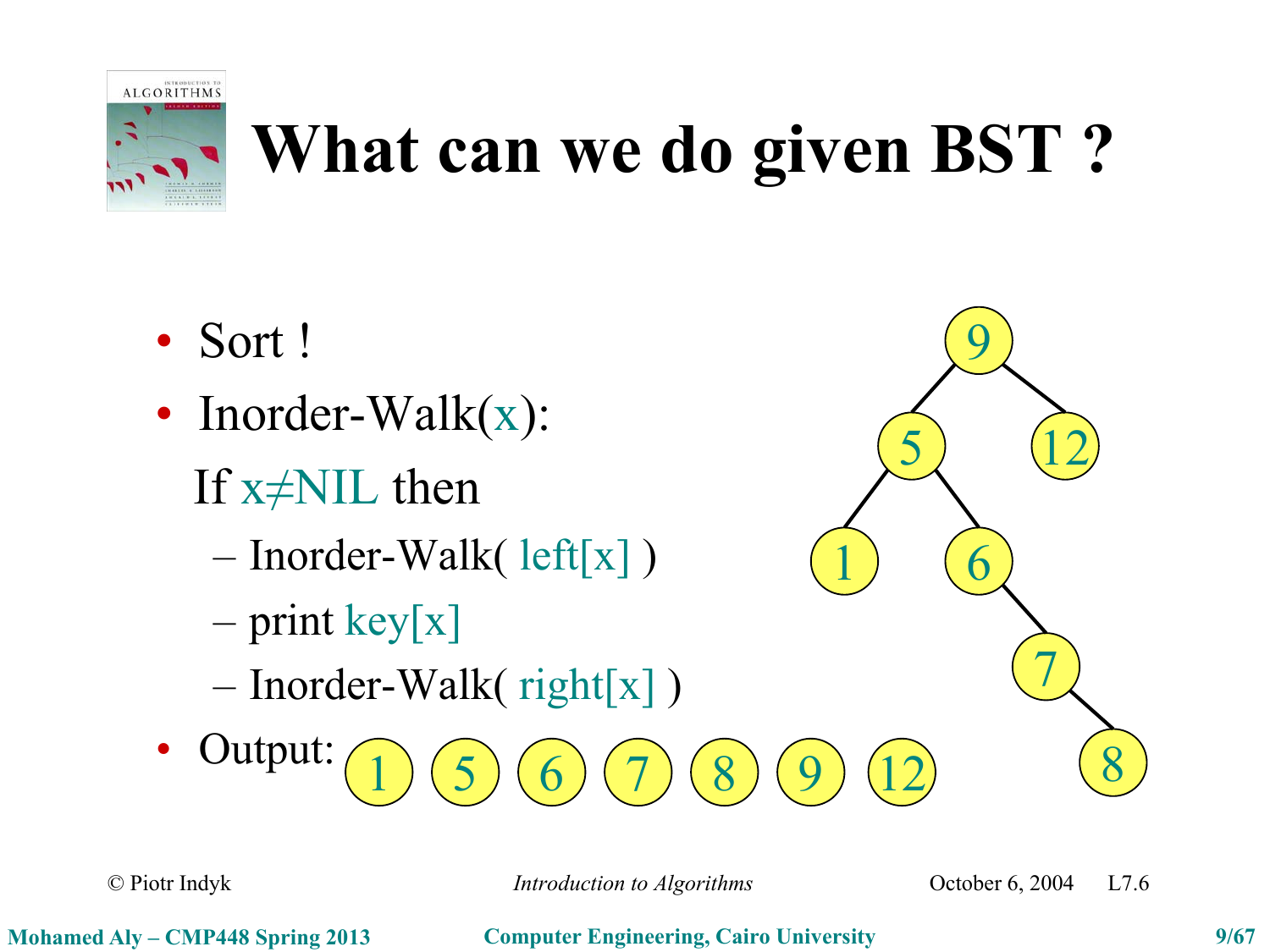

• What is the running time of Inorder-Walk?



© Piotr Indyk *Introduction to Algorithms* October 6, 2004 L7.7

**Mohamed Aly – CMP448 Spring 2013 Computer Engineering, Cairo University 10/67**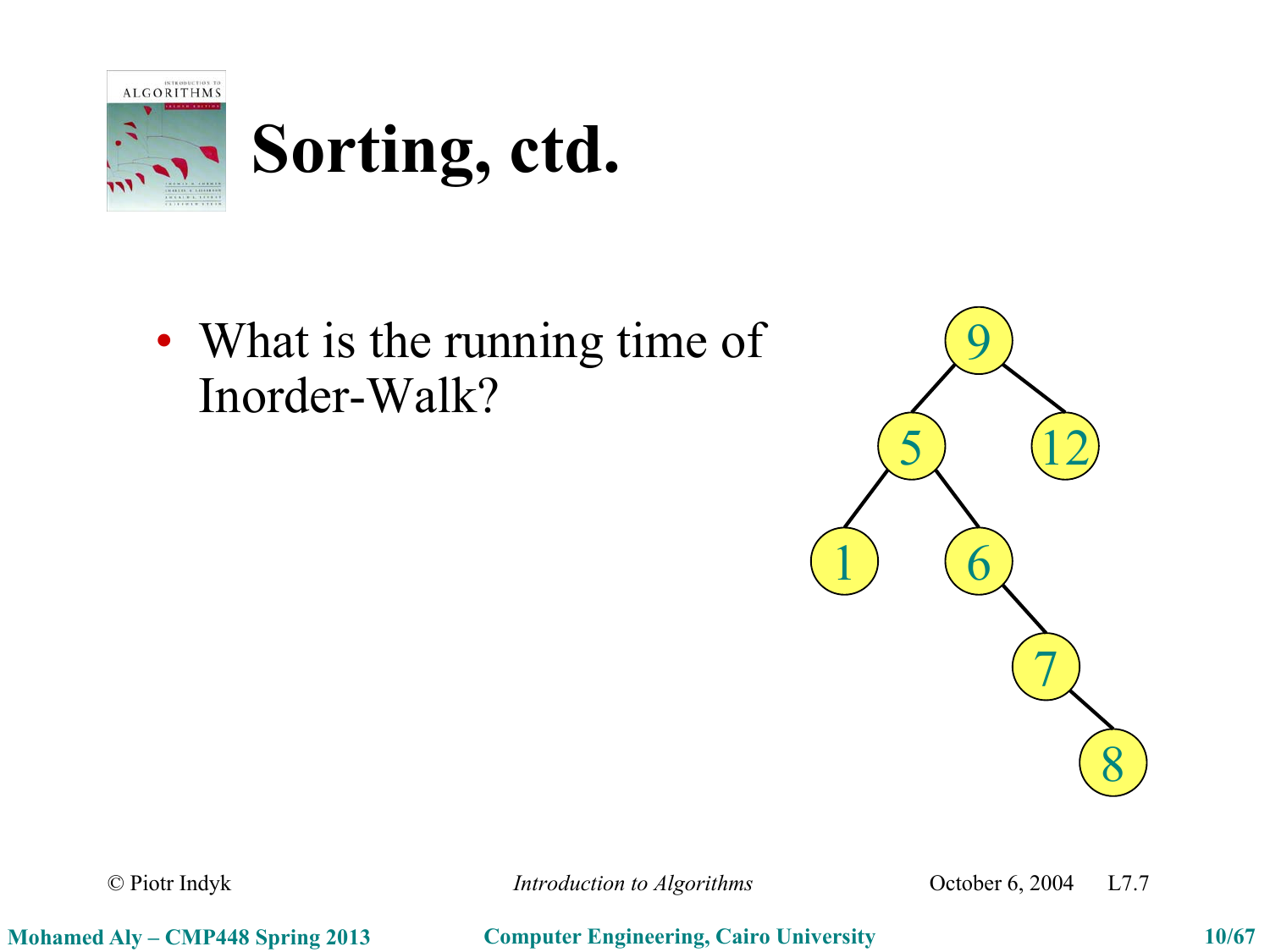

- What is the running time of Inorder-Walk?
- It is  $O(n)$
- Because:
	- Each link is traversed twice
	- $-$  There are  $O(n)$  links



© Piotr Indyk *Introduction to Algorithms* October 6, 2004 L7.7

**Mohamed Aly – CMP448 Spring 2013 Computer Engineering, Cairo University 11/67**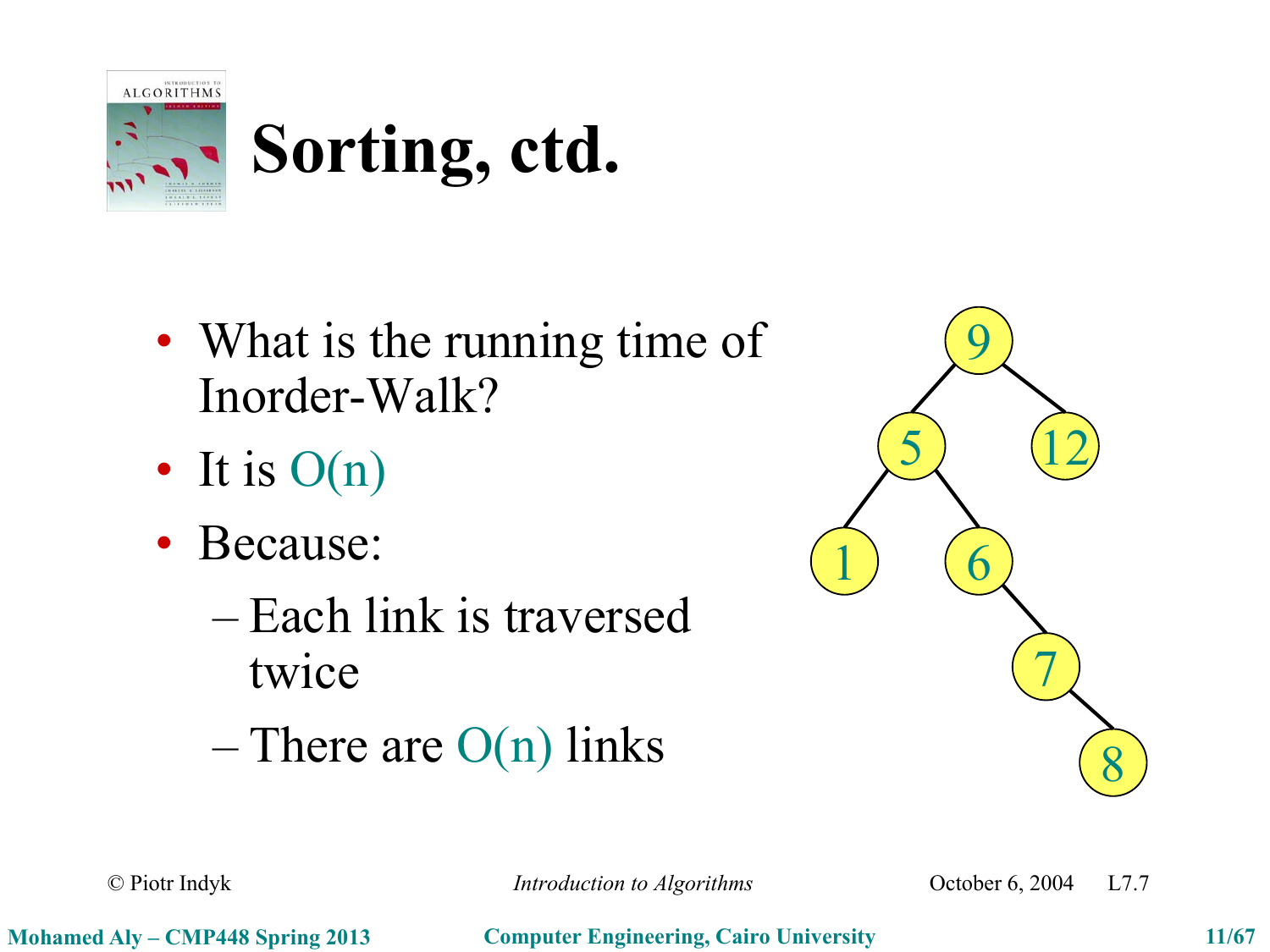

• Does it mean that we can sort n keys in O(n) time ?



© Piotr Indyk *Introduction to Algorithms* October 6, 2004 L7.8

**Mohamed Aly – CMP448 Spring 2013 Computer Engineering, Cairo University 12/67**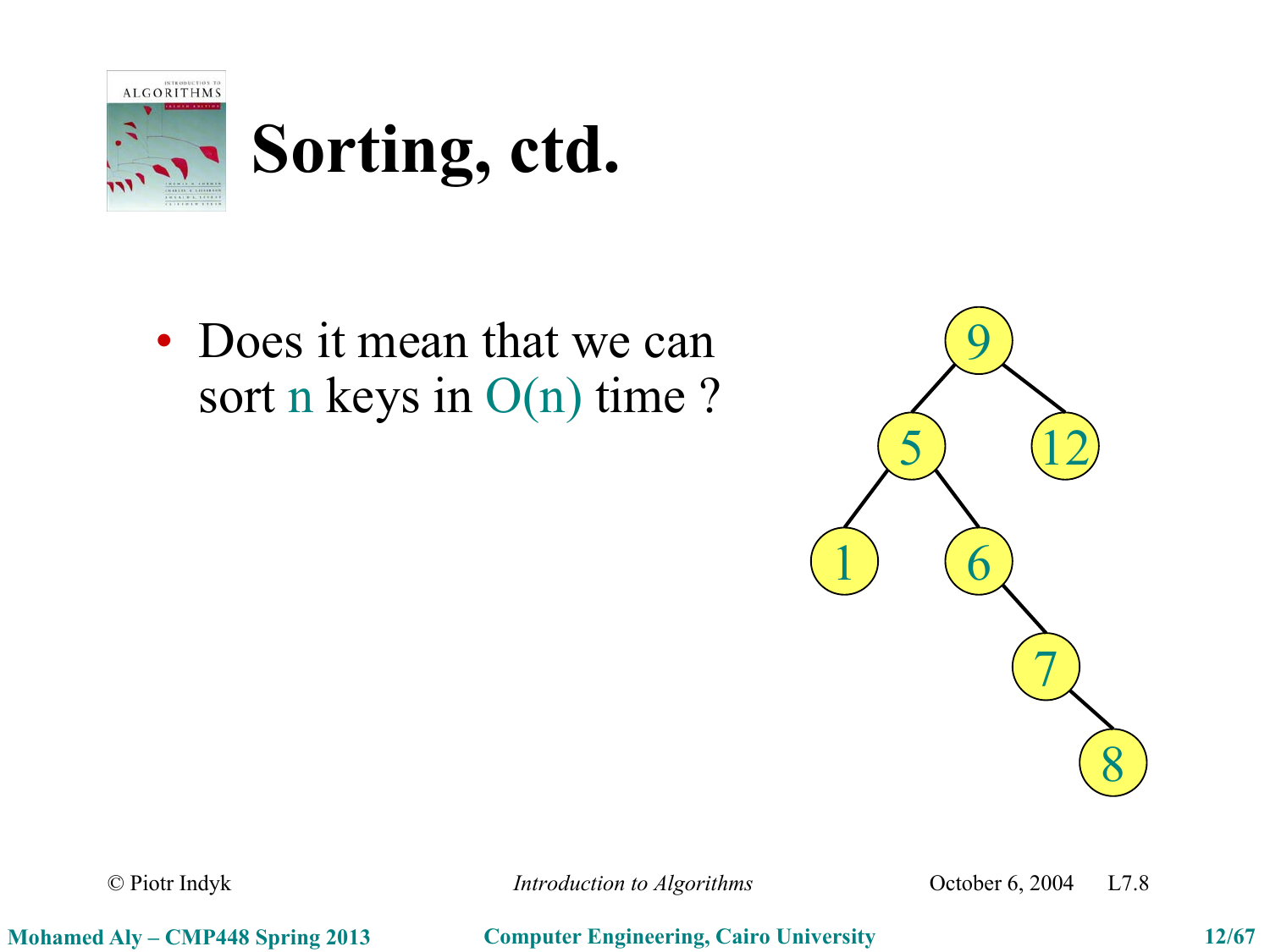

- Does it mean that we can sort n keys in O(n) time ?
- No
- It just means that building a BST takes  $\Omega(n \log n)$ time (in the comparison model)



© Piotr Indyk *Introduction to Algorithms* October 6, 2004 L7.8

**Mohamed Aly – CMP448 Spring 2013 Computer Engineering, Cairo University 13/67**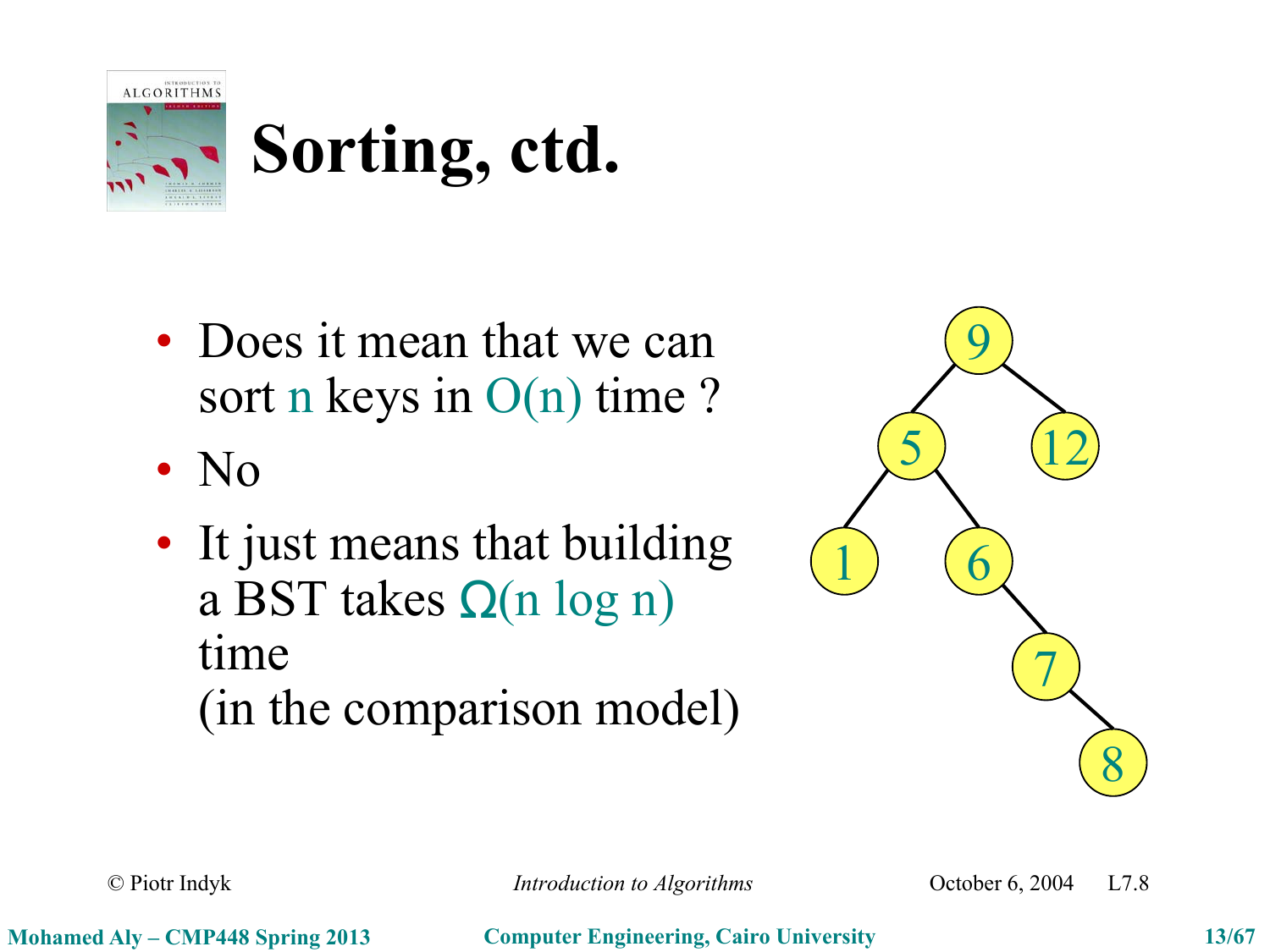

### **BST as a data structure**

- Operations:
	- $-$ Insert(x)
	- $-\text{Delete}(x)$
- $\rightarrow -\text{Search}(k)$

© Piotr Indyk *Introduction to Algorithms* October 6, 2004 L7.9

**Mohamed Aly – CMP448 Spring 2013 Computer Engineering, Cairo University 14/67**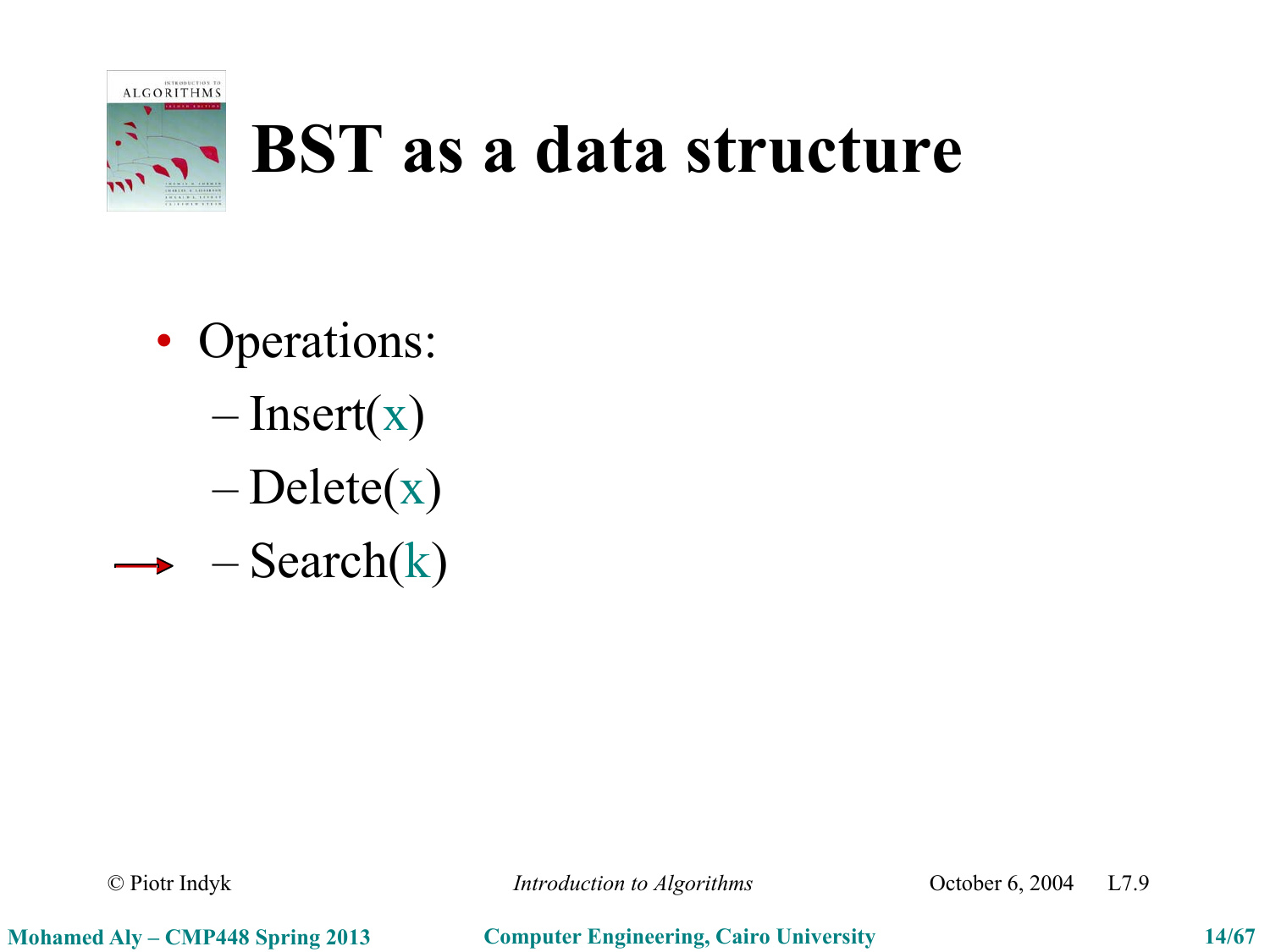

## **Search**

Search(x):

- If x≠NIL then
	- $-$  If key[x] = k then return x
	- $-$  If  $k <$  key[x] then return Search( left[x] )
	- $-$  If  $k >$  key[x] then return Search( right[x])
- Else return NIL



© Piotr Indyk *Introduction to Algorithms* October 6, 2004 L7.10

**Mohamed Aly – CMP448 Spring 2013 Computer Engineering, Cairo University 15/67**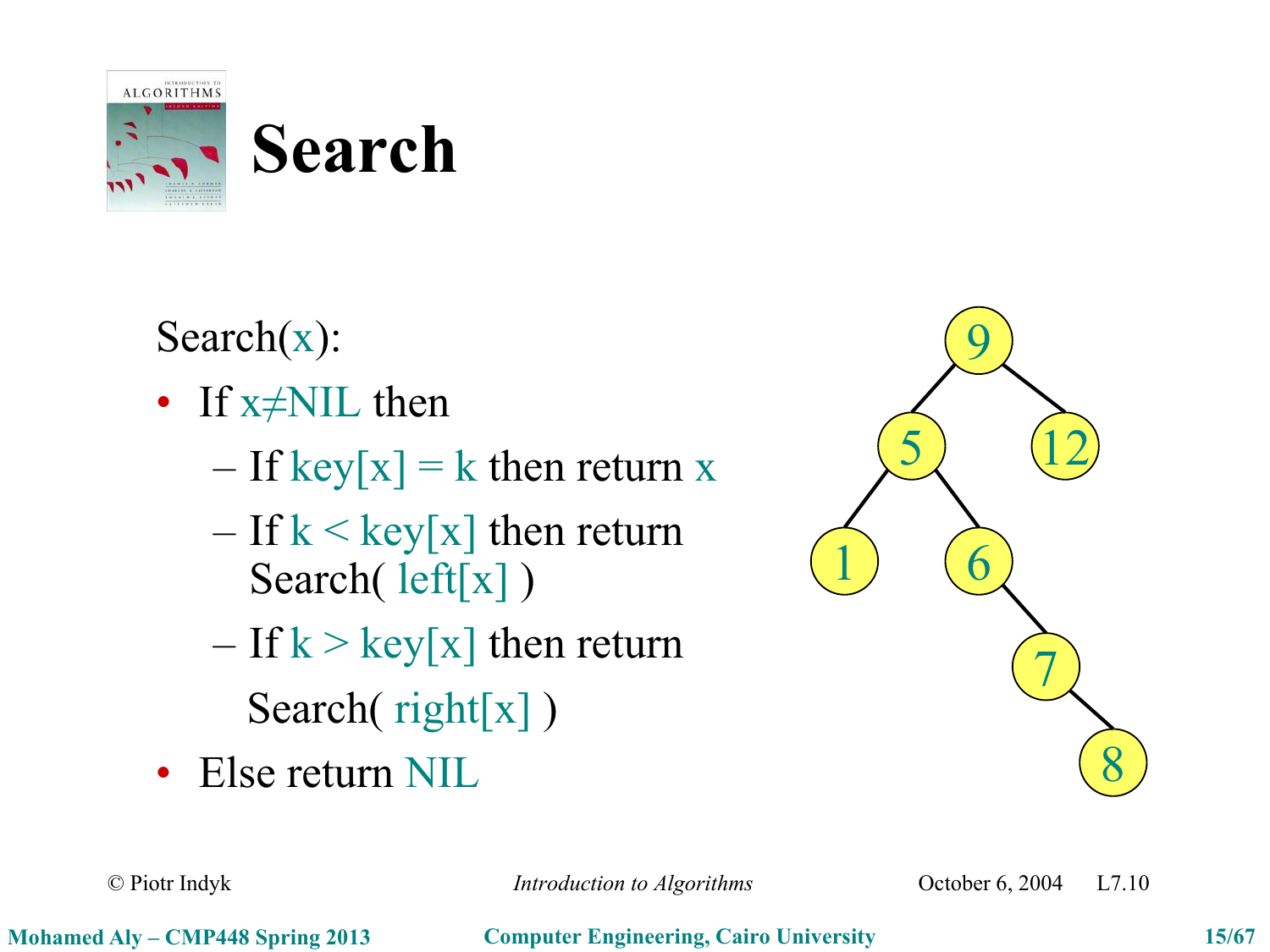

## **Search**

Search(x):

- If x≠NIL then
	- $-$  If key[x] = k then return x
	- $-$  If  $k <$  key[x] then return Search( left[x])
	- $-$  If  $k >$  key[x] then return Search( right[x])
- Else return NIL



© Piotr Indyk *Introduction to Algorithms* October 6, 2004 L7.10

**Mohamed Aly – CMP448 Spring 2013 Computer Engineering, Cairo University 16/67**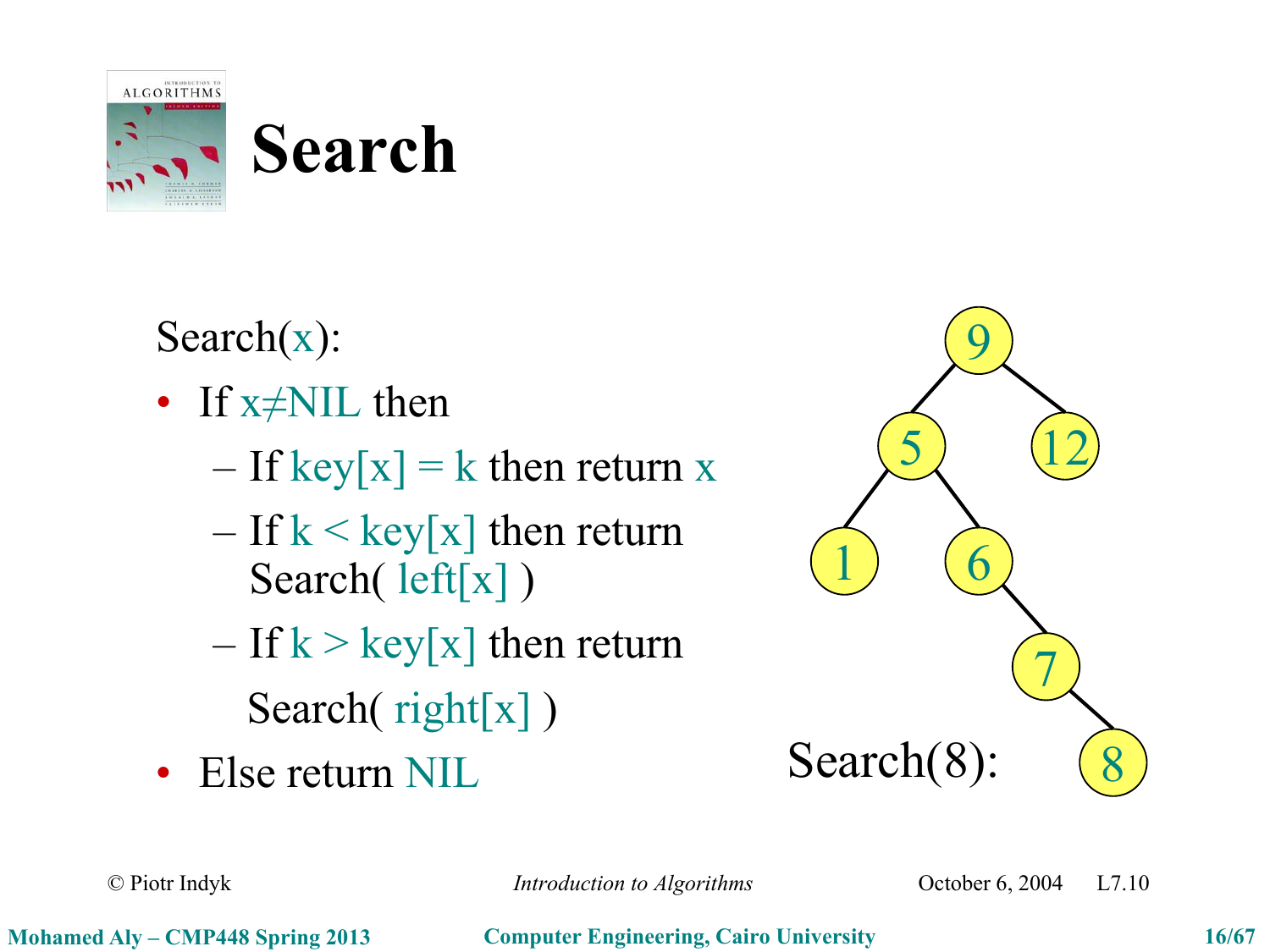

## **Search**

Search(x):

- If x≠NIL then
	- $-$  If key[x] = k then return x
	- $-$  If  $k <$  key[x] then return Search( left[x])
	- $-$  If  $k >$  key[x] then return Search( right[x])
- Else return NIL



© Piotr Indyk *Introduction to Algorithms* October 6, 2004 L7.10

**Mohamed Aly – CMP448 Spring 2013 Computer Engineering, Cairo University 17/67**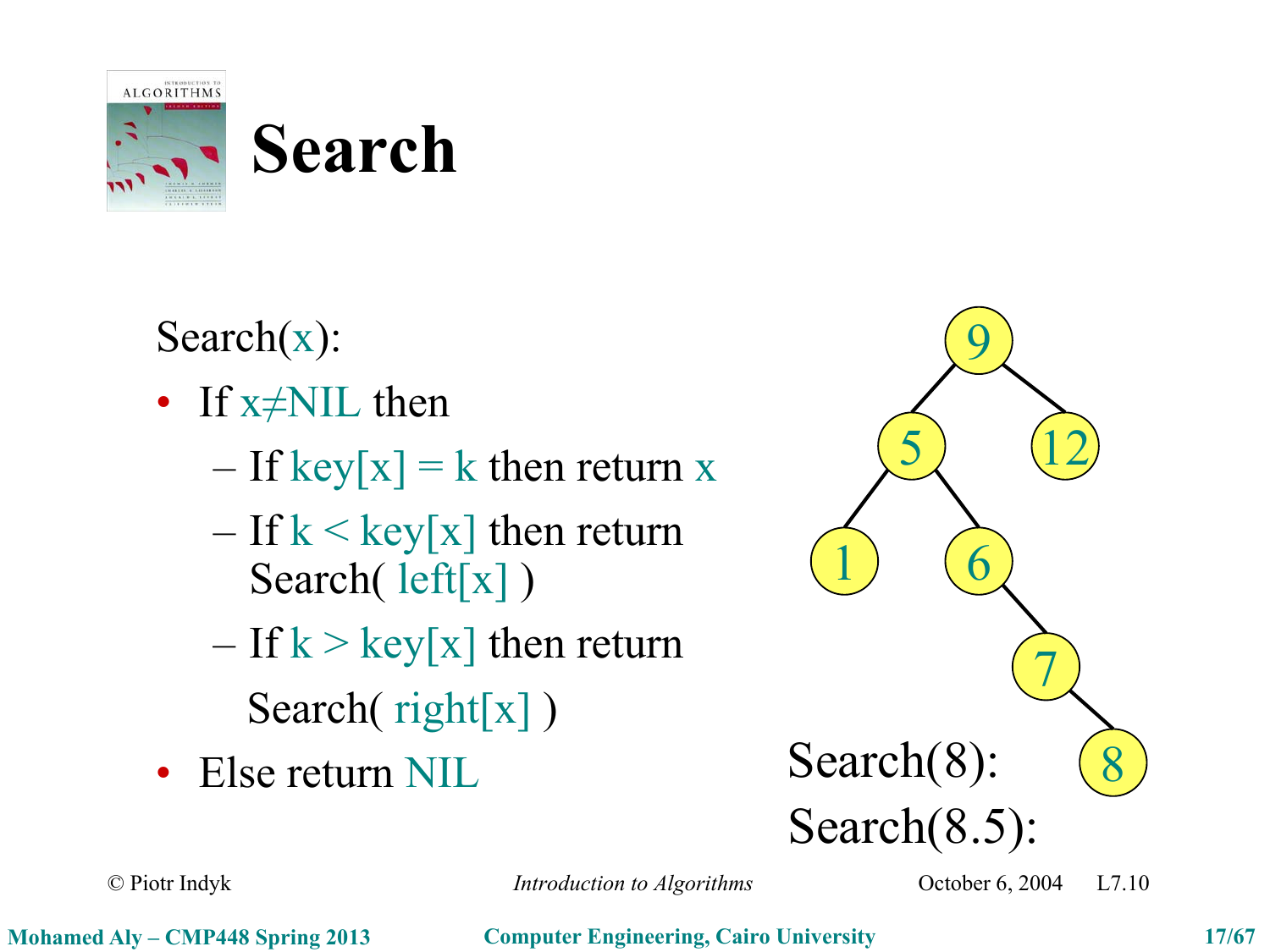

## **Predecessor/Successor**

- Can modify Search (into Search') such that, if k is not stored in BST, we get  $x$  such that:
	- Either it has the largest key[x] $\leq$ k, or
	- It has the smallest key[x]>k
- Useful when k prone to errors
- What if we always want a successor of  $k$  ?
	- $-$  x=Search'(k)
	- $-$  If key[x] $\leq$ k, then return Successor(x)
	- Else return x

© Piotr Indyk *Introduction to Algorithms* October 6, 2004 L7.11

**Mohamed Aly – CMP448 Spring 2013 Computer Engineering, Cairo University 18/67**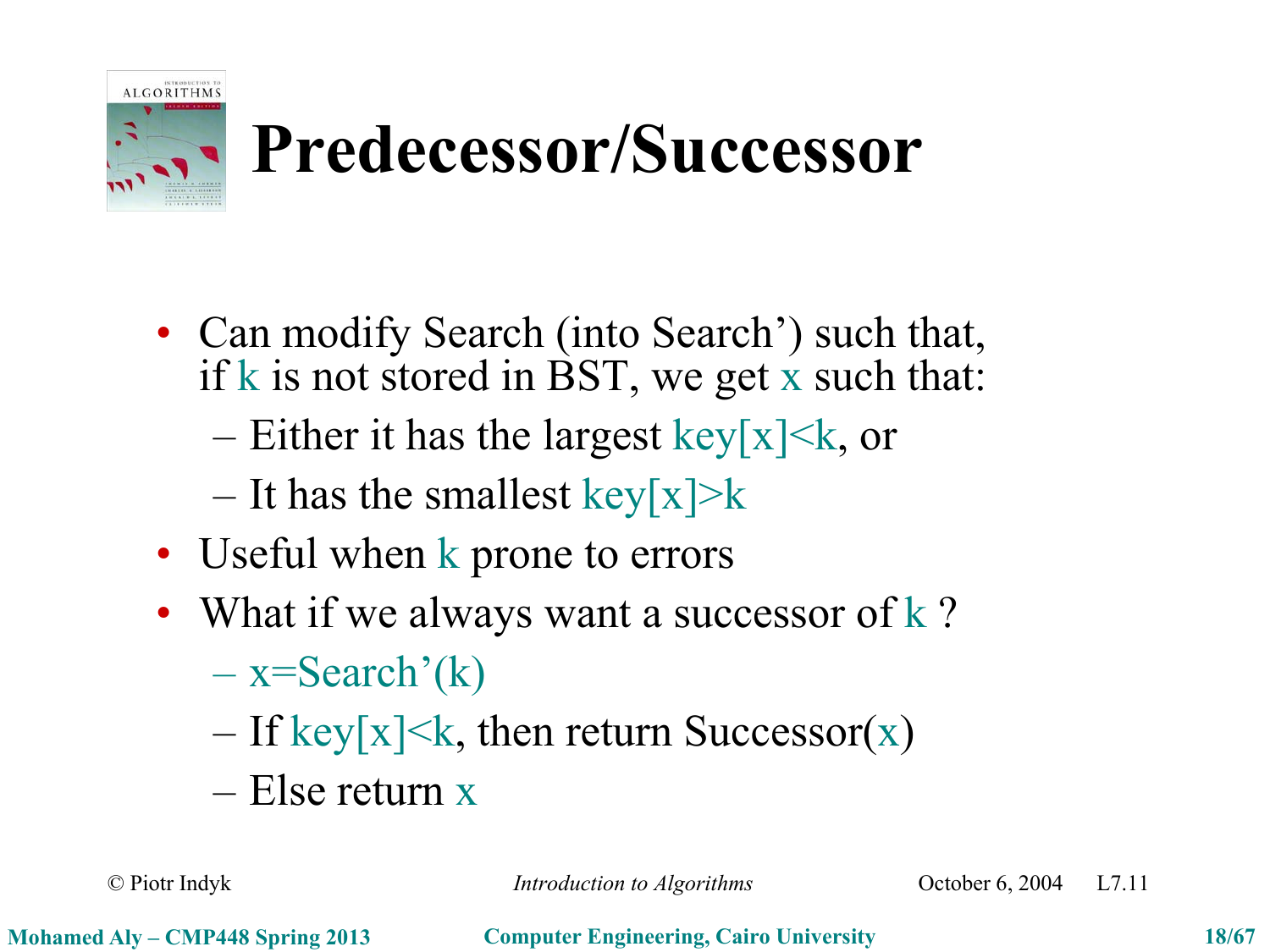

Successor(x):

- If right[x]  $\neq$  NIL then return Minimum( right[x] )
- Otherwise
	- $y \leftarrow p[x]$
	- While y≠NIL and x=right[y] do
		- $\bullet x \leftarrow y$
		- $y \leftarrow p[y]$
	- Return y

### The lowest ancestor that has x in the left subtree

© Piotr Indyk *Introduction to Algorithms* October 6, 2004 L7.12

8

x

y

7

 $\begin{pmatrix} 5 \end{pmatrix}$   $(12)$ 

 $\left( \begin{matrix} 1 \end{matrix} \right)$   $\left( \begin{matrix} 6 \end{matrix} \right)$ 

**Mohamed Aly – CMP448 Spring 2013 Computer Engineering, Cairo University 19/67**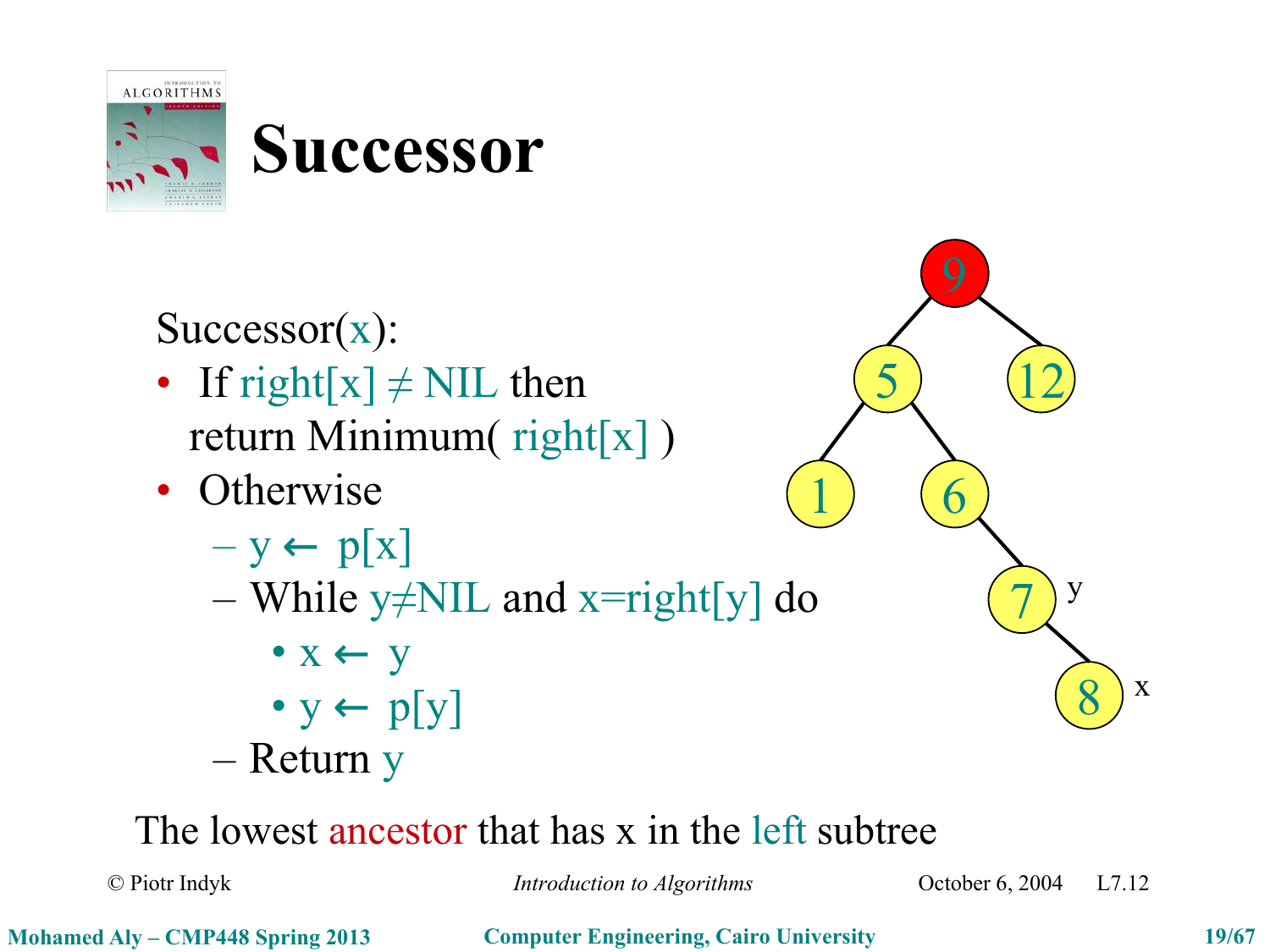

Successor(x):

- If right[x]  $\neq$  NIL then return Minimum( right[x] )
- Otherwise
	- $y \leftarrow p[x]$
	- While y≠NIL and x=right[y] do
		- $\bullet x \leftarrow y$
		- $y \leftarrow p[y]$
	- Return y

 $\begin{pmatrix} 5 \end{pmatrix}$   $(12)$  $\left( \begin{matrix} 1 \end{matrix} \right)$   $\left( \begin{matrix} 6 \end{matrix} \right)$ 7 8 y x

© Piotr Indyk *Introduction to Algorithms* October 6, 2004 L7.12

**Mohamed Aly – CMP448 Spring 2013 Computer Engineering, Cairo University 20/67**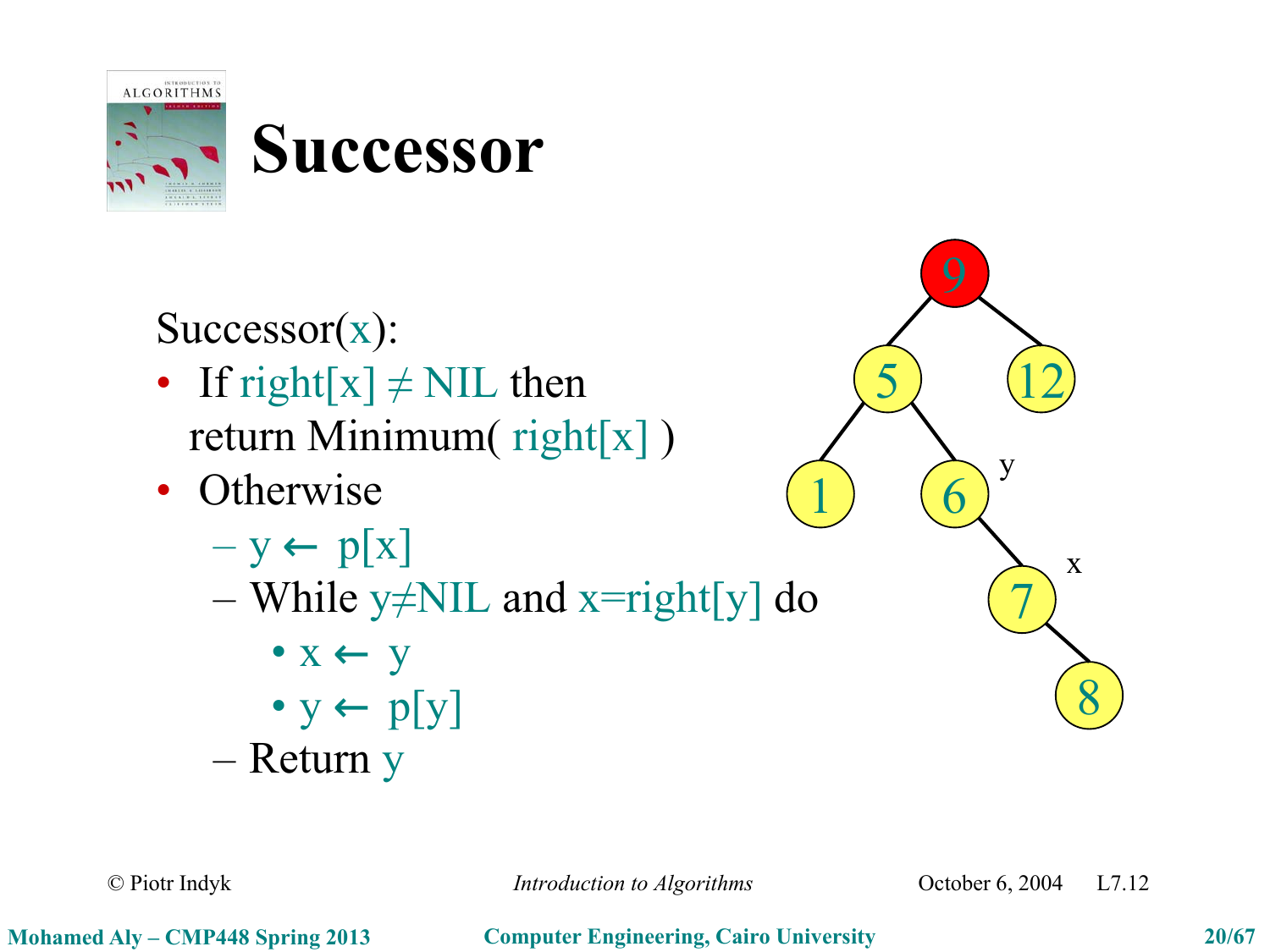

Successor(x):

- If right[x]  $\neq$  NIL then return Minimum( right[x] )
- Otherwise
	- $y \leftarrow p[x]$
	- While y≠NIL and x=right[y] do
		- $\bullet x \leftarrow y$
		- $y \leftarrow p[y]$
	- Return y

 $(12)$ <sup>y</sup>  $\left( \begin{matrix} 1 \end{matrix} \right)$   $\left( \begin{matrix} 6 \end{matrix} \right)$ 7 8 y x

© Piotr Indyk *Introduction to Algorithms* October 6, 2004 L7.12

**Mohamed Aly – CMP448 Spring 2013 Computer Engineering, Cairo University 21/67**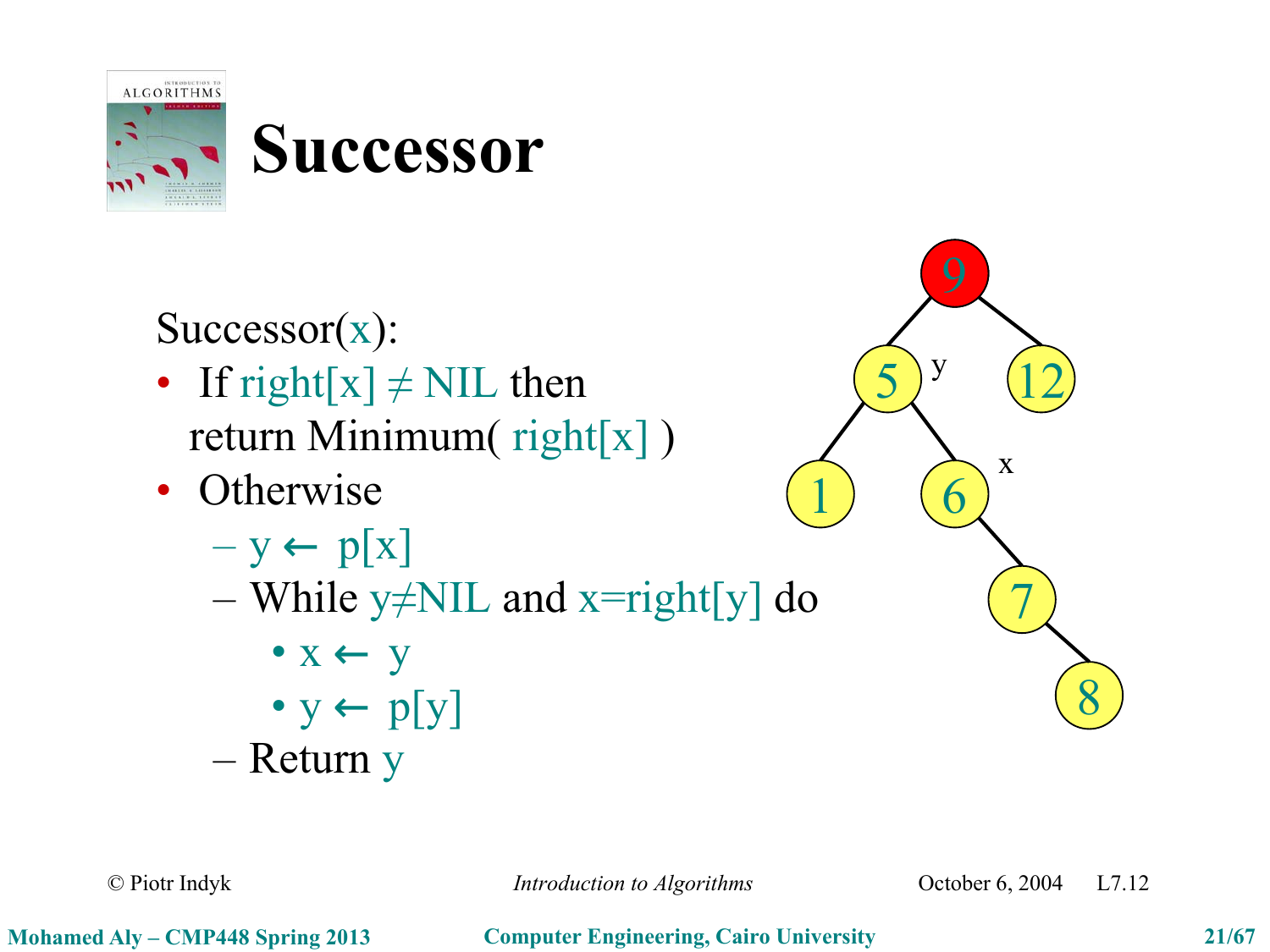

Successor(x):

- If right[x]  $\neq$  NIL then return Minimum( right[x] )
- Otherwise
	- $y \leftarrow p[x]$
	- While y≠NIL and x=right[y] do
		- $\bullet x \leftarrow y$
		- $y \leftarrow p[y]$
	- Return y

 $(12)$ <sup>x</sup>  $\left( \begin{matrix} 1 \end{matrix} \right)$   $\left( \begin{matrix} 6 \end{matrix} \right)$ 7 8 y x

© Piotr Indyk *Introduction to Algorithms* October 6, 2004 L7.12

**Mohamed Aly – CMP448 Spring 2013 Computer Engineering, Cairo University 22/67**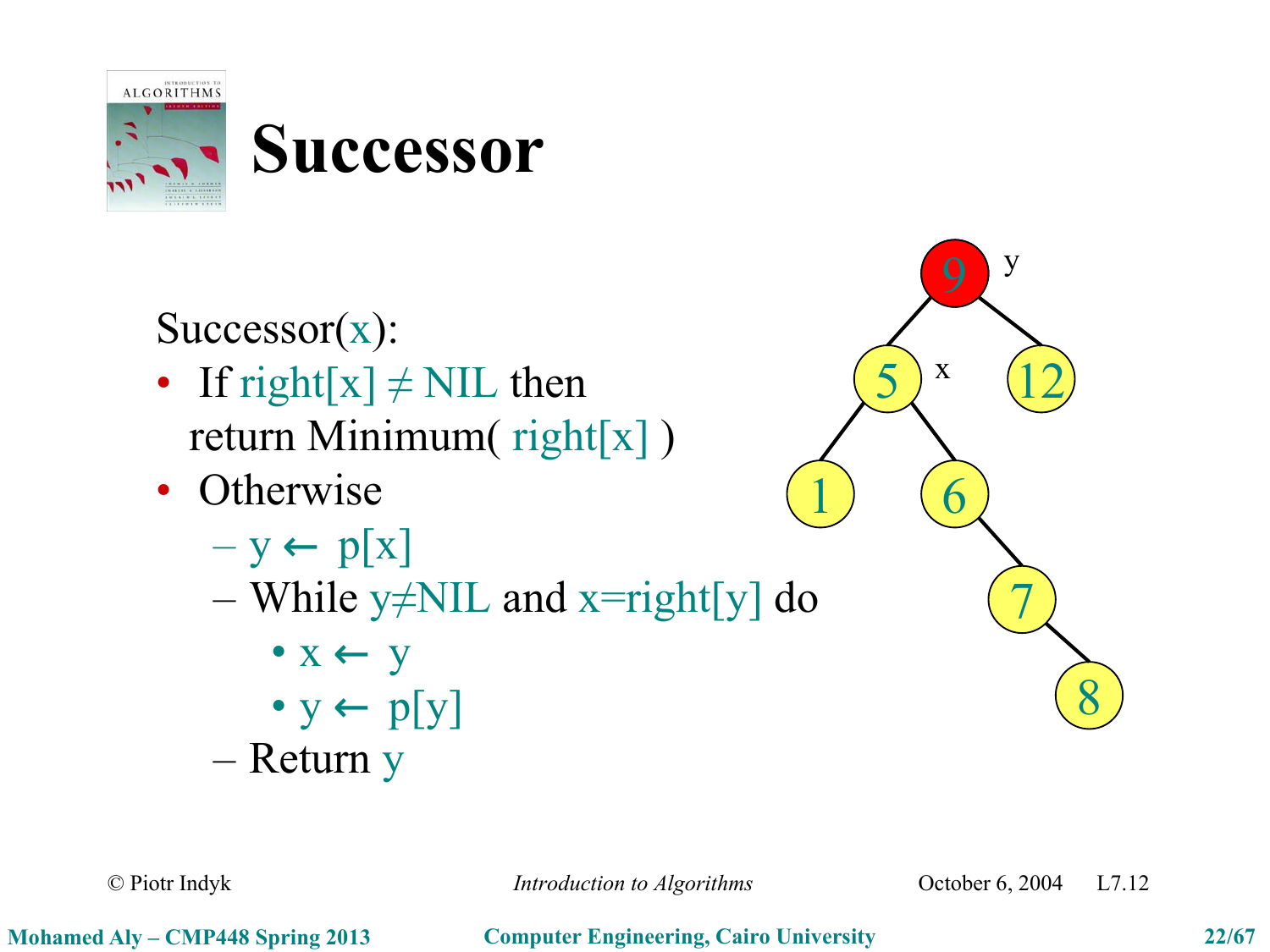



### Minimum(x) • While left[x]≠NIL do  $- x \leftarrow left[x]$

• Return x



© Piotr Indyk *Introduction to Algorithms* October 6, 2004 L7.13

**Mohamed Aly – CMP448 Spring 2013 Computer Engineering, Cairo University 23/67**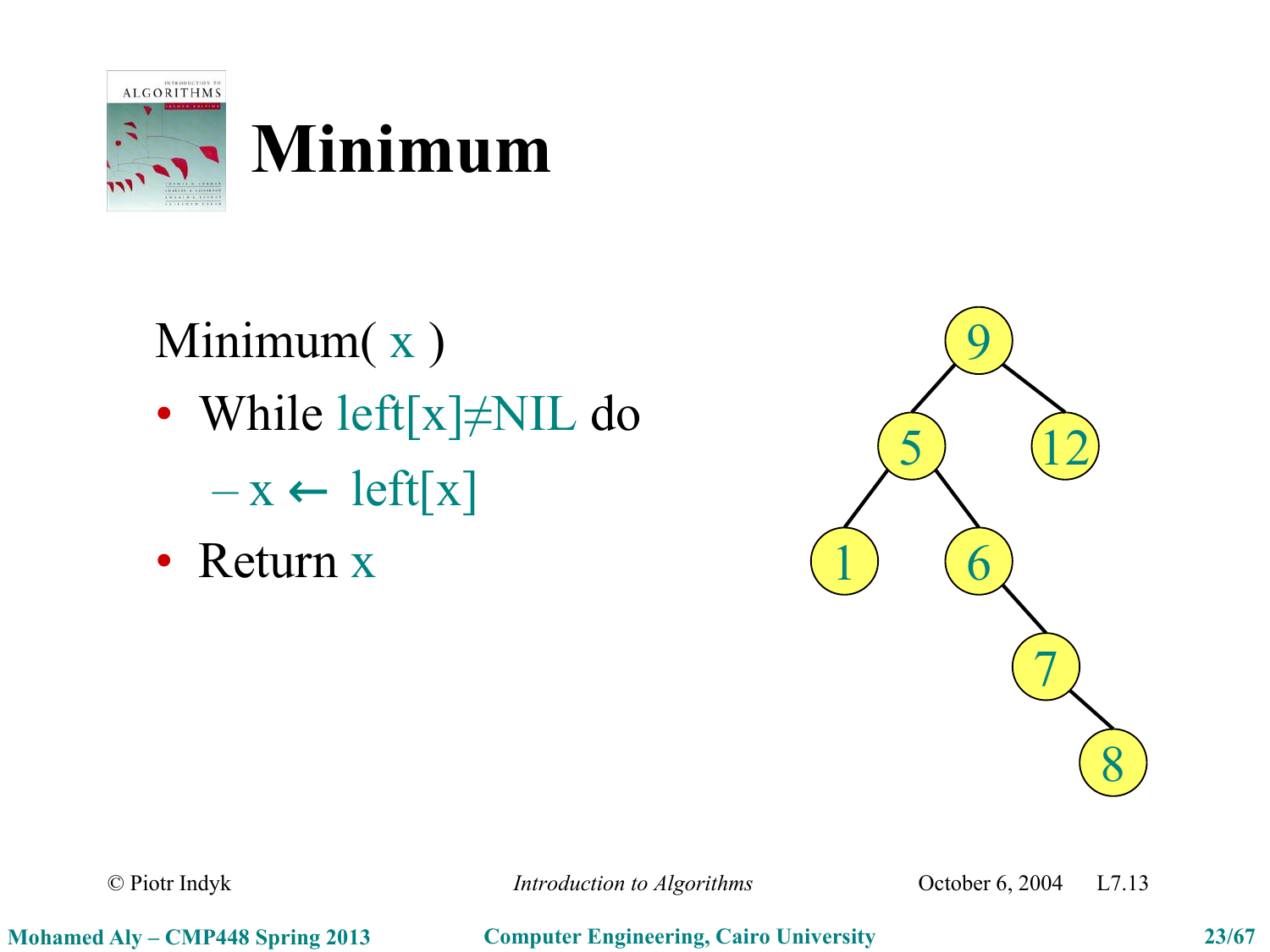

## **Nearest Neighbor**

- Assuming keys are numbers
- For a key k, can we find x such that  $|k-\text{key}[x]|$  is minimal<sup>7</sup>?
- Yes:
	- $-$  key[x] must be either a predecessor or successor of k
	- $-$  y=Search'(k) //y is either succ or pred of k
	- $y' = Successor(y)$
	- $-$  y''=Predecessor(y)
	- Report the closest of key[y], key[y'], key[y'']

© Piotr Indyk *Introduction to Algorithms* October 6, 2004 L7.14

**Mohamed Aly – CMP448 Spring 2013 Computer Engineering, Cairo University 24/67**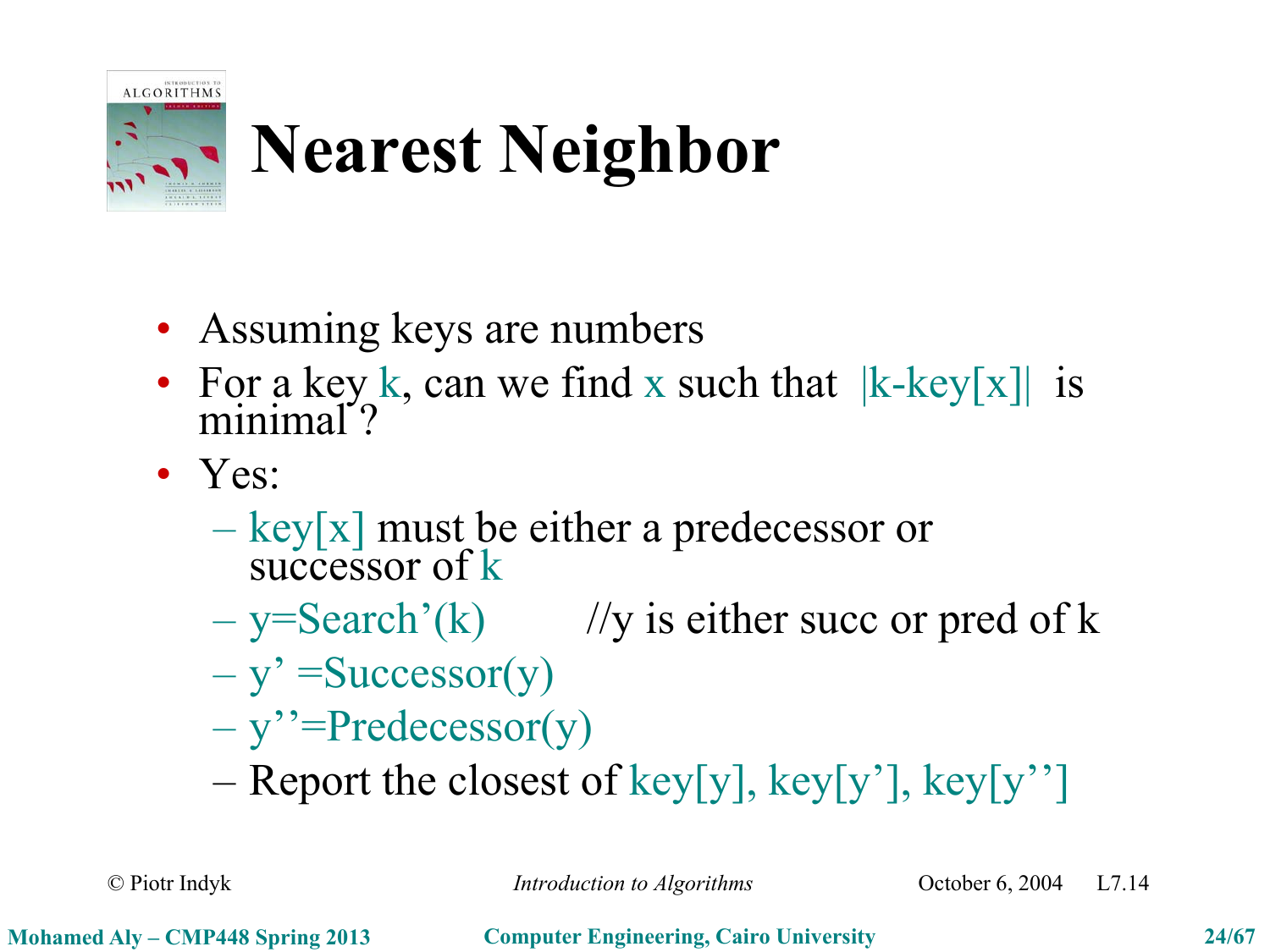

- How much time does all of this take ?
- Worst case: O(height)
- Height really important
- Tree better be balanced





© Piotr Indyk *Introduction to Algorithms* October 6, 2004 L7.15

**Mohamed Aly – CMP448 Spring 2013 Computer Engineering, Cairo University 25/67**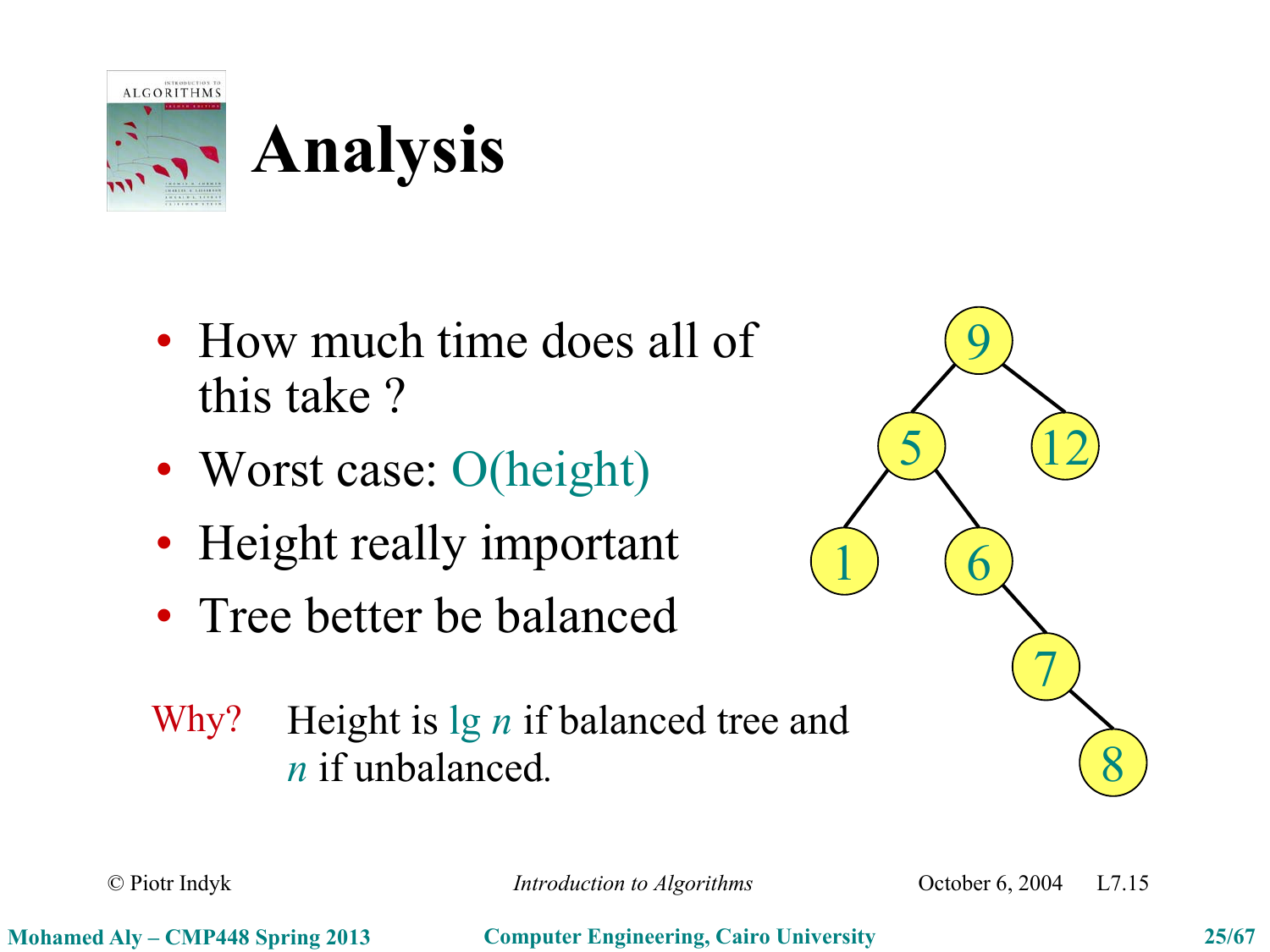

## **Constructing BST**

Insert(z):

- $y \leftarrow \text{NIL}$
- $x \leftarrow root$
- While  $x \neq$  NIL do
	- $y \leftarrow x$
	- If key $[z] <$ key $[x]$ then  $x \leftarrow left[x]$ else  $x \leftarrow right[x]$
- $p[z] \leftarrow y$
- If key[z]  $\leq$  key[y] then left[y]  $\leftarrow$  z else right $[y] \leftarrow z$

© Piotr Indyk *Introduction to Algorithms*



**Mohamed Aly – CMP448 Spring 2013 Computer Engineering, Cairo University 26/67**

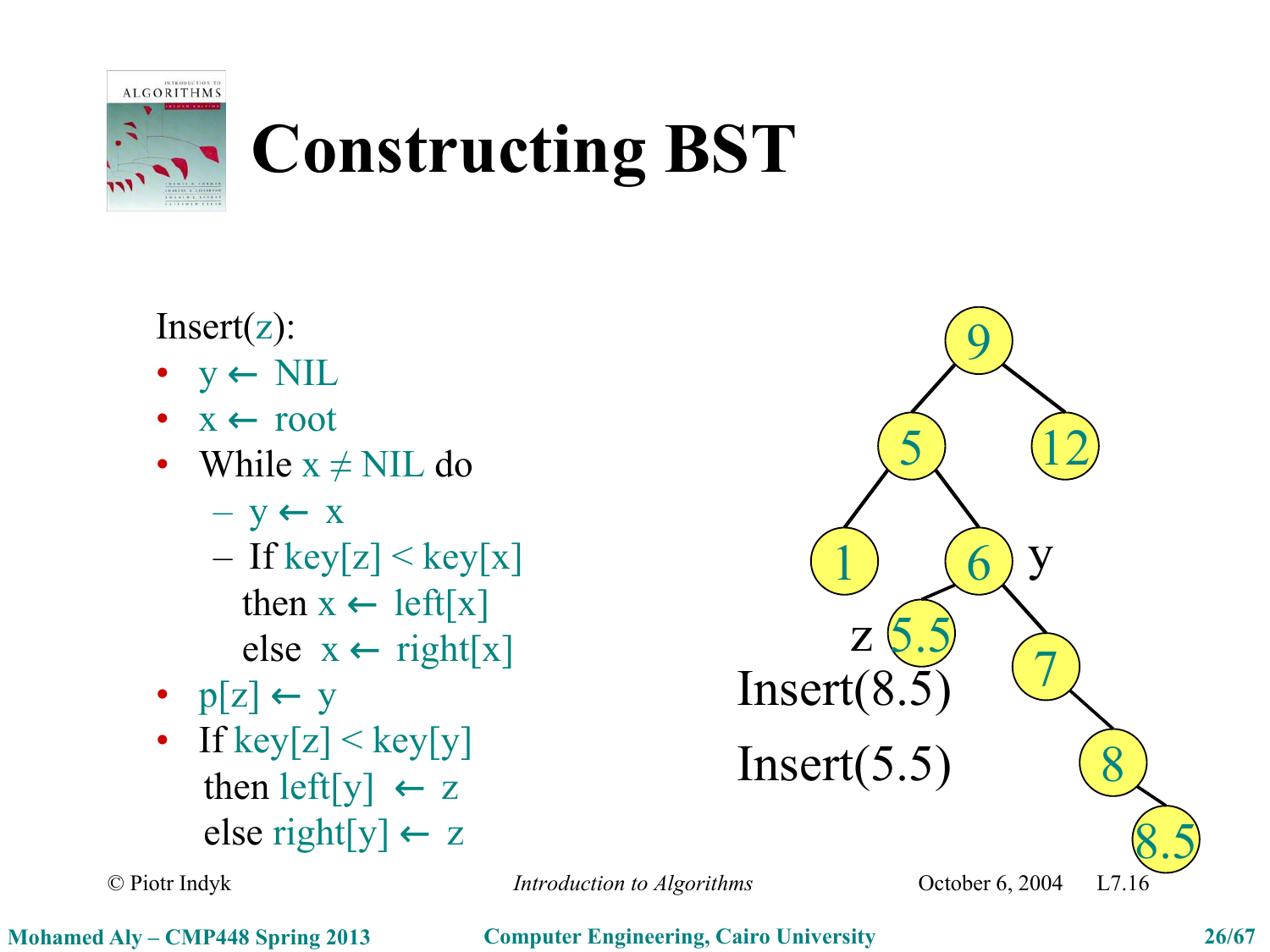



• Pretty bad: n-1



© Piotr Indyk *Introduction to Algorithms* October 6, 2004 L7.17

**Mohamed Aly – CMP448 Spring 2013 Computer Engineering, Cairo University 27/67**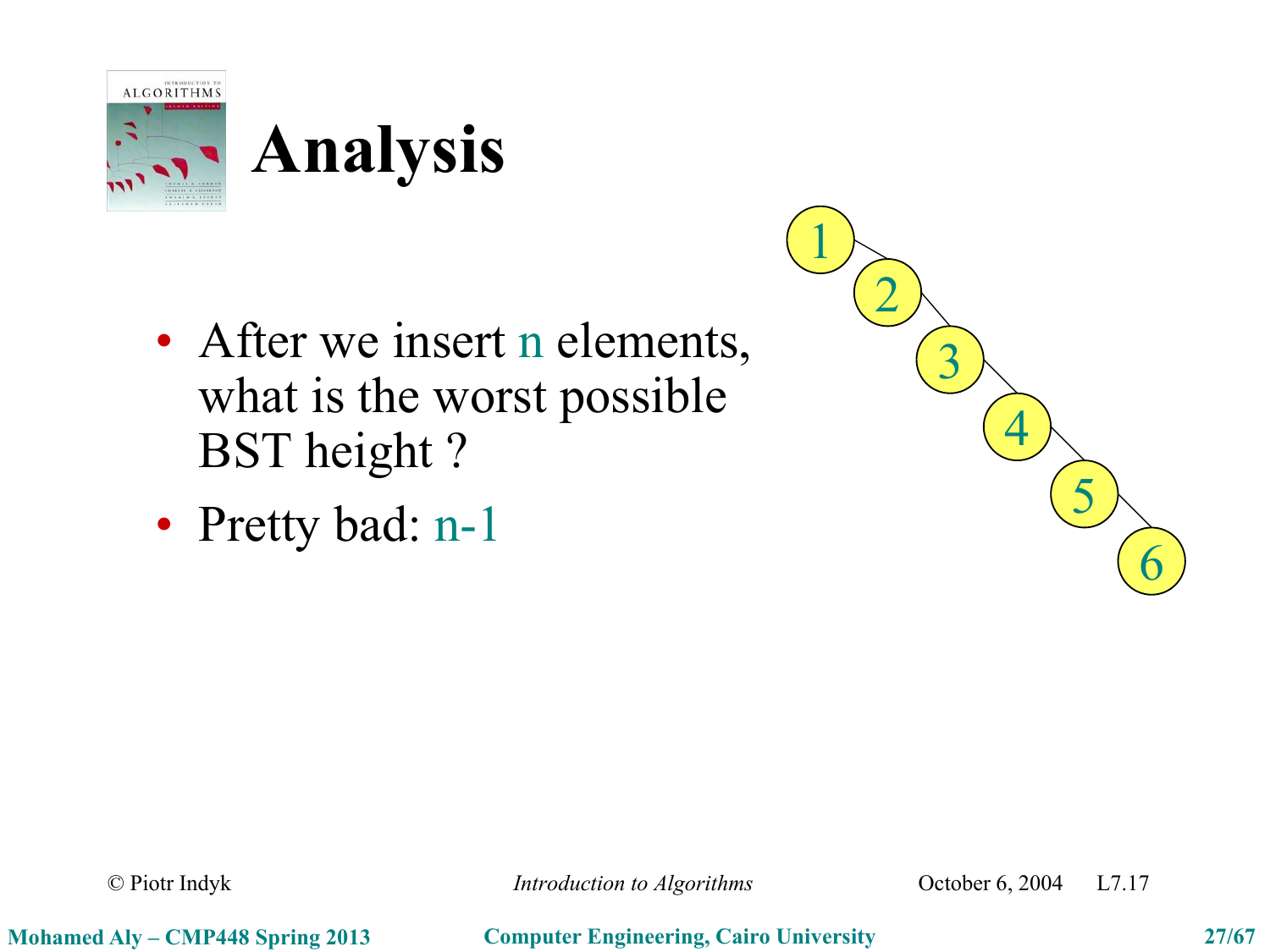

### **Average case analysis**

- Consider keys 1,2,...,n, in a random order
- Each permutation equally likely
- For each key perform Insert
- What is the likely height of the tree?

© Piotr Indyk *Introduction to Algorithms* October 6, 2004 L7.18

**Mohamed Aly – CMP448 Spring 2013 Computer Engineering, Cairo University 28/67**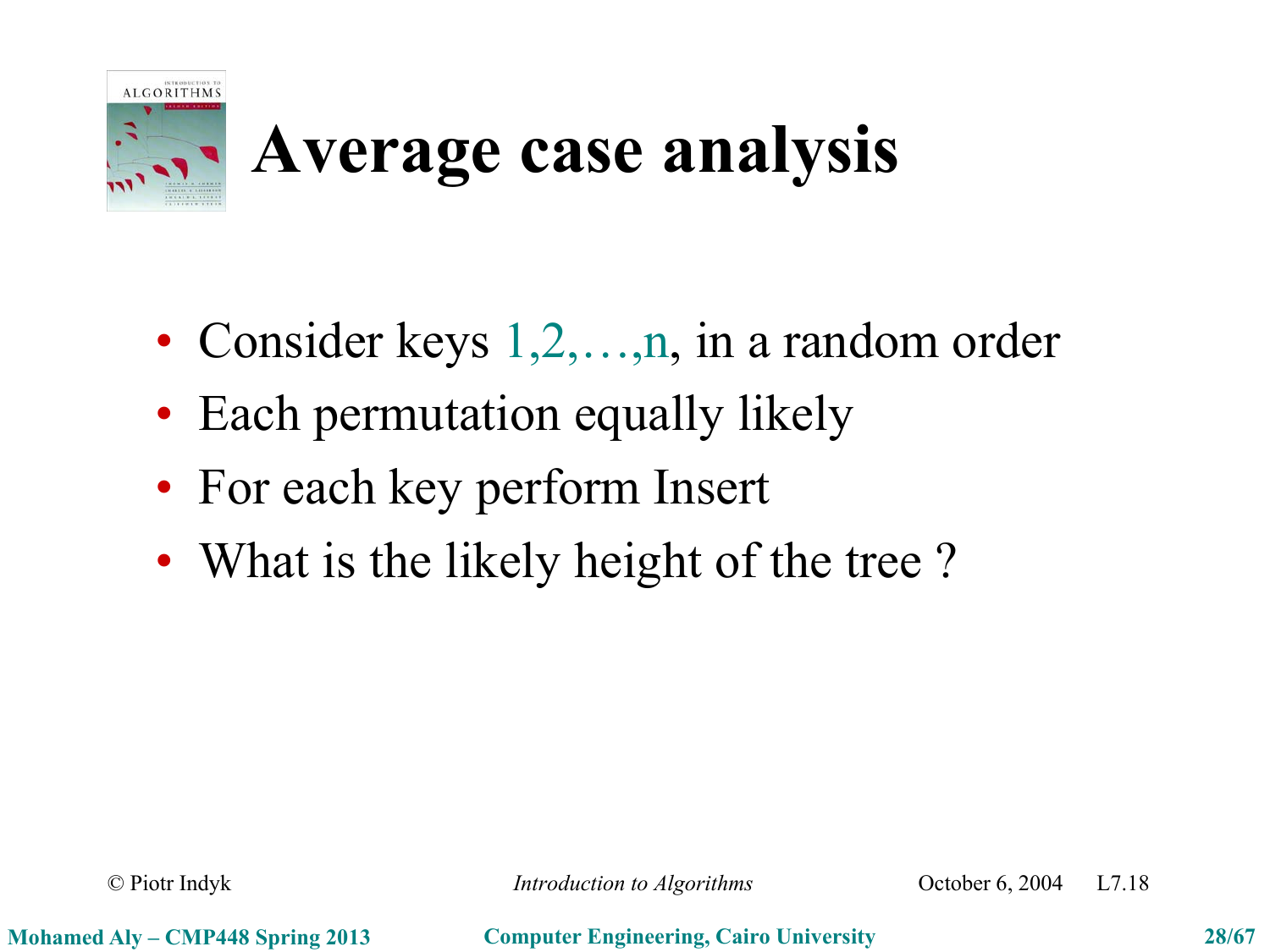

### **Average case analysis**

- Consider keys 1,2,...,n, in a random order
- Each permutation equally likely
- For each key perform Insert
- What is the likely height of the tree?
- It is  $O(log n)$

© Piotr Indyk *Introduction to Algorithms* October 6, 2004 L7.18

**Mohamed Aly – CMP448 Spring 2013 Computer Engineering, Cairo University 29/67**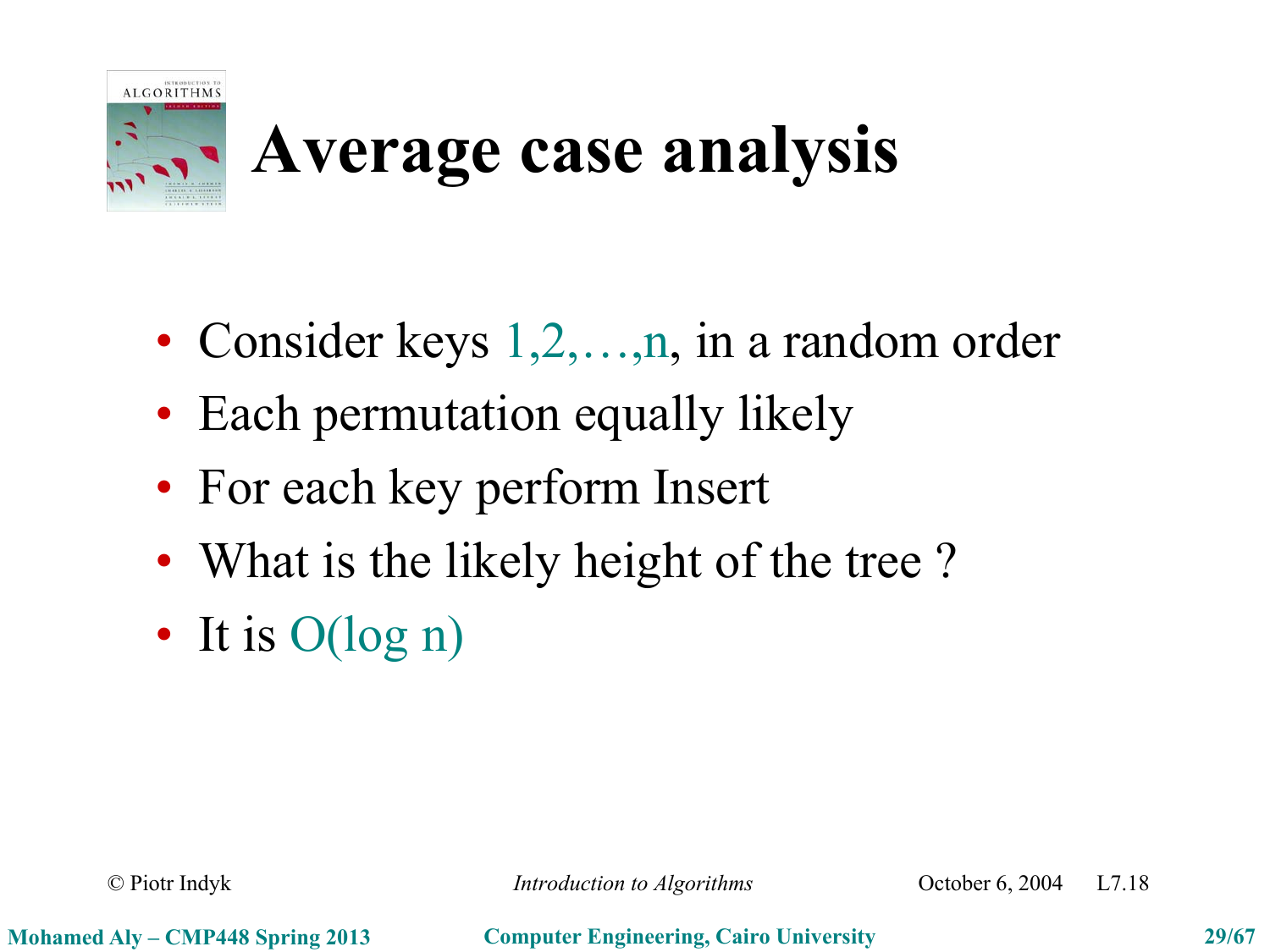





© Piotr Indyk *Introduction to Algorithms* October 6, 2004 L7.19

**Mohamed Aly – CMP448 Spring 2013 Computer Engineering, Cairo University 30/67**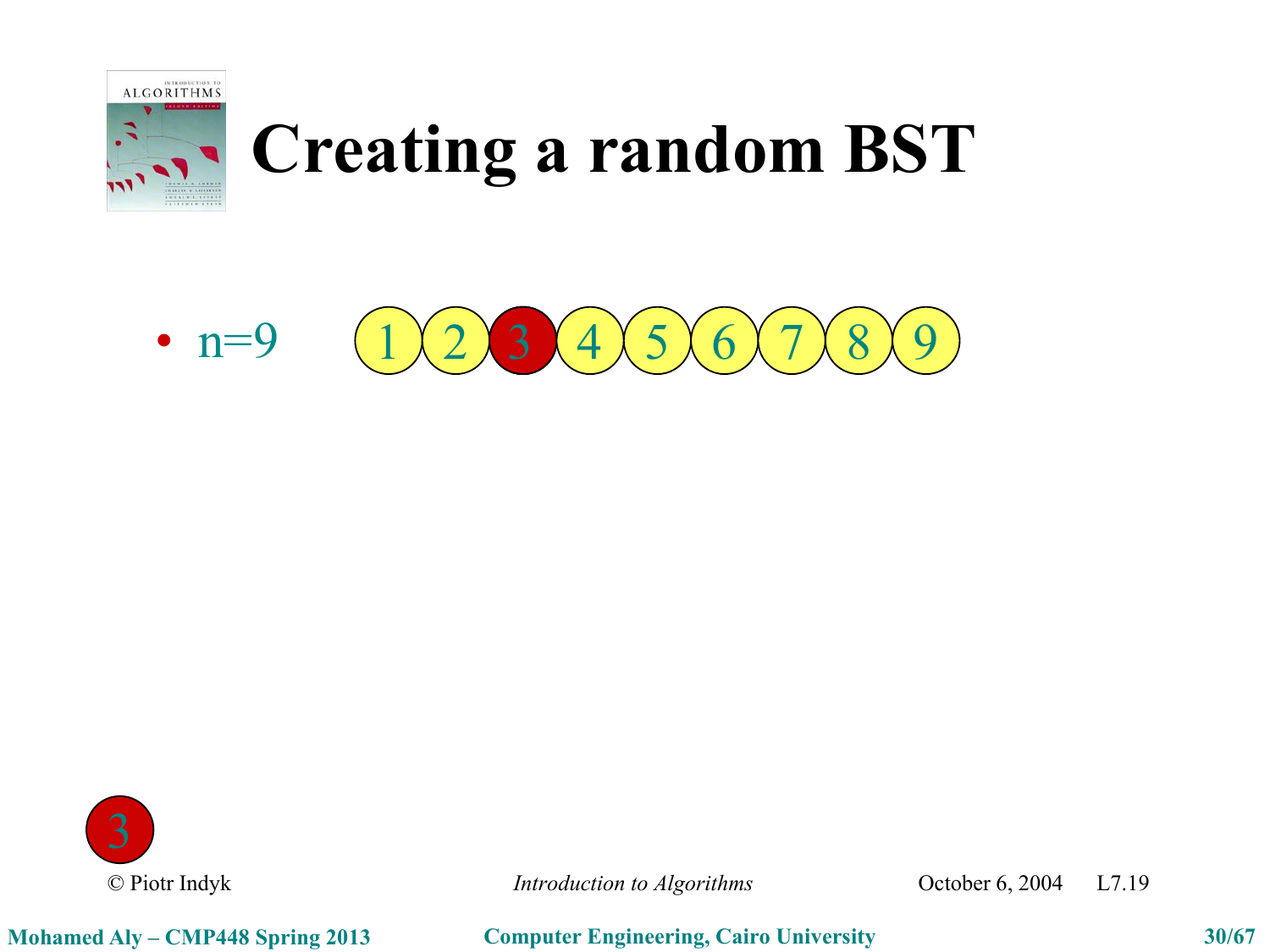





© Piotr Indyk *Introduction to Algorithms* October 6, 2004 L7.19

**Mohamed Aly – CMP448 Spring 2013 Computer Engineering, Cairo University 31/67**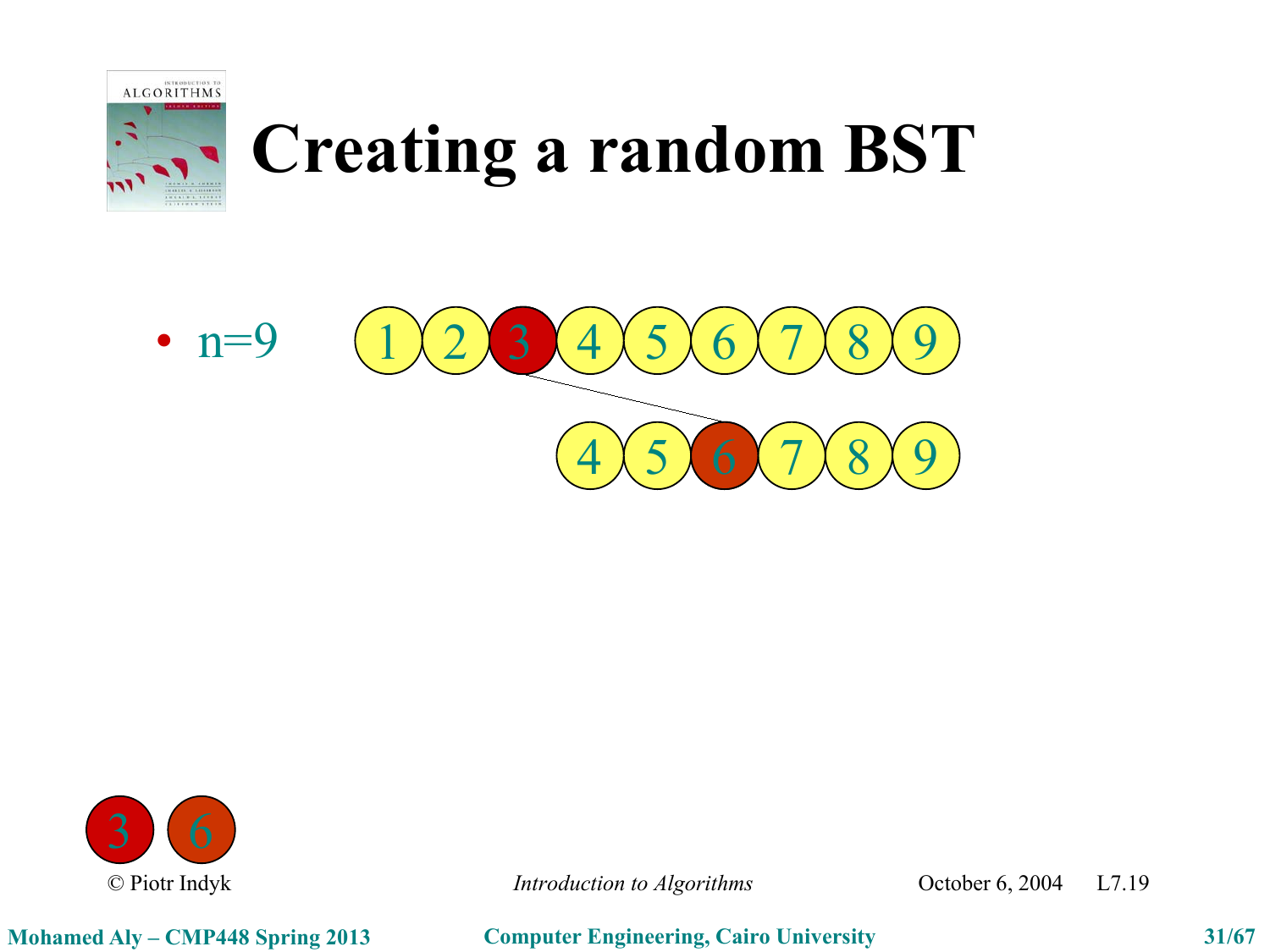





**Mohamed Aly – CMP448 Spring 2013 Computer Engineering, Cairo University 32/67**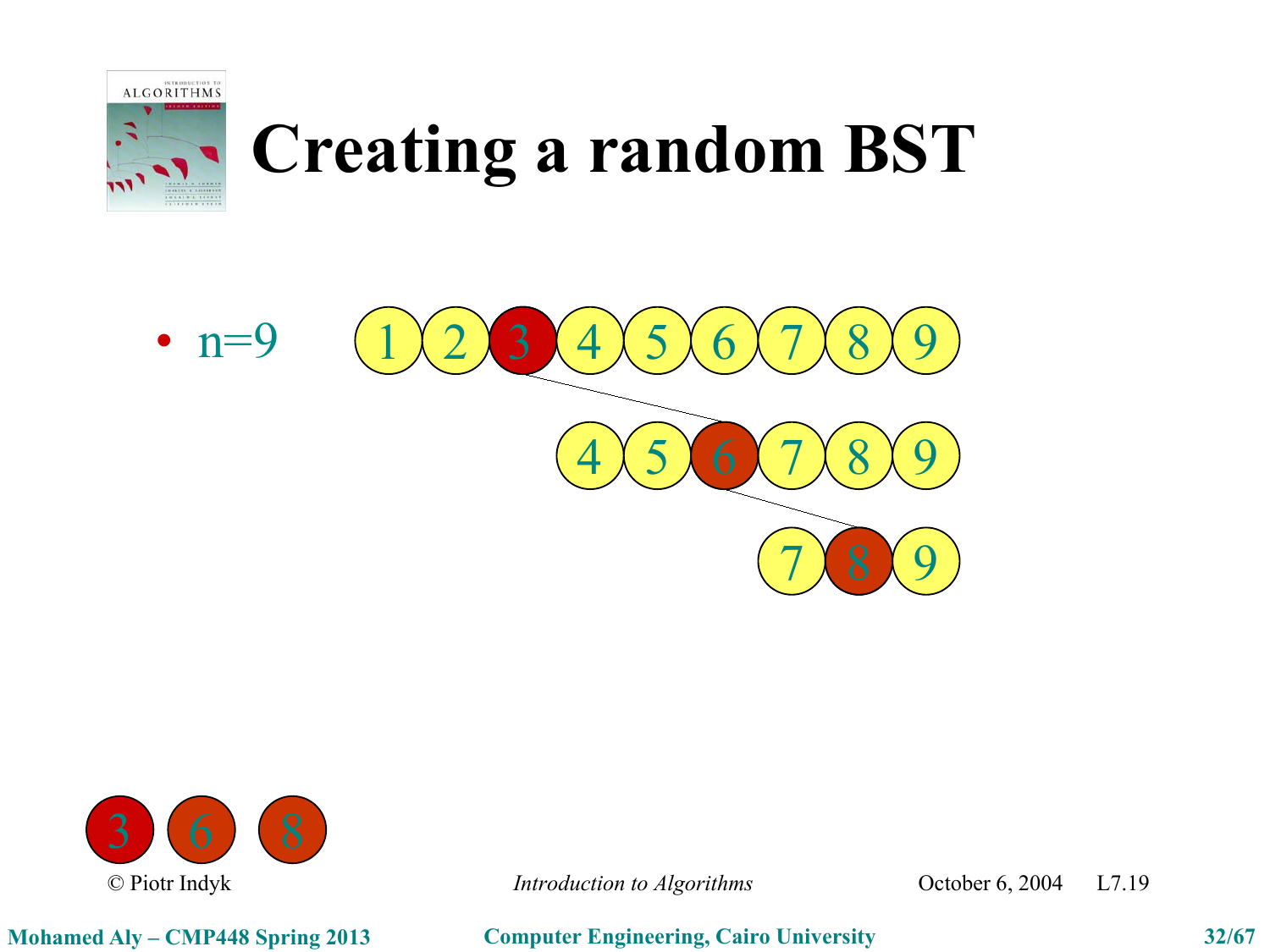





**Mohamed Aly – CMP448 Spring 2013 Computer Engineering, Cairo University 33/67**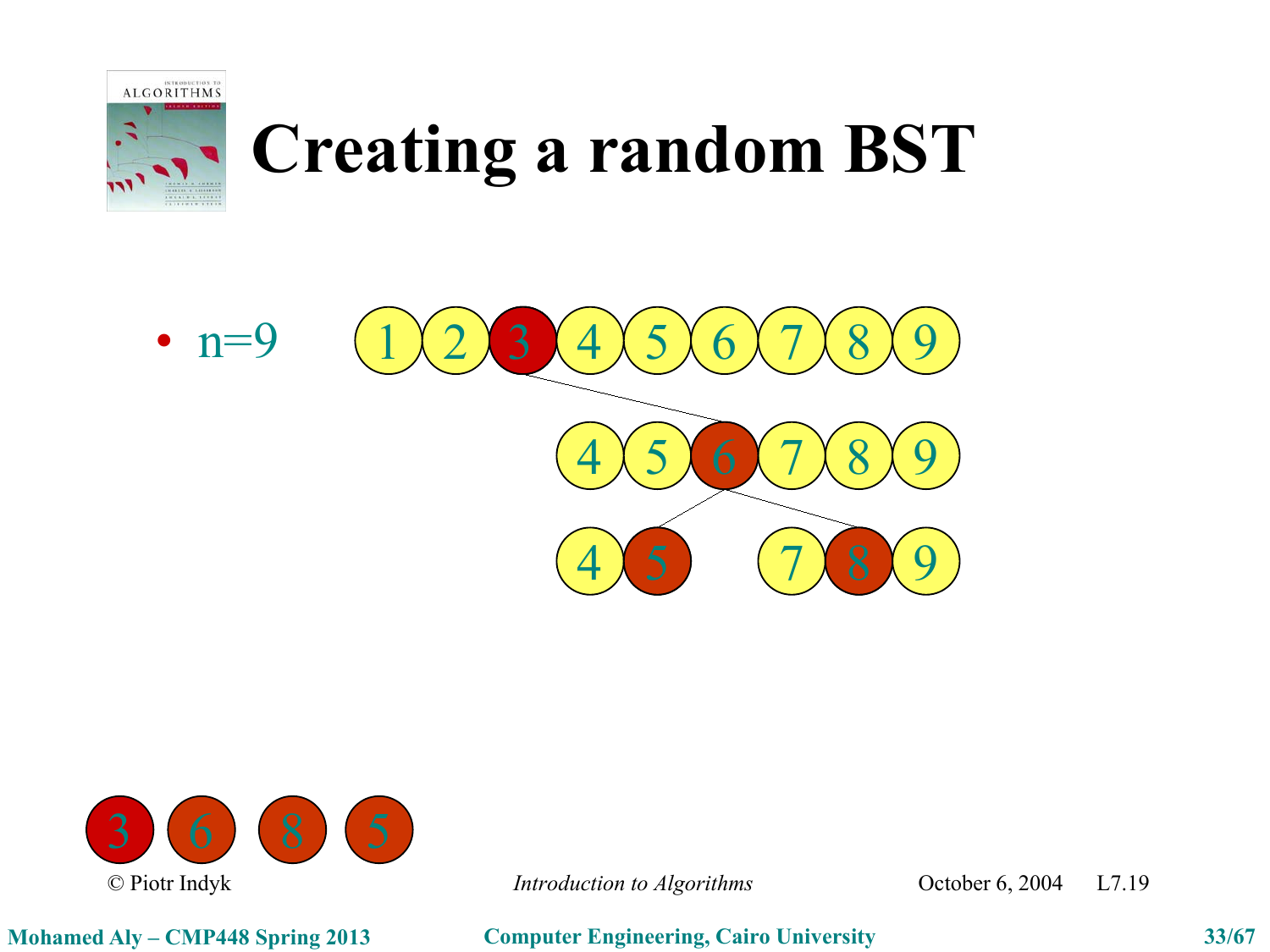





**Mohamed Aly – CMP448 Spring 2013 Computer Engineering, Cairo University 34/67**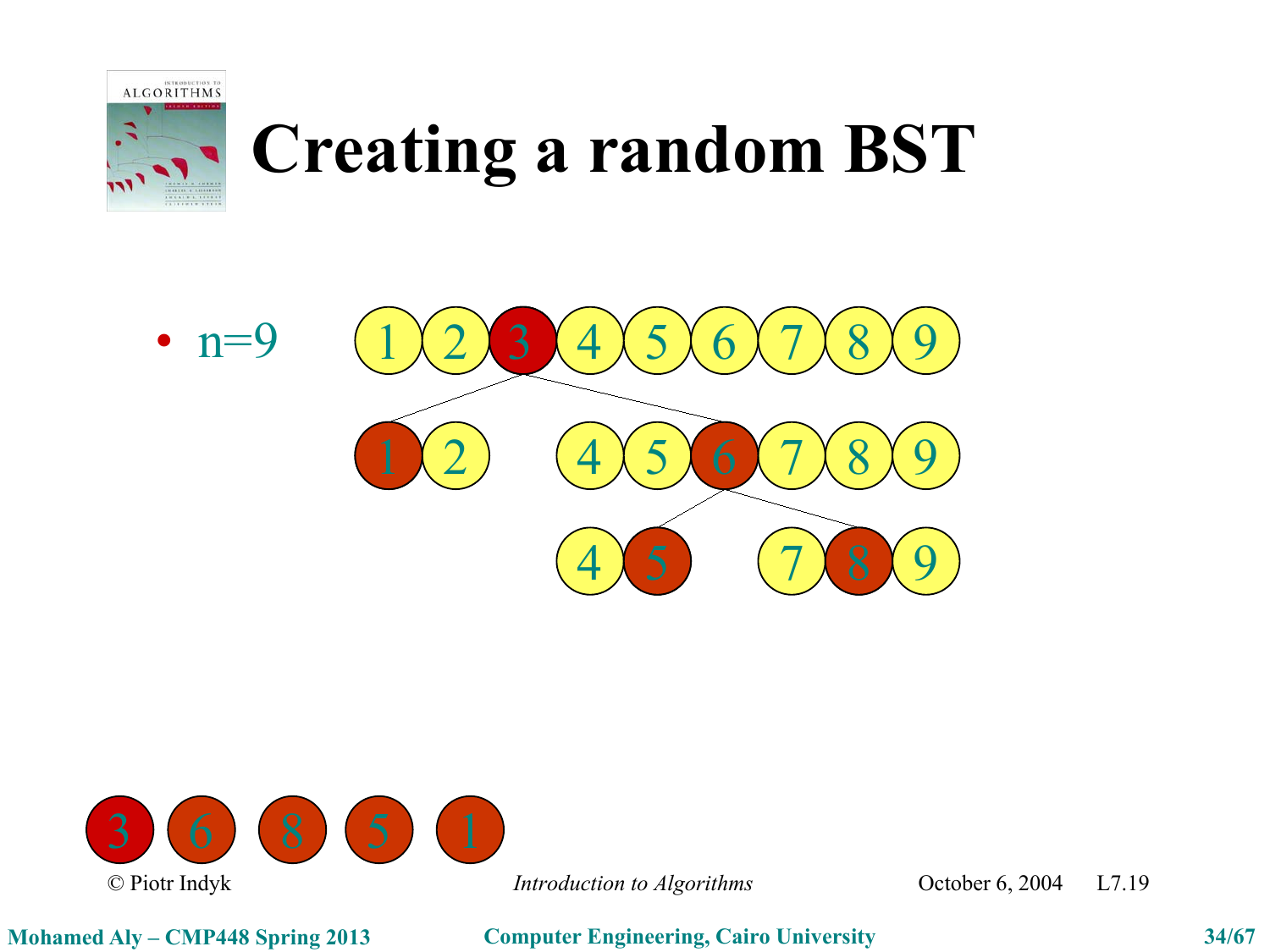





**Mohamed Aly – CMP448 Spring 2013 Computer Engineering, Cairo University 35/67**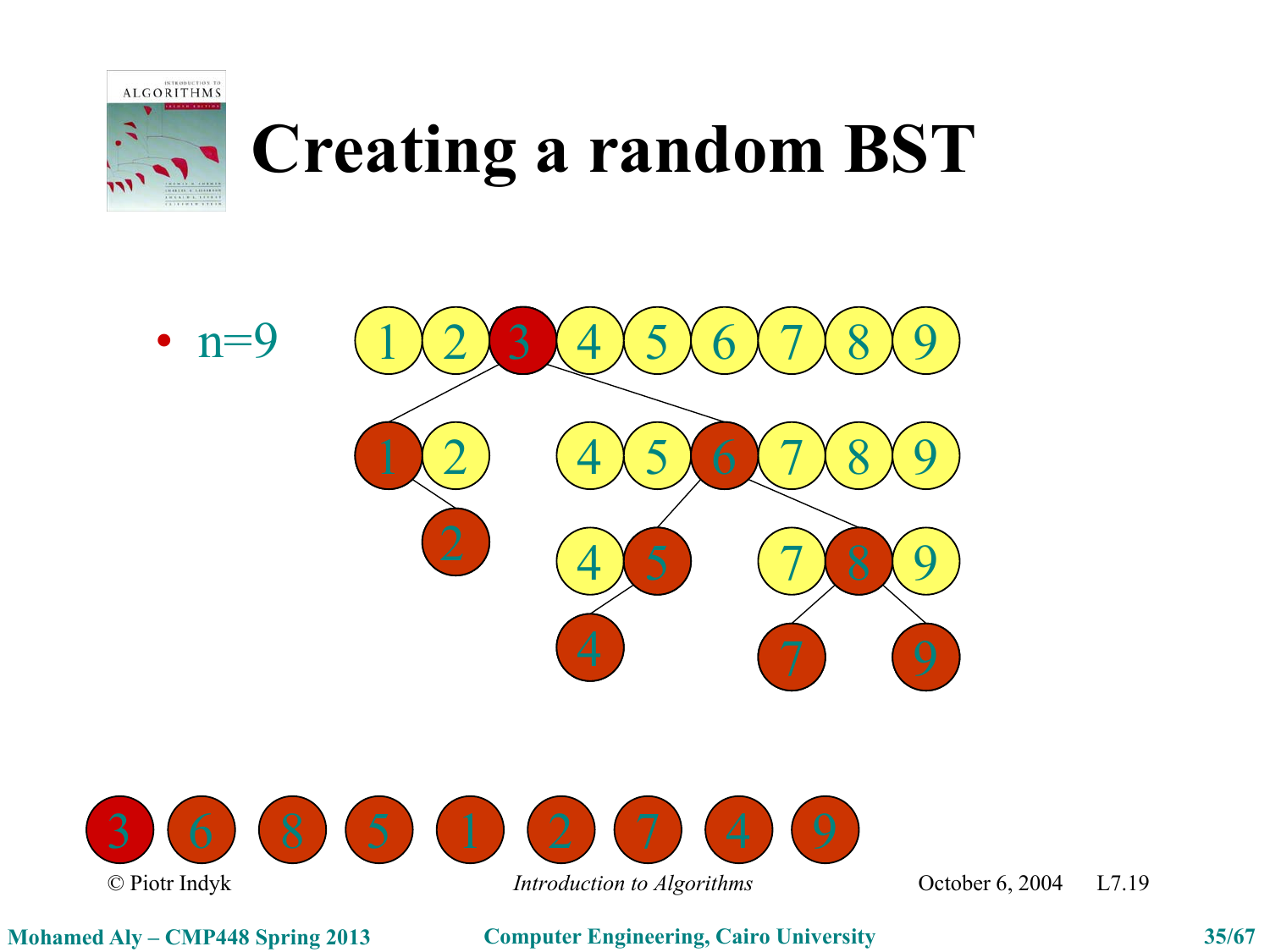### **Random BST**

- Expected height?
	- *O*(lg *n*)
- Proof in the book!
- What if we want height to be  $O(\lg n)$  in the worst case?
	- Red-Black Trees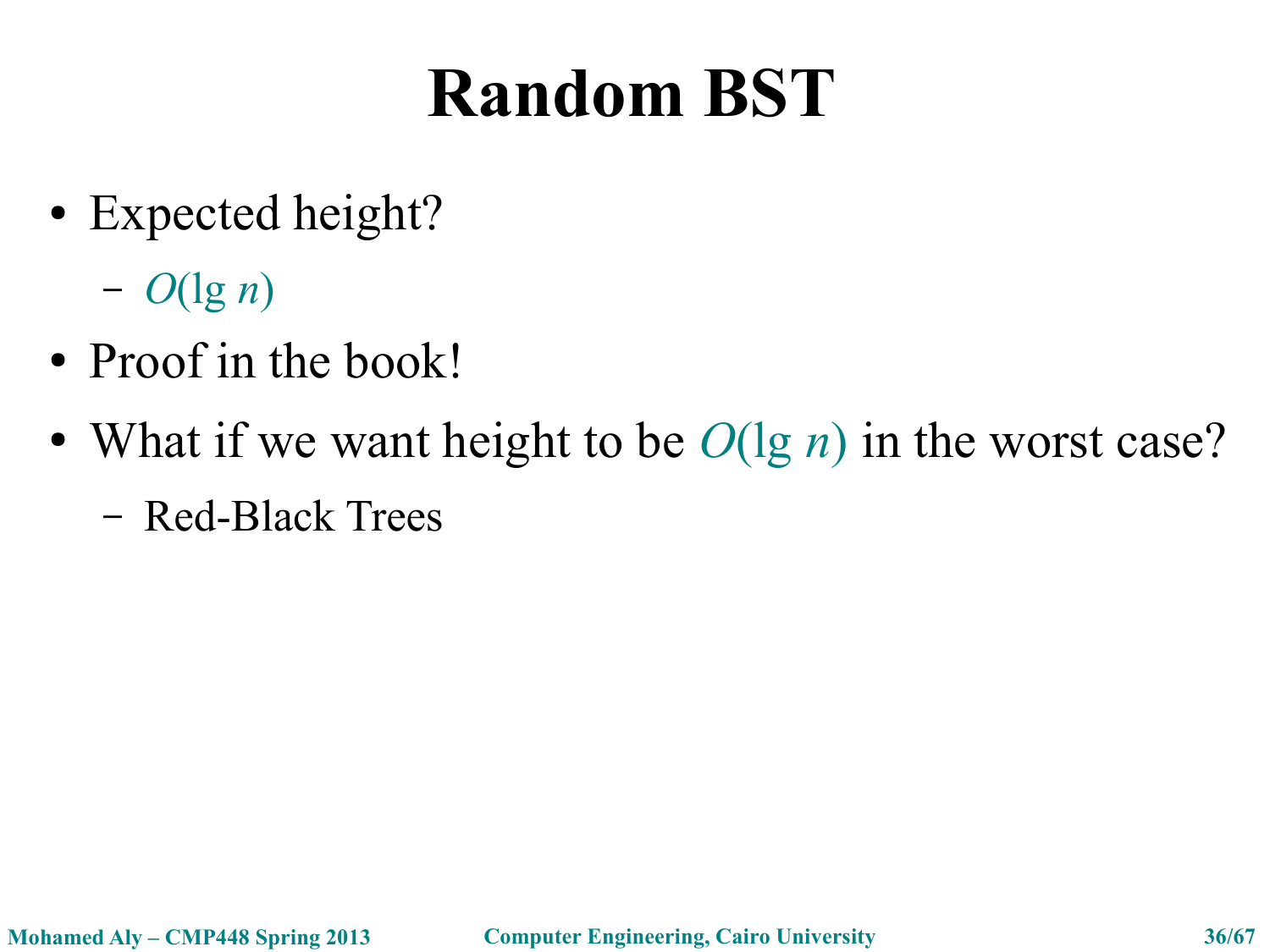

### **Balanced search trees**

*Balanced search tree:* A search-tree data structure for which a height of *O*(lg *n*) is guaranteed when implementing a dynamic set of *n* items.

- AVL trees
- 2-3 trees

- **Examples:** 2-3-4 trees
	- B-trees
	- Red-black trees

October 19, 2005 *Copyright © 2001-5 by Erik D. Demaine and Charles E. Leiserson* L7.2

**Mohamed Aly – CMP448 Spring 2013 Computer Engineering, Cairo University 37/67**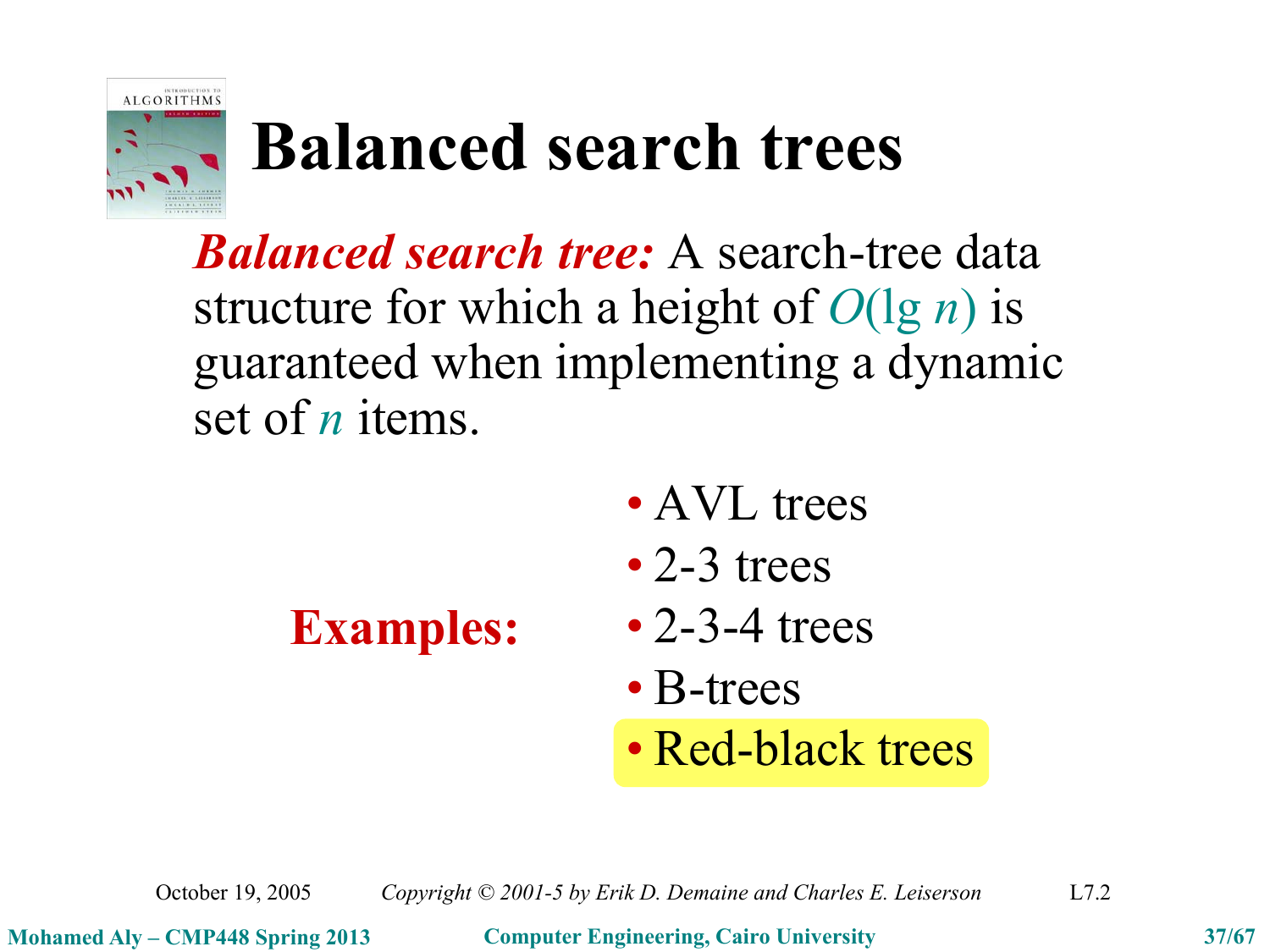

## **Red-black trees**

This data structure requires an extra onebit color field in each node.

### *Red-black properties:*

- 1. Every node is either red or black.
- 2. The root and leaves (NIL's) are black.
- 3. If a node is red, then its parent is black.
- 4. All simple paths from any node *x* to a descendant leaf have the same number of black nodes  $=$  black-height(x).

October 19, 2005 *Copyright © 2001-5 by Erik D. Demaine and Charles E. Leiserson* L7.3

**Mohamed Aly – CMP448 Spring 2013 Computer Engineering, Cairo University 38/67**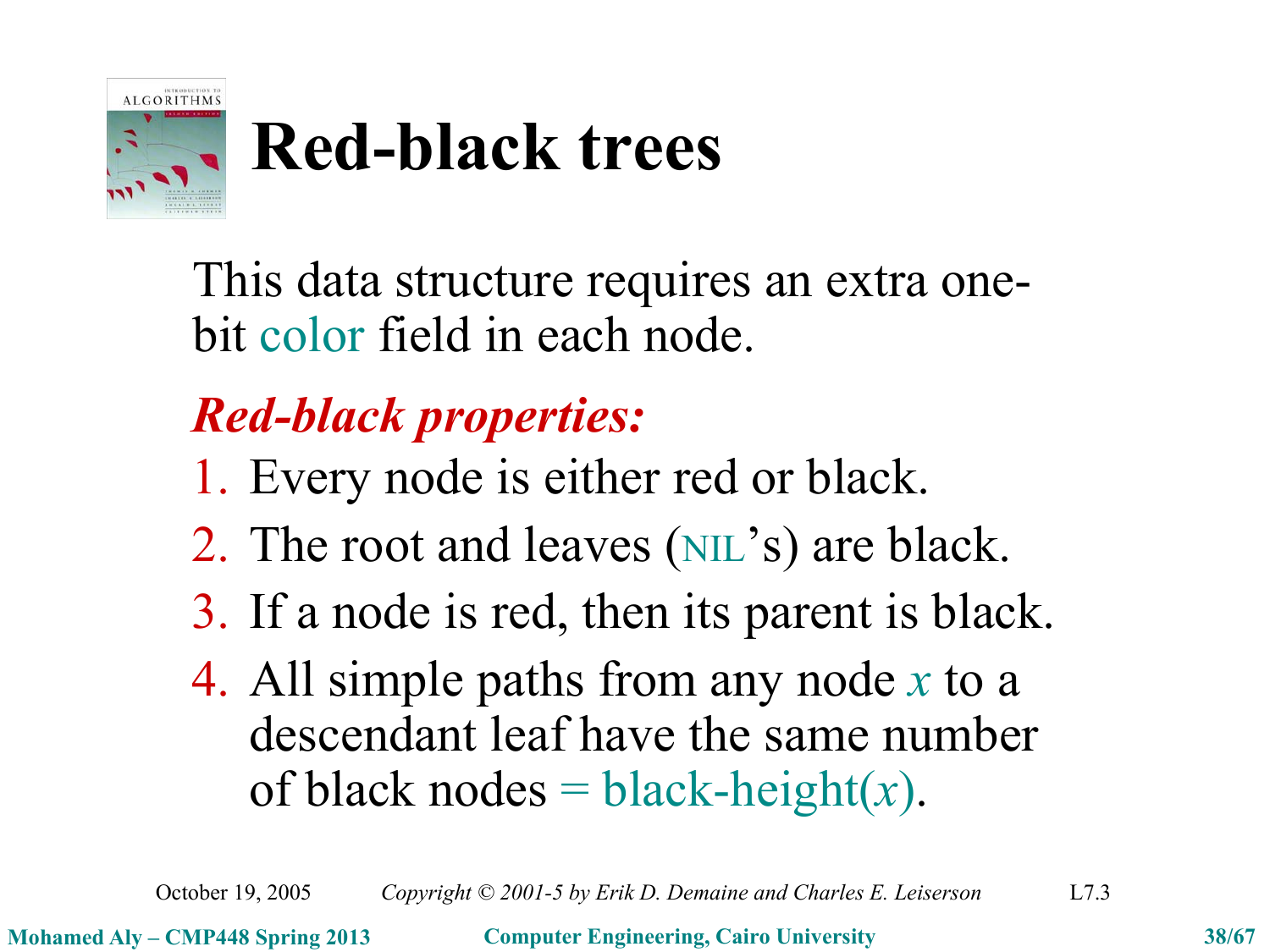

October 19, 2005 *Copyright © 2001-5 by Erik D. Demaine and Charles E. Leiserson* L7.4

**Mohamed Aly – CMP448 Spring 2013 Computer Engineering, Cairo University 39/67**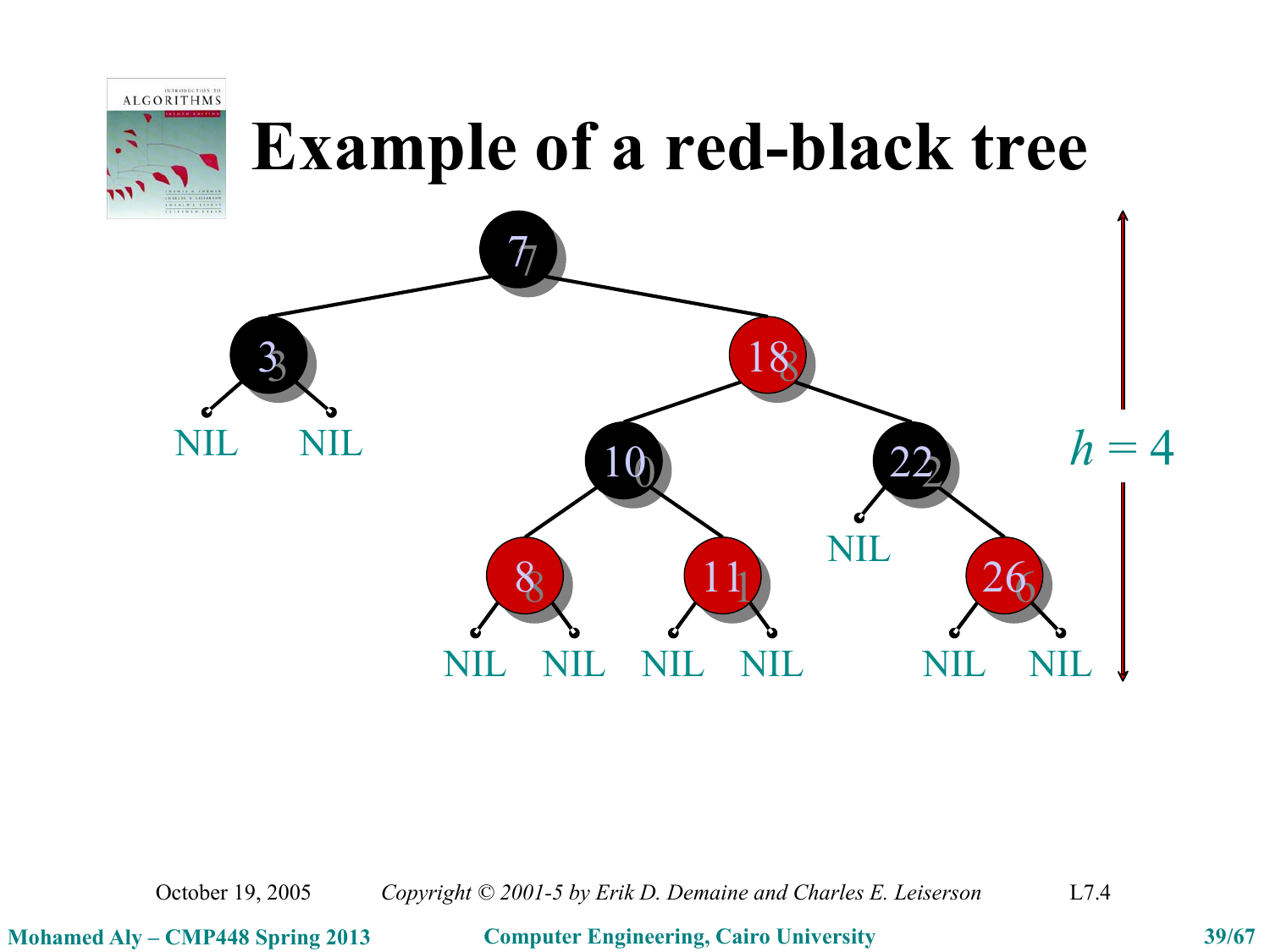

### 1. Every node is either red or black.

October 19, 2005 *Copyright © 2001-5 by Erik D. Demaine and Charles E. Leiserson* L7.5

**Mohamed Aly – CMP448 Spring 2013 Computer Engineering, Cairo University 40/67**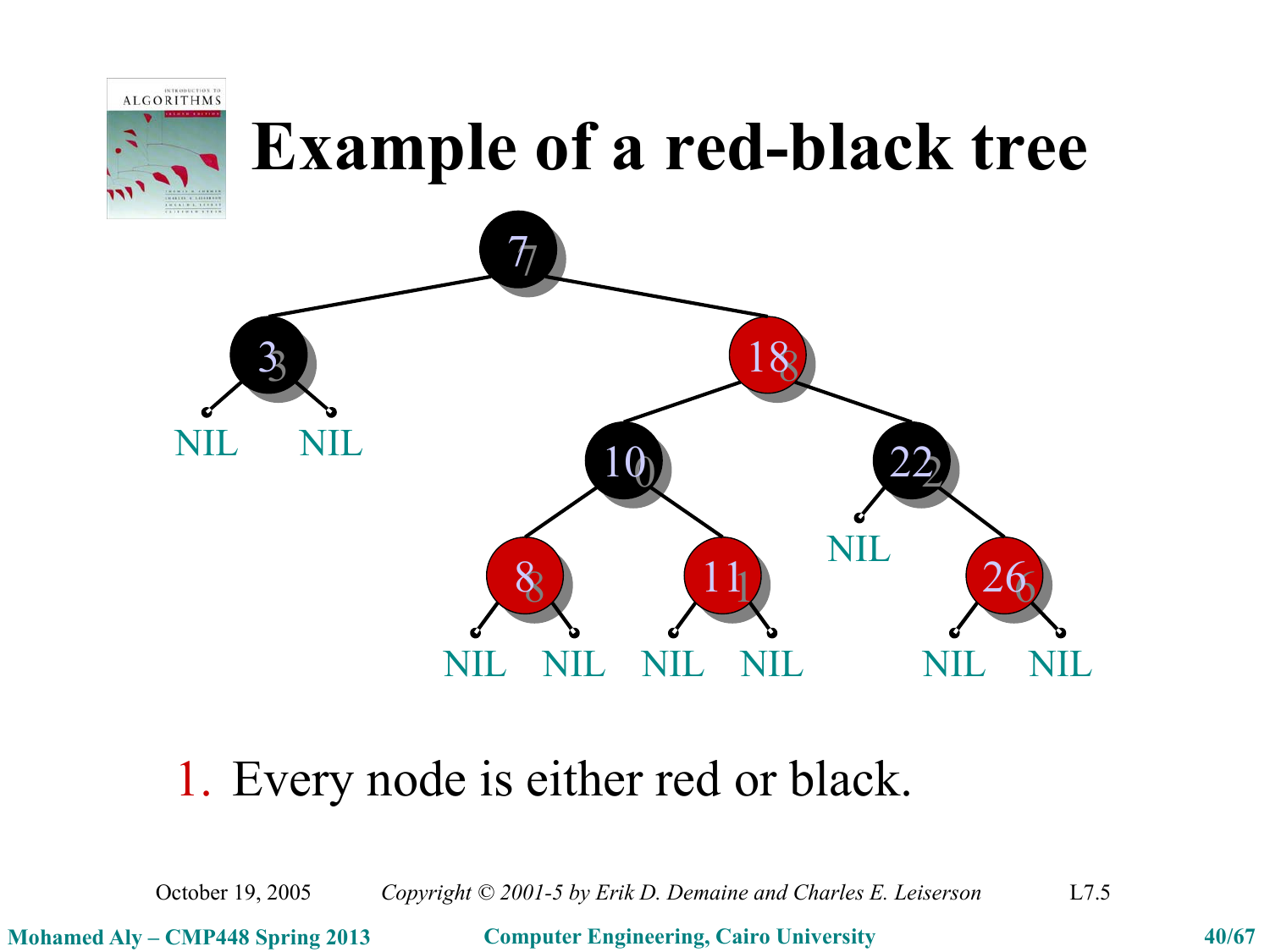

### 2. The root and leaves (NIL's) are black.

October 19, 2005 *Copyright © 2001-5 by Erik D. Demaine and Charles E. Leiserson* L7.6

**Mohamed Aly – CMP448 Spring 2013 Computer Engineering, Cairo University 41/67**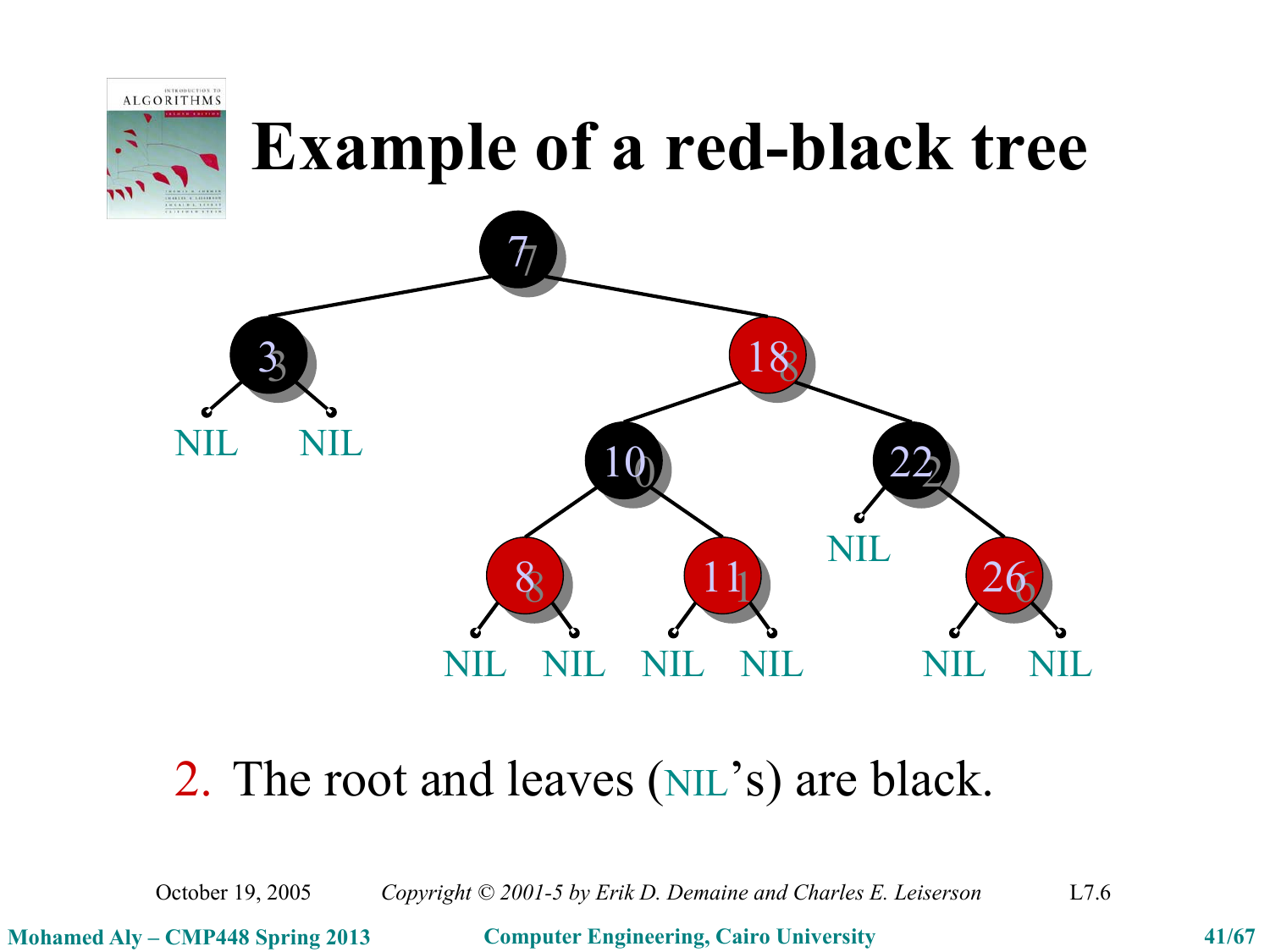

### 3. If a node is red, then its parent is black.

October 19, 2005 *Copyright © 2001-5 by Erik D. Demaine and Charles E. Leiserson* L7.7

**Mohamed Aly – CMP448 Spring 2013 Computer Engineering, Cairo University 42/67**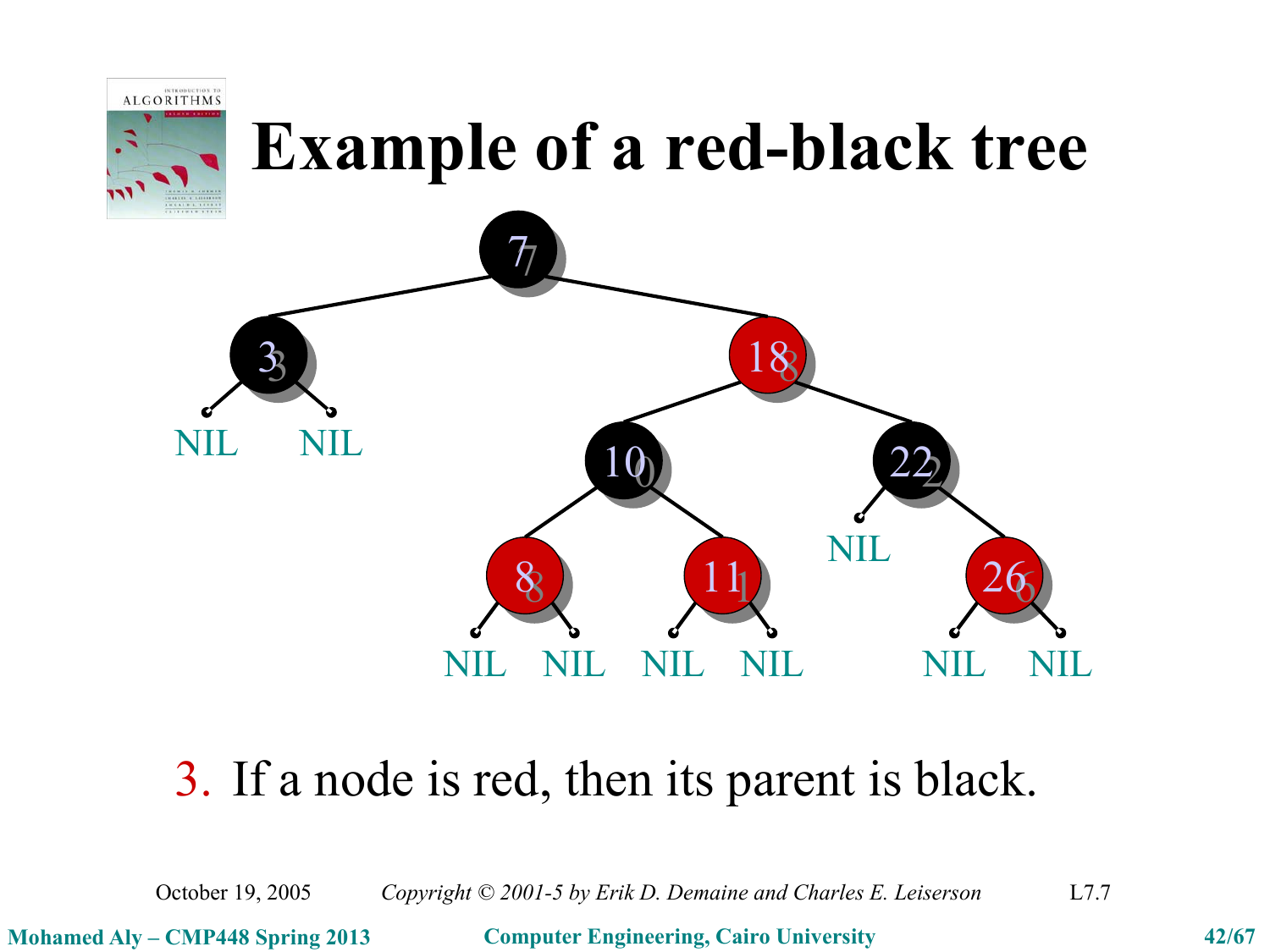

**Mohamed Aly – CMP448 Spring 2013 Computer Engineering, Cairo University 43/67**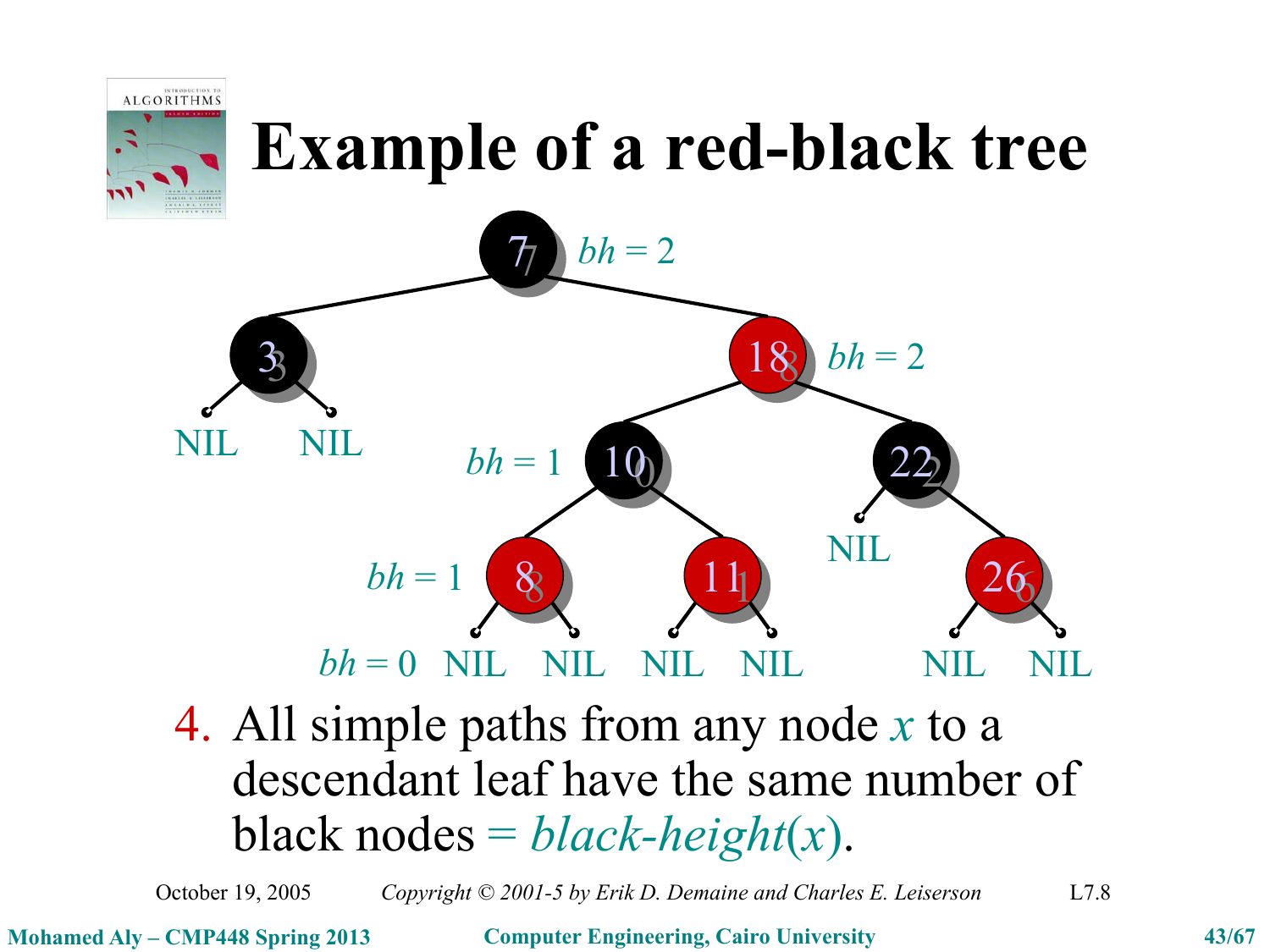

**Theorem.** A red-black tree with n keys has height  $h \leq 2 \lg(n+1)$ .

*Proof.* (The book uses induction. Read carefully.)

### **INTUITION:**

• Merge red nodes into their black parents.



October 19, 2005 *Copyright © 2001-5 by Erik D. Demaine and Charles E. Leiserson* L7.9

**Mohamed Aly – CMP448 Spring 2013 Computer Engineering, Cairo University 44/67**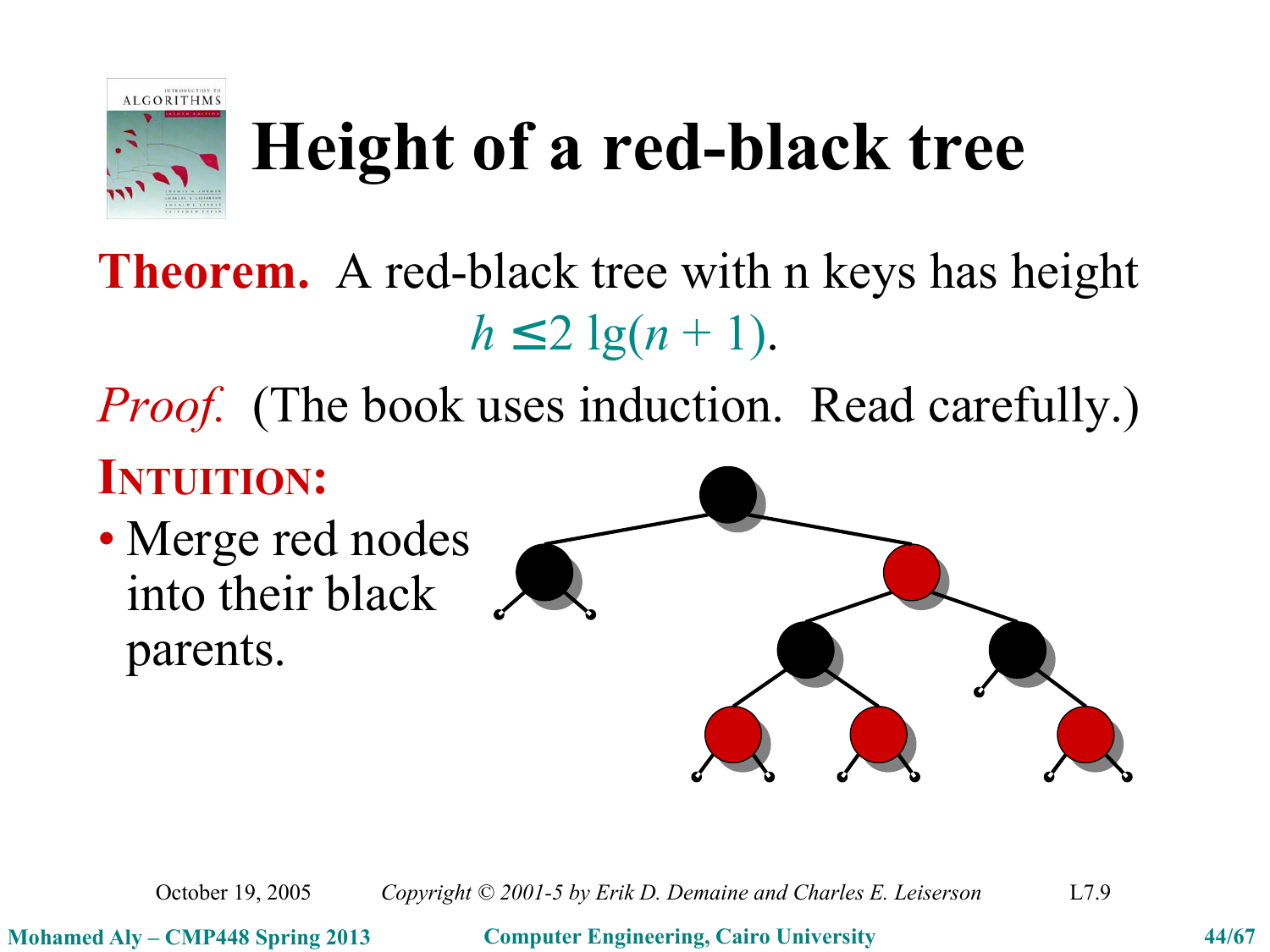

**Theorem.** A red-black tree with n keys has height  $h \leq 2 \lg(n+1)$ .

*Proof.* (The book uses induction. Read carefully.)

### **INTUITION:**

• Merge red nodes into their black parents.



October 19, 2005 *Copyright © 2001-5 by Erik D. Demaine and Charles E. Leiserson* L7.10

**Mohamed Aly – CMP448 Spring 2013 Computer Engineering, Cairo University 45/67**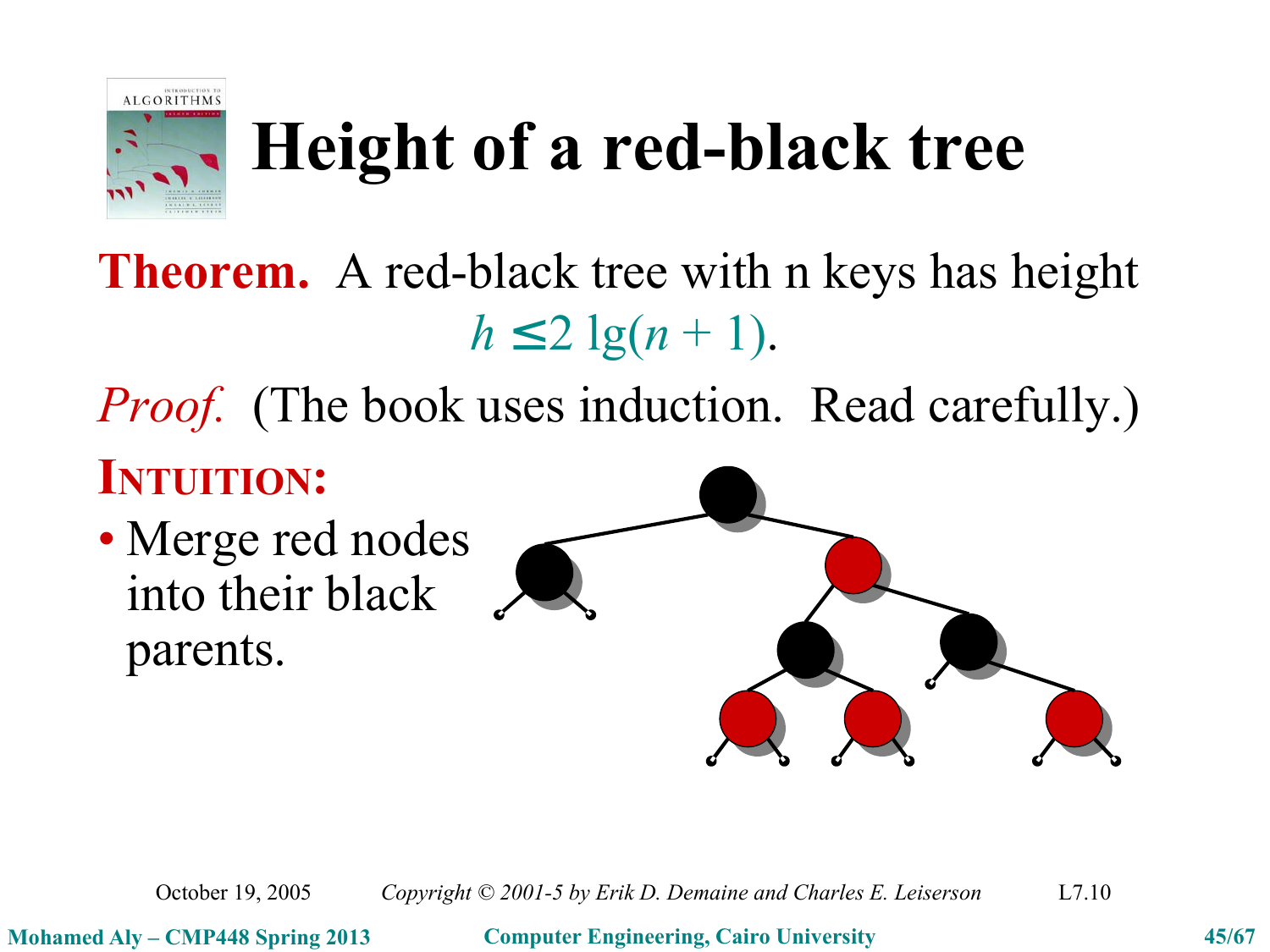

**Theorem.** A red-black tree with n keys has height  $h \leq 2 \lg(n+1)$ .

*Proof.* (The book uses induction. Read carefully.)

### **INTUITION:**

• Merge red nodes into their black parents.



October 19, 2005 *Copyright © 2001-5 by Erik D. Demaine and Charles E. Leiserson* L7.11

**Mohamed Aly – CMP448 Spring 2013 Computer Engineering, Cairo University 46/67**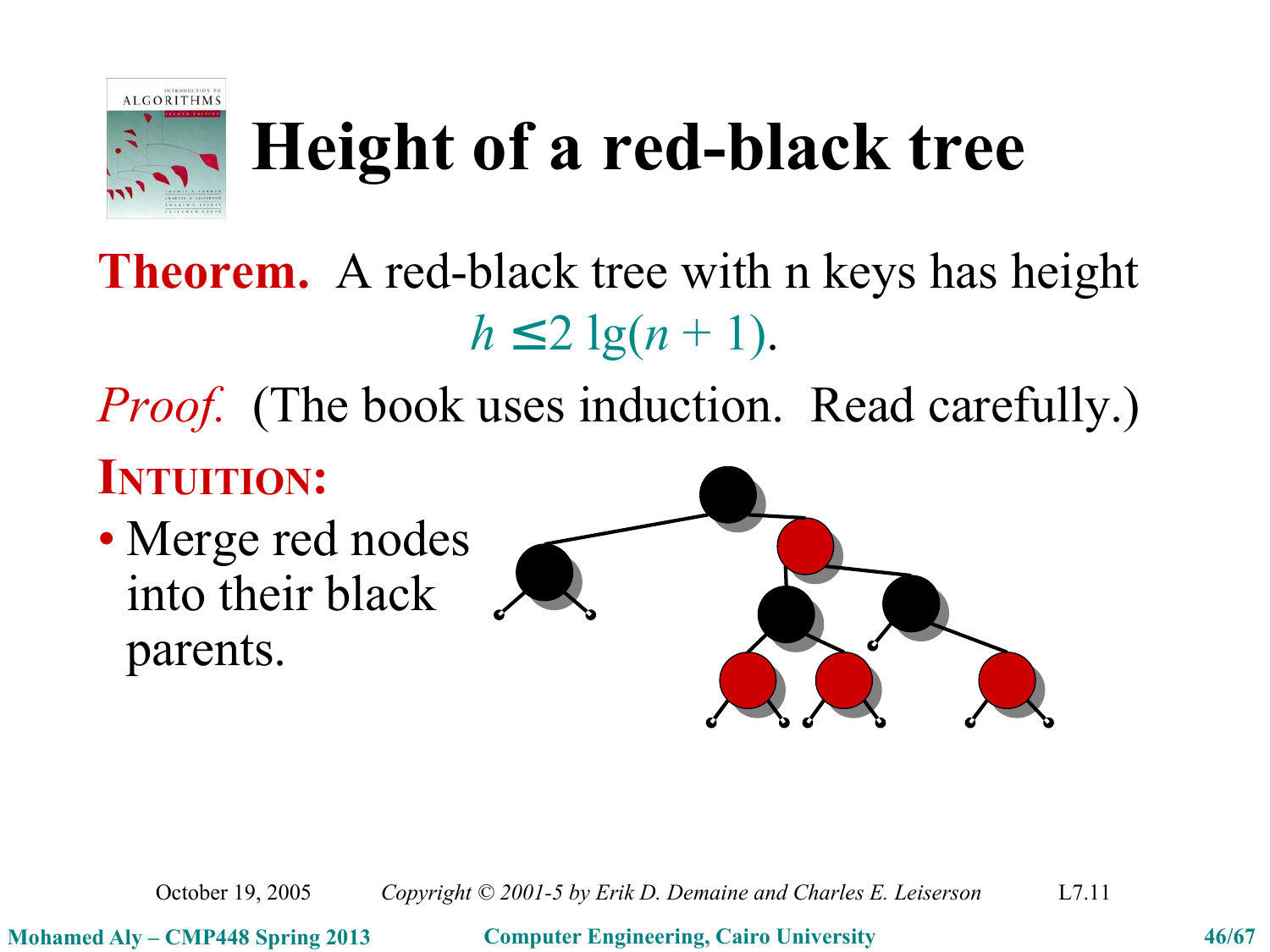

**Theorem.** A red-black tree with n keys has height  $h \leq 2 \lg(n+1)$ .

*Proof.* (The book uses induction. Read carefully.)

### **INTUITION:**

• Merge red nodes into their black parents.



October 19, 2005 *Copyright © 2001-5 by Erik D. Demaine and Charles E. Leiserson* L7.12

**Mohamed Aly – CMP448 Spring 2013 Computer Engineering, Cairo University 47/67**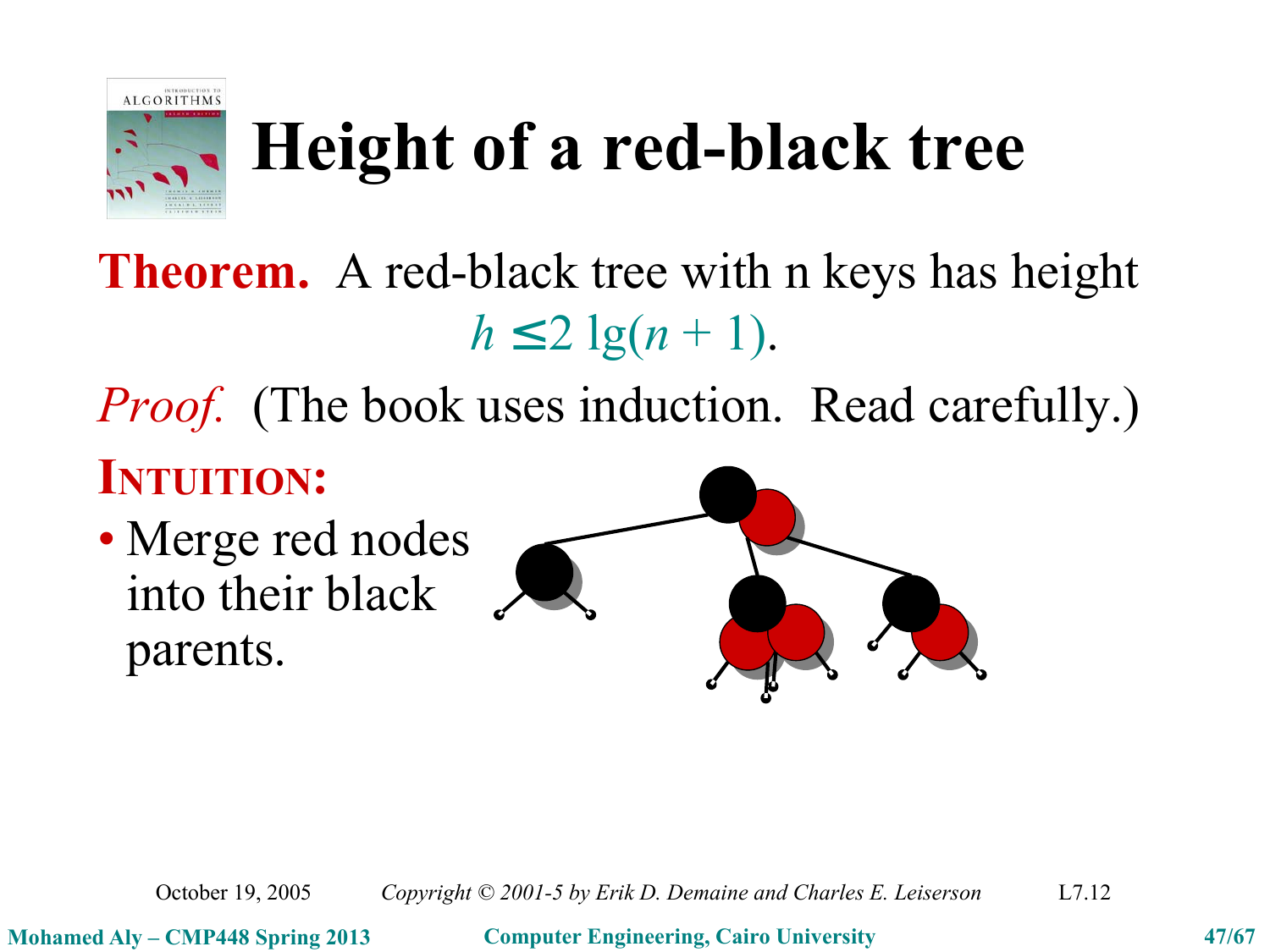

**Theorem.** A red-black tree with n keys has height  $h \leq 2 \lg(n+1)$ .

*Proof.* (The book uses induction. Read carefully.)

### **INTUITION:**

• Merge red nodes into their black parents.



October 19, 2005 *Copyright © 2001-5 by Erik D. Demaine and Charles E. Leiserson* L7.13

**Mohamed Aly – CMP448 Spring 2013 Computer Engineering, Cairo University 48/67**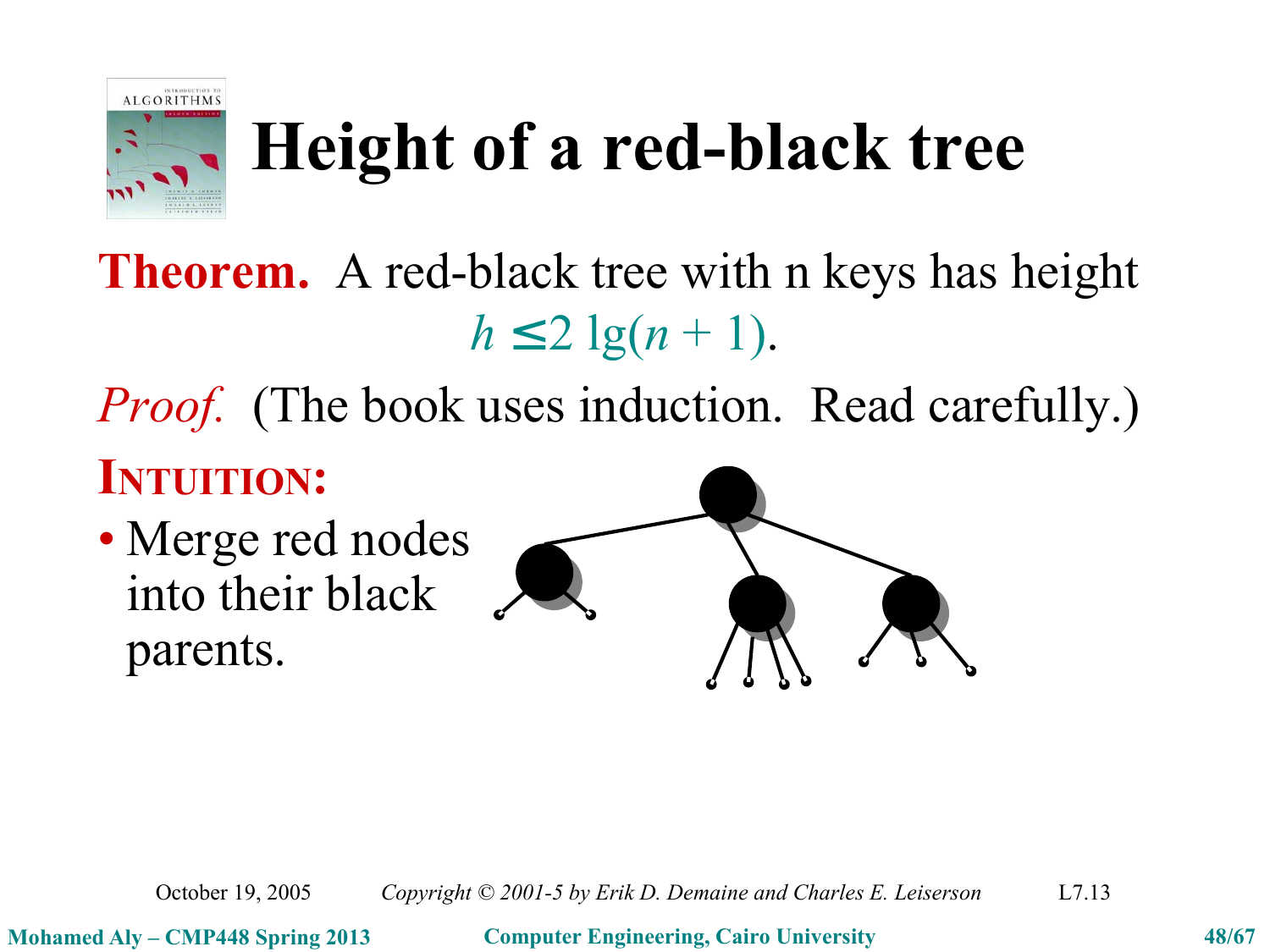

**Theorem.** A red-black tree with n keys has height  $h \leq 2 \lg(n+1)$ .

*Proof.* (The book uses induction. Read carefully.)

### **INTUITION:**

• Merge red nodes into their black parents.



- This process produces a tree in which each node has 2, 3, or 4 children.
- The 2-3-4 tree has uniform depth *h*′ of leaves.

October 19, 2005 *Copyright © 2001-5 by Erik D. Demaine and Charles E. Leiserson* L7.14

**Mohamed Aly – CMP448 Spring 2013 Computer Engineering, Cairo University 49/67**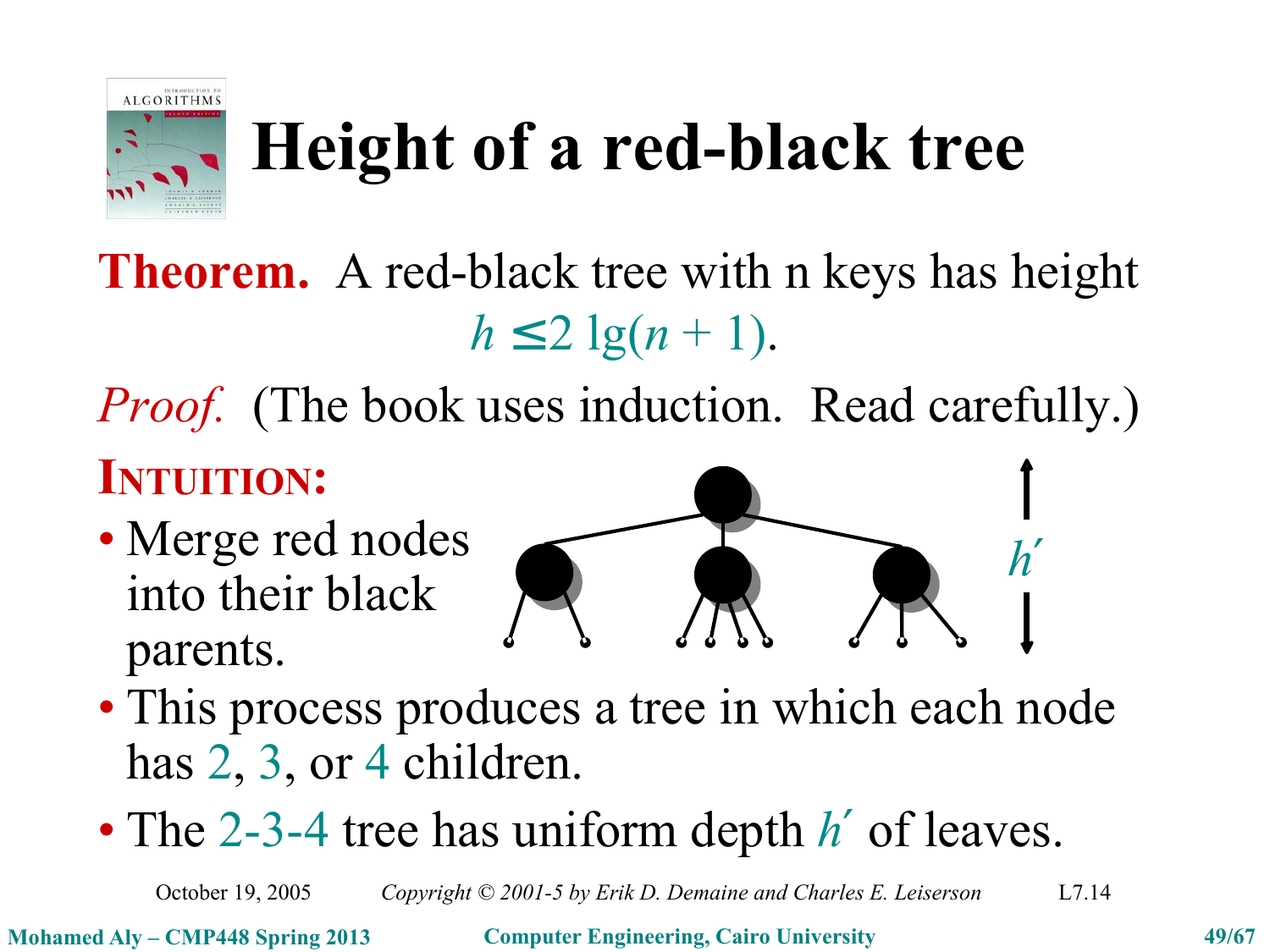

## **Proof (continued)**

• We have  $h' \ge h/2$ , since at most half the leaves on any path are red.



October 19, 2005 *Copyright © 2001-5 by Erik D. Demaine and Charles E. Leiserson* L7.15

**Mohamed Aly – CMP448 Spring 2013 Computer Engineering, Cairo University 50/67**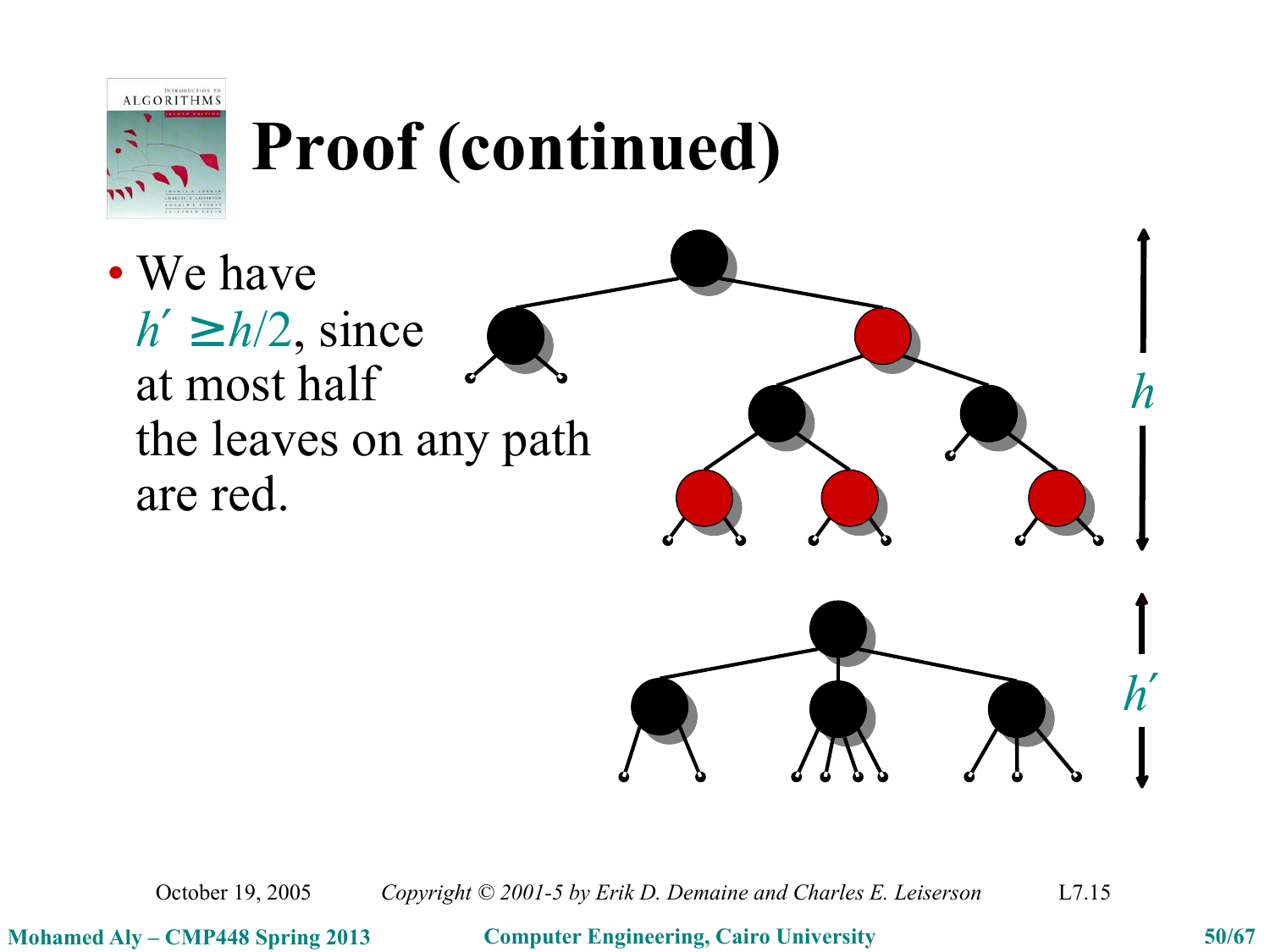

## **Proof (continued)**

- We have  $h' \ge h/2$ , since at most half the leaves on any path are red.
- The number of leaves The number of leaves in a RBT is  $n + 1$  (every noue inseried *h'* node inserted adds two except the root) which is at least  $2^{h}$  if we assume children and removes one only 2 children



October 19, 2005 *Copyright © 2001-5 by Erik D. Demaine and Charles E. Leiserson* L7.15

**Mohamed Aly – CMP448 Spring 2013 Computer Engineering, Cairo University 51/67**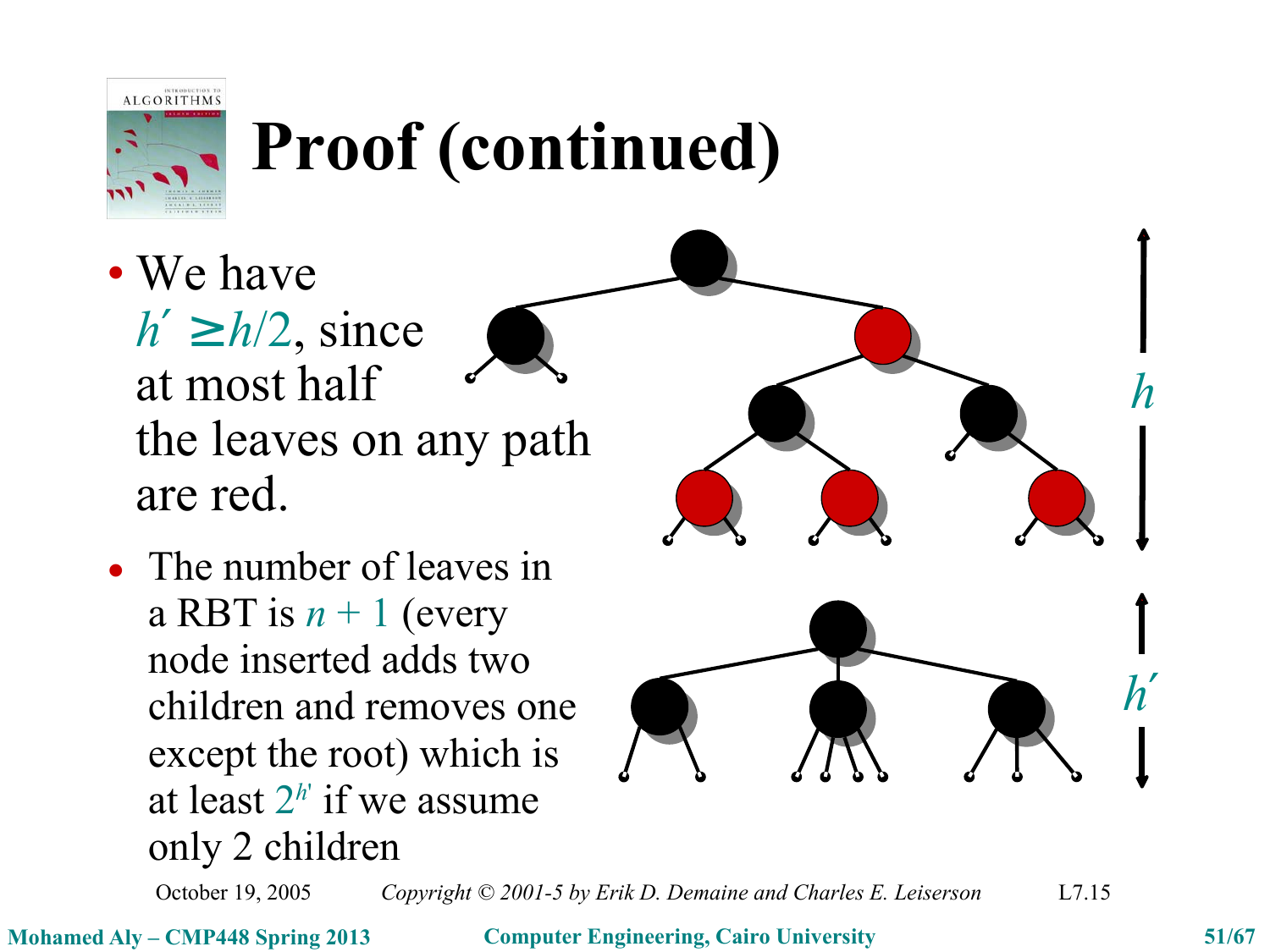

## **Proof (continued)**

- We have  $h' \ge h/2$ , since at most half the leaves on any path are red.
- The number of leaves The number of leaves in a RBT is  $n + 1$ 
	- $\Rightarrow$  *n* + 1  $\geq$  2<sup>*h'*</sup>  $\Rightarrow$  lg(n + 1)  $\geq h' \geq h/2$  $\Rightarrow h \leq 2$  lg(n + 1).  $\Box$





October 19, 2005 *Copyright © 2001-5 by Erik D. Demaine and Charles E. Leiserson* L7.15

**Mohamed Aly – CMP448 Spring 2013 Computer Engineering, Cairo University 52/67**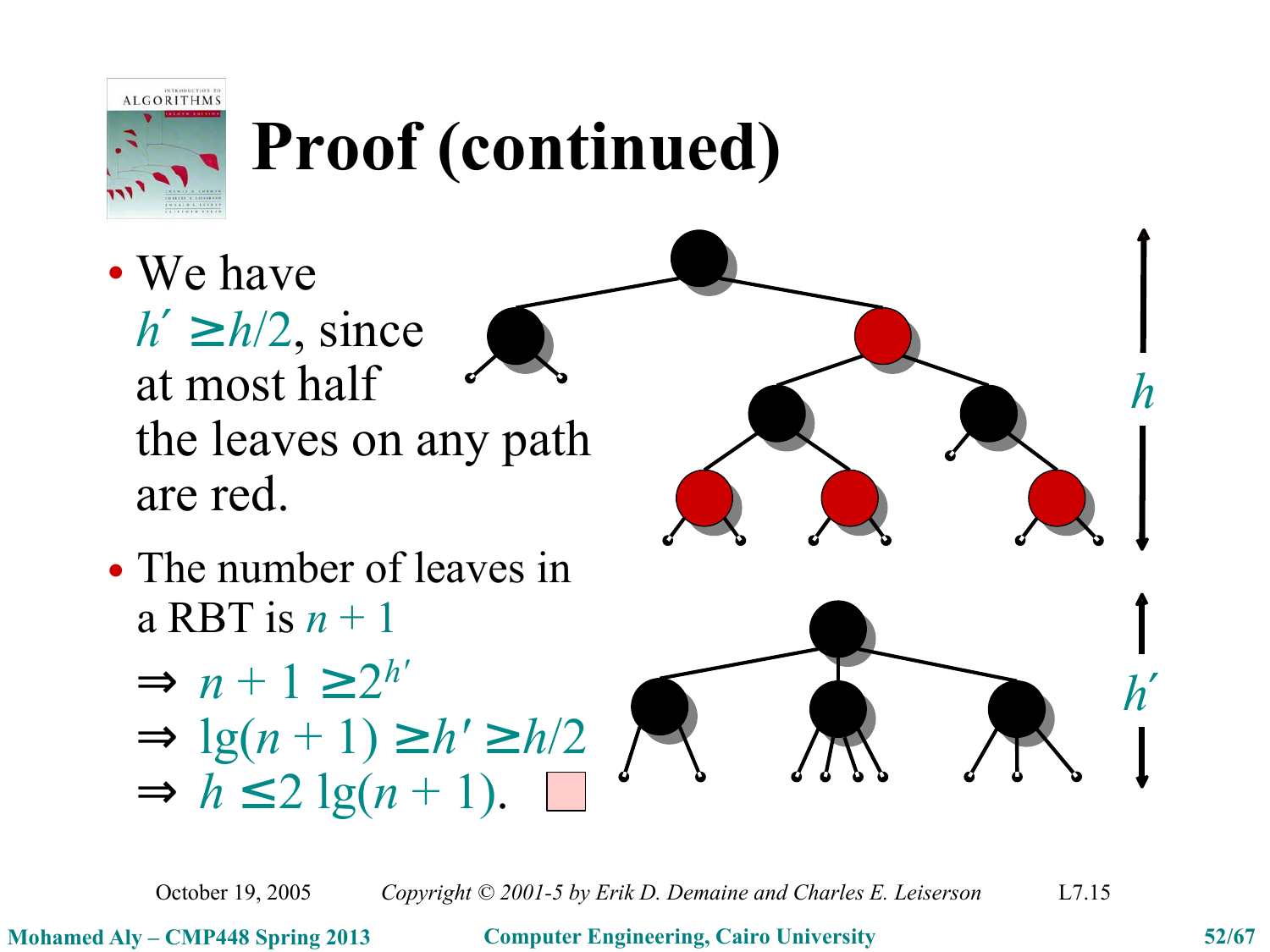

## **Query operations**

**Corollary.** The queries SEARCH, MIN, MAX, SUCCESSOR, and PREDECESSOR all run in *O*(lg *n*) time on a red-black tree with *n* nodes.

October 19, 2005 *Copyright © 2001-5 by Erik D. Demaine and Charles E. Leiserson* L7.16

**Mohamed Aly – CMP448 Spring 2013 Computer Engineering, Cairo University 53/67**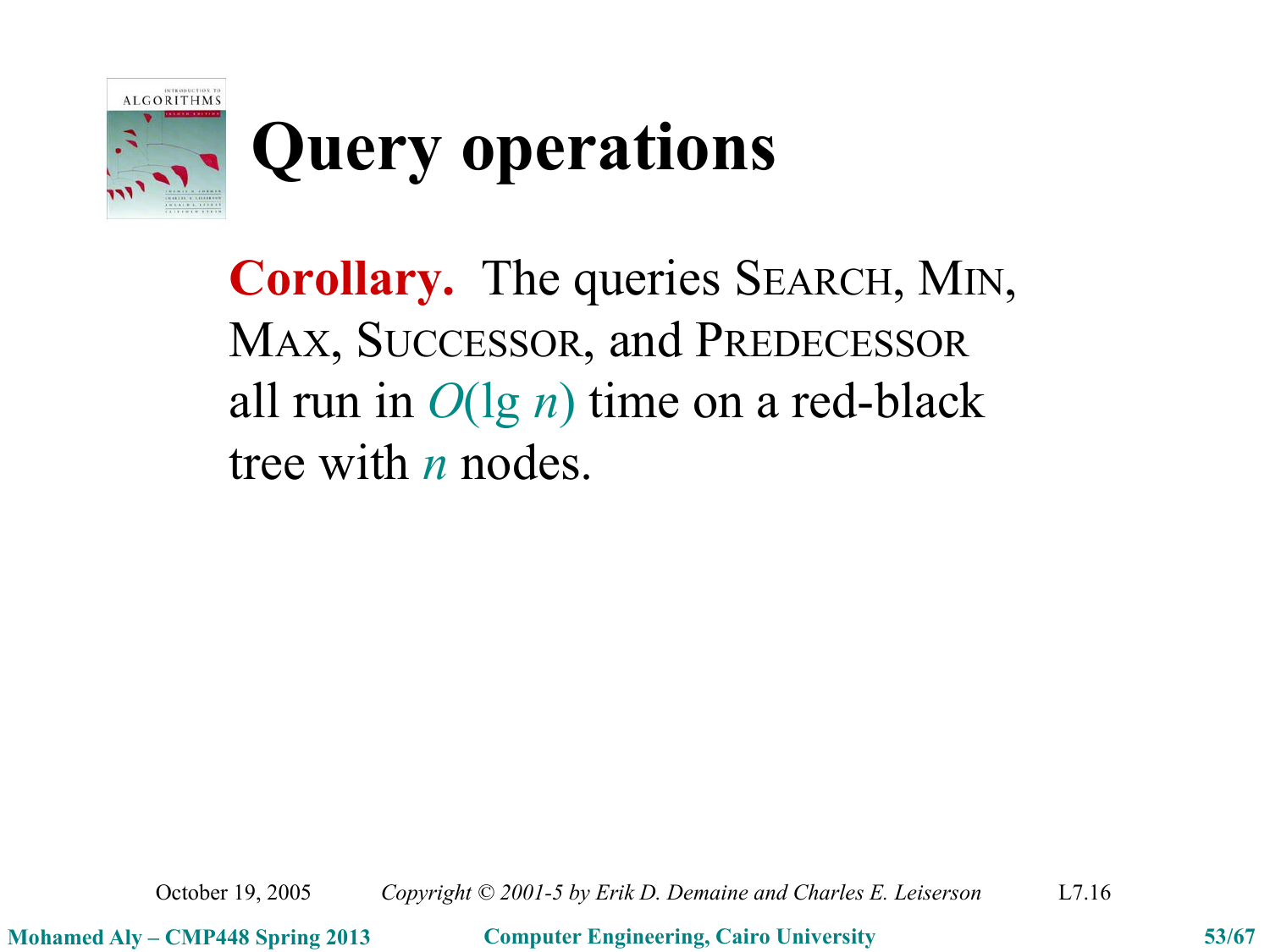

# **Modifying operations**

The operations INSERT and DELETE cause modifications to the red-black tree:

- the operation itself,
- color changes,
- restructuring the links of the tree via *"rotations"*.

October 19, 2005 *Copyright © 2001-5 by Erik D. Demaine and Charles E. Leiserson* L7.17

**Mohamed Aly – CMP448 Spring 2013 Computer Engineering, Cairo University 54/67**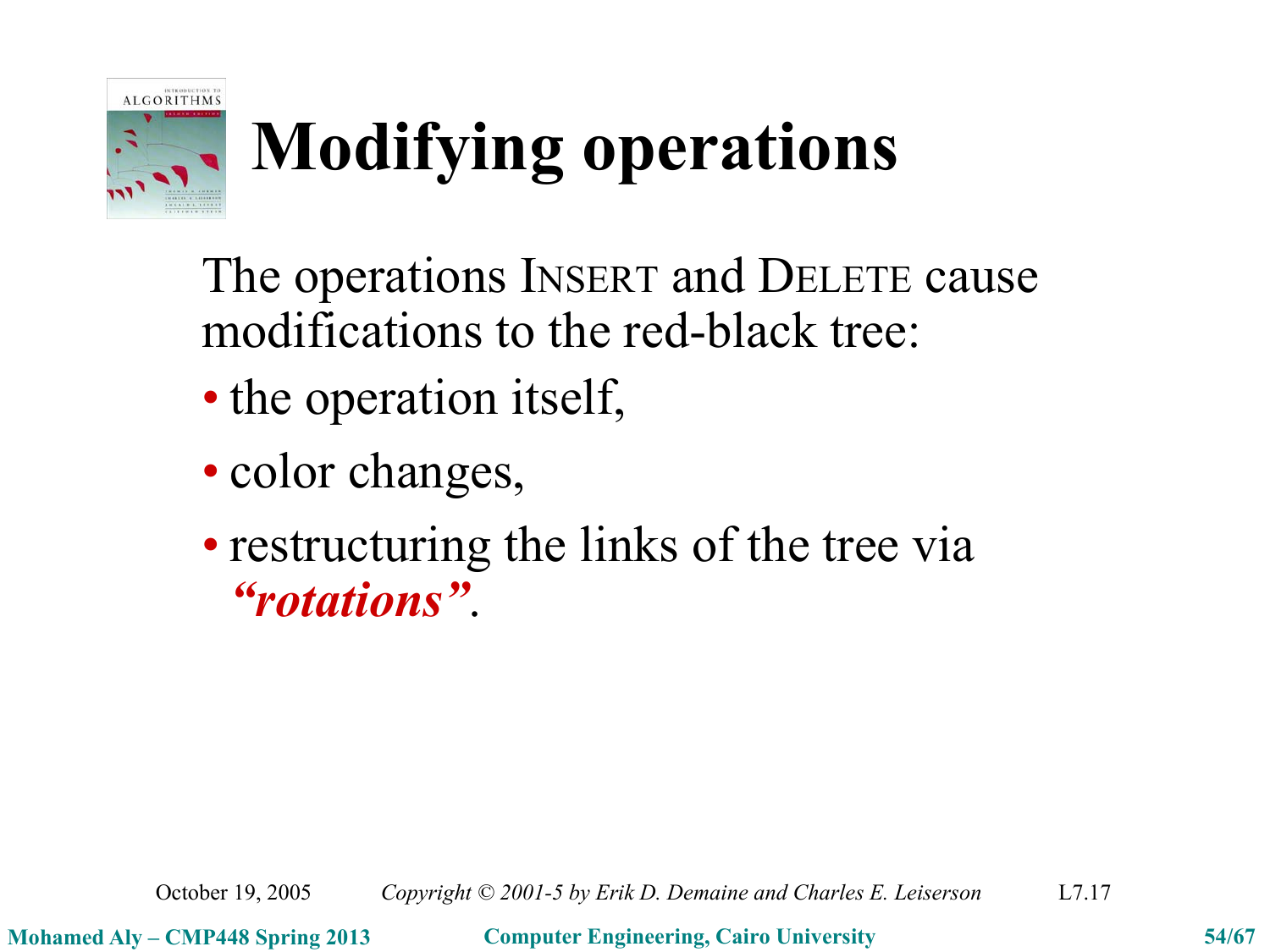

Rotations maintain the inorder ordering of keys:  $\bullet$   $a \in \alpha$ ,  $b \in \beta$ ,  $c \in \gamma \Rightarrow a \leq A \leq b \leq B \leq c$ .

A rotation can be performed in *O*(1) time.

October 19, 2005 *Copyright © 2001-5 by Erik D. Demaine and Charles E. Leiserson* L7.18

**Mohamed Aly – CMP448 Spring 2013 Computer Engineering, Cairo University 55/67**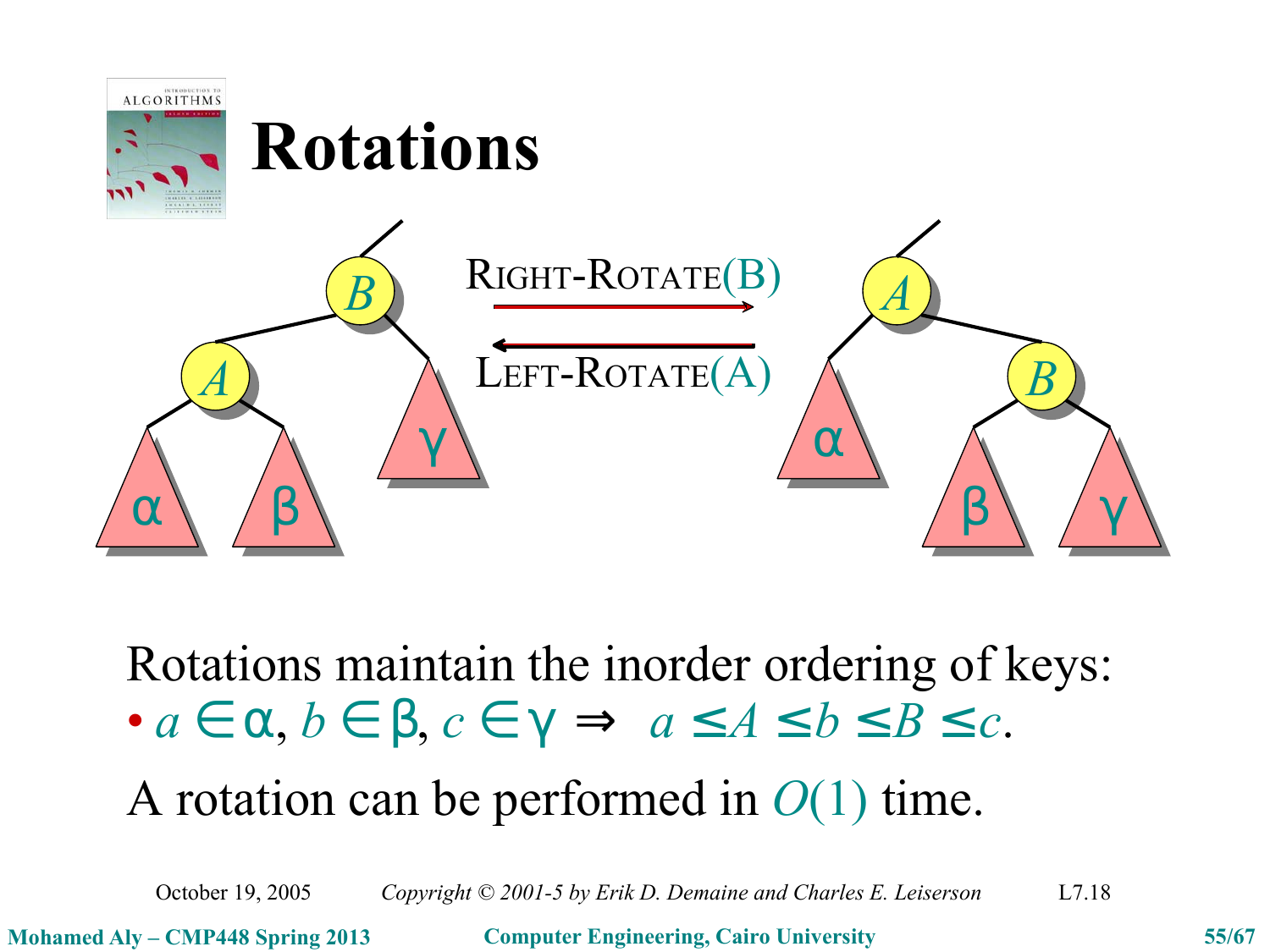

**IDEA:** Insert *x* in tree. Color *x* red. Only redblack property 3 might be violated. Move the violation up the tree by recoloring until it can be fixed with rotations and recoloring.



October 19, 2005 *Copyright © 2001-5 by Erik D. Demaine and Charles E. Leiserson* L7.19

**Mohamed Aly – CMP448 Spring 2013 Computer Engineering, Cairo University 56/67**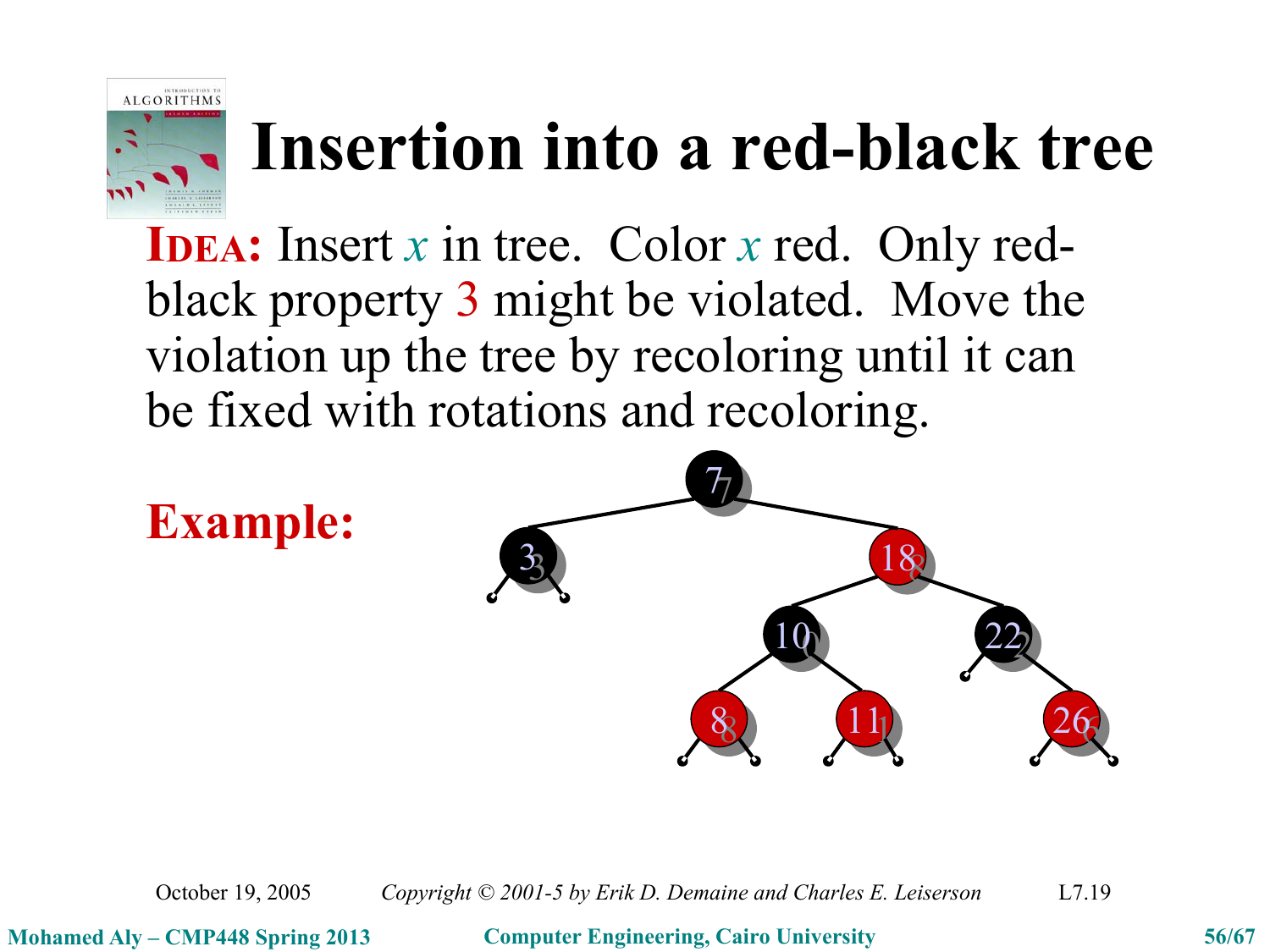

**IDEA:** Insert *x* in tree. Color *x* red. Only redblack property 3 might be violated. Move the violation up the tree by recoloring until it can be fixed with rotations and recoloring.

#### **Example:** • Insert  $x = 15$ . • Recolor, moving the 8 11 100 8 26 22  $\overline{\mathcal{T}}$ 15  $\frac{1}{2}$ 3 violation up the tree.

October 19, 2005 *Copyright © 2001-5 by Erik D. Demaine and Charles E. Leiserson* L7.20

**Mohamed Aly – CMP448 Spring 2013 Computer Engineering, Cairo University 57/67**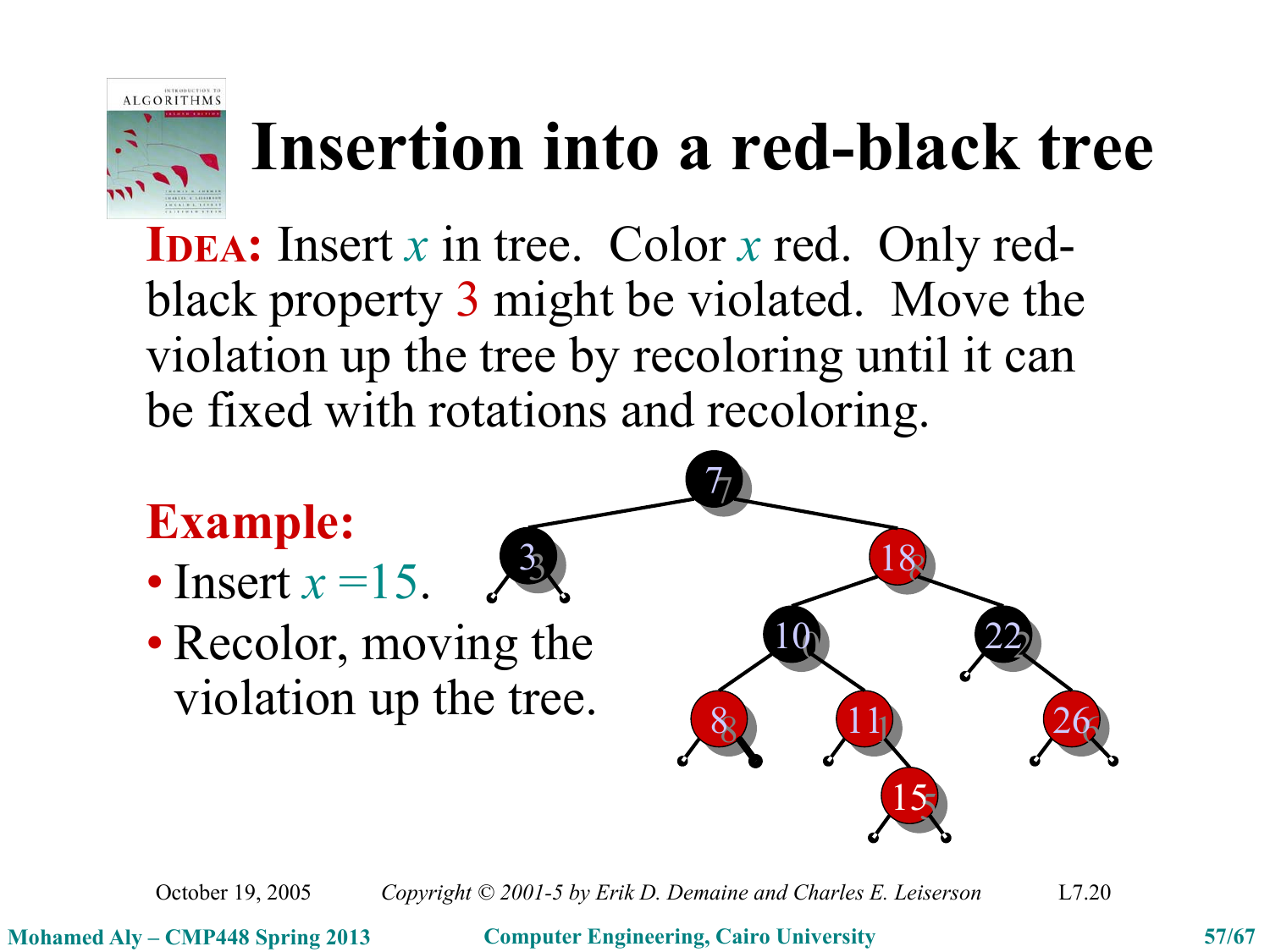

**IDEA:** Insert *x* in tree. Color *x* red. Only redblack property 3 might be violated. Move the violation up the tree by recoloring until it can be fixed with rotations and recoloring.

> $\frac{1}{2}$ 3

### **Example:**

- Insert  $x = 15$ .
- Recolor, moving the violation up the tree.
- RIGHT-ROTATE(18).



October 19, 2005 *Copyright © 2001-5 by Erik D. Demaine and Charles E. Leiserson* L7.21

**Mohamed Aly – CMP448 Spring 2013 Computer Engineering, Cairo University 58/67**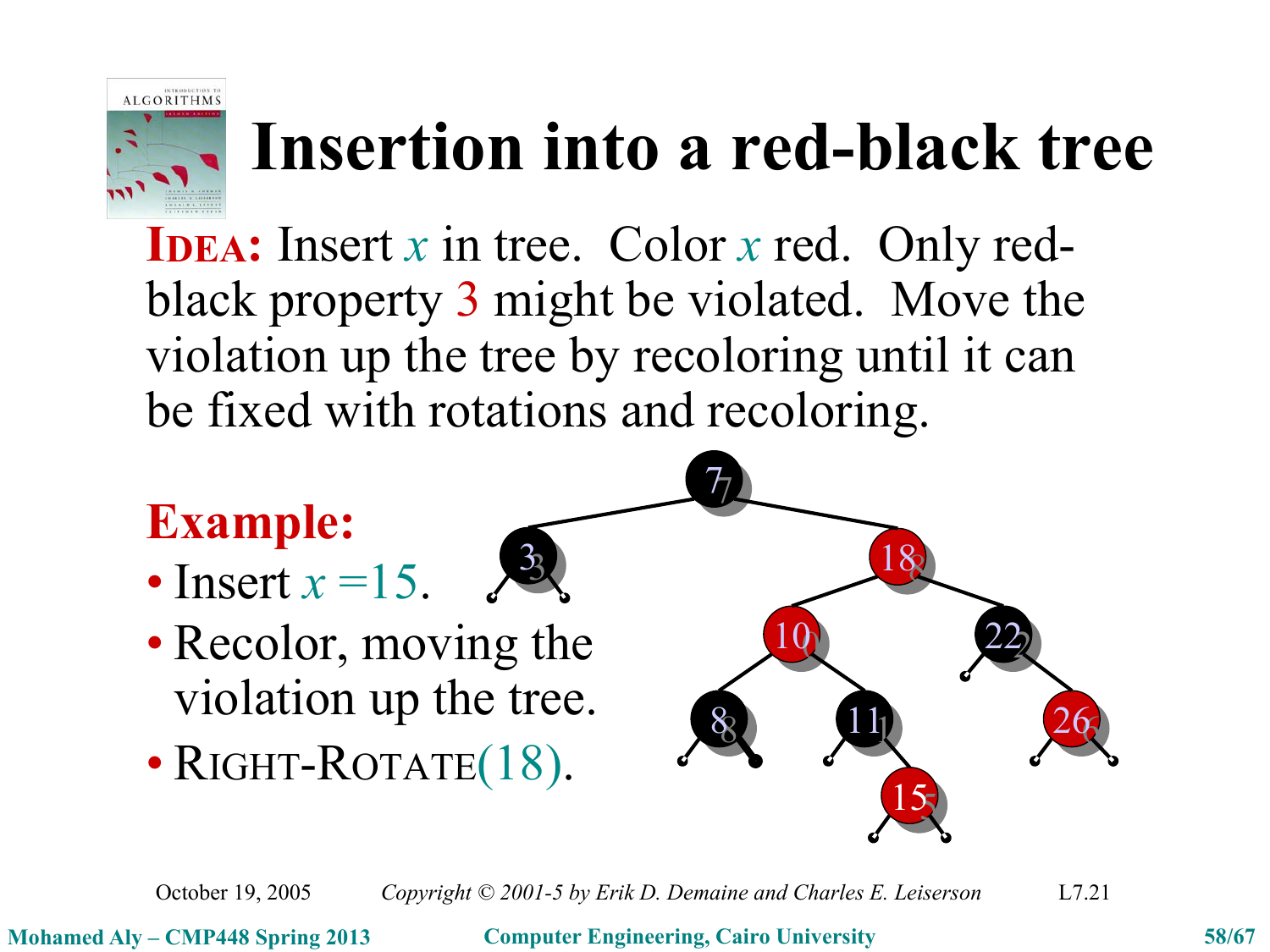

 $\overline{\mathcal{T}}$ 

**IDEA:** Insert *x* in tree. Color *x* red. Only redblack property 3 might be violated. Move the violation up the tree by recoloring until it can be fixed with rotations and recoloring.

> $\frac{1}{2}$ 3

### **Example:**

- Insert  $x = 15$ .
- Recolor, moving the violation up the tree.
- RIGHT-ROTATE(18).
- LEFT-ROTATE(7) and recolor.

October 19, 2005 *Copyright © 2001-5 by Erik D. Demaine and Charles E. Leiserson* L7.22

**Mohamed Aly – CMP448 Spring 2013 Computer Engineering, Cairo University 59/67**

88

111

15 15

188

 $266$ 26

22

10 10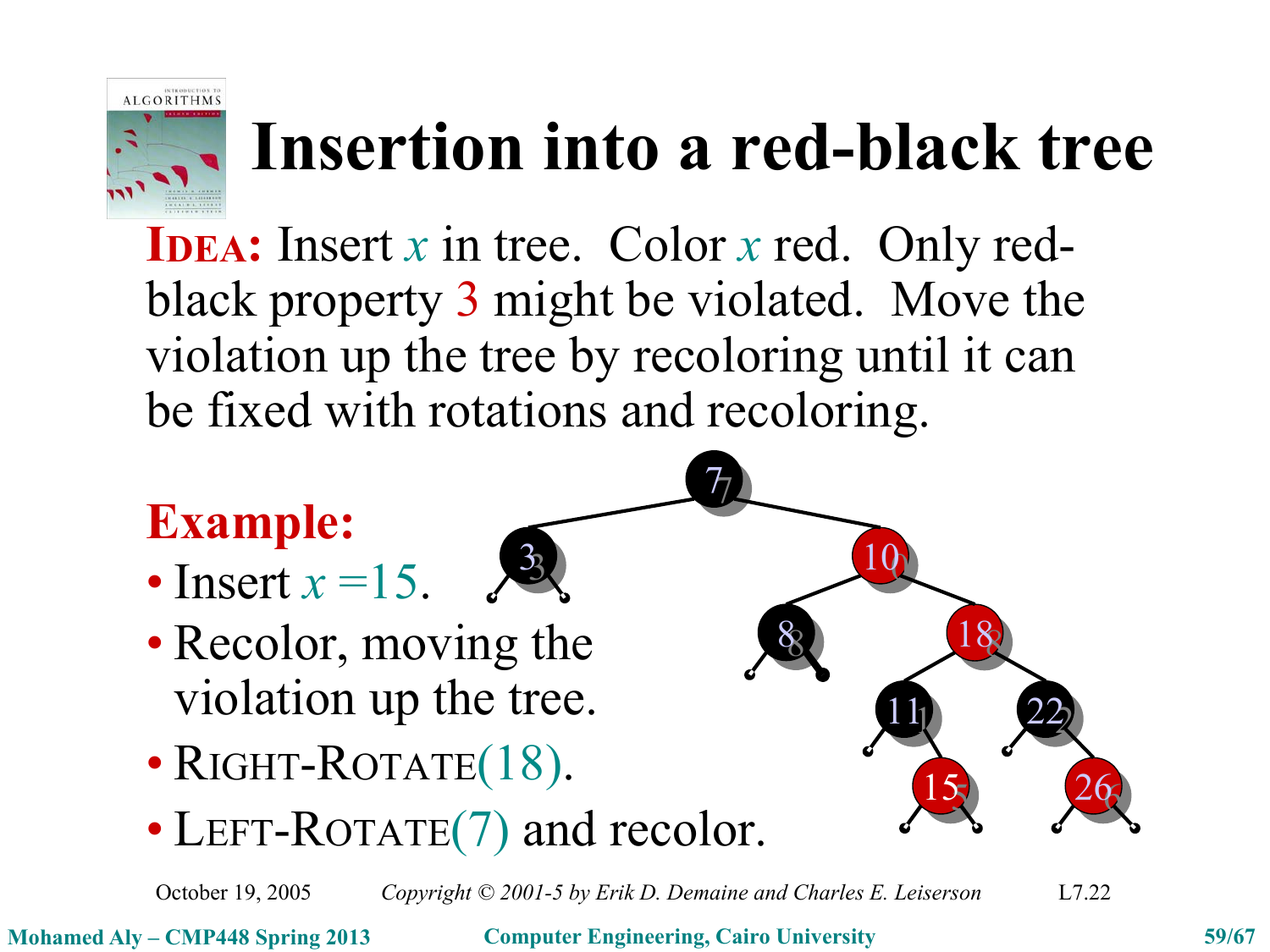

**IDEA:** Insert *x* in tree. Color *x* red. Only redblack property 3 might be violated. Move the violation up the tree by recoloring until it can be fixed with rotations and recoloring.

### **Example:**

- Insert  $x = 15$ .
- Recolor, moving the violation up the tree.
- RIGHT-ROTATE(18).
- LEFT-ROTATE(7) and recolor.

October 19, 2005 *Copyright © 2001-5 by Erik D. Demaine and Charles E. Leiserson* L7.23

**Mohamed Aly – CMP448 Spring 2013 Computer Engineering, Cairo University 60/67**

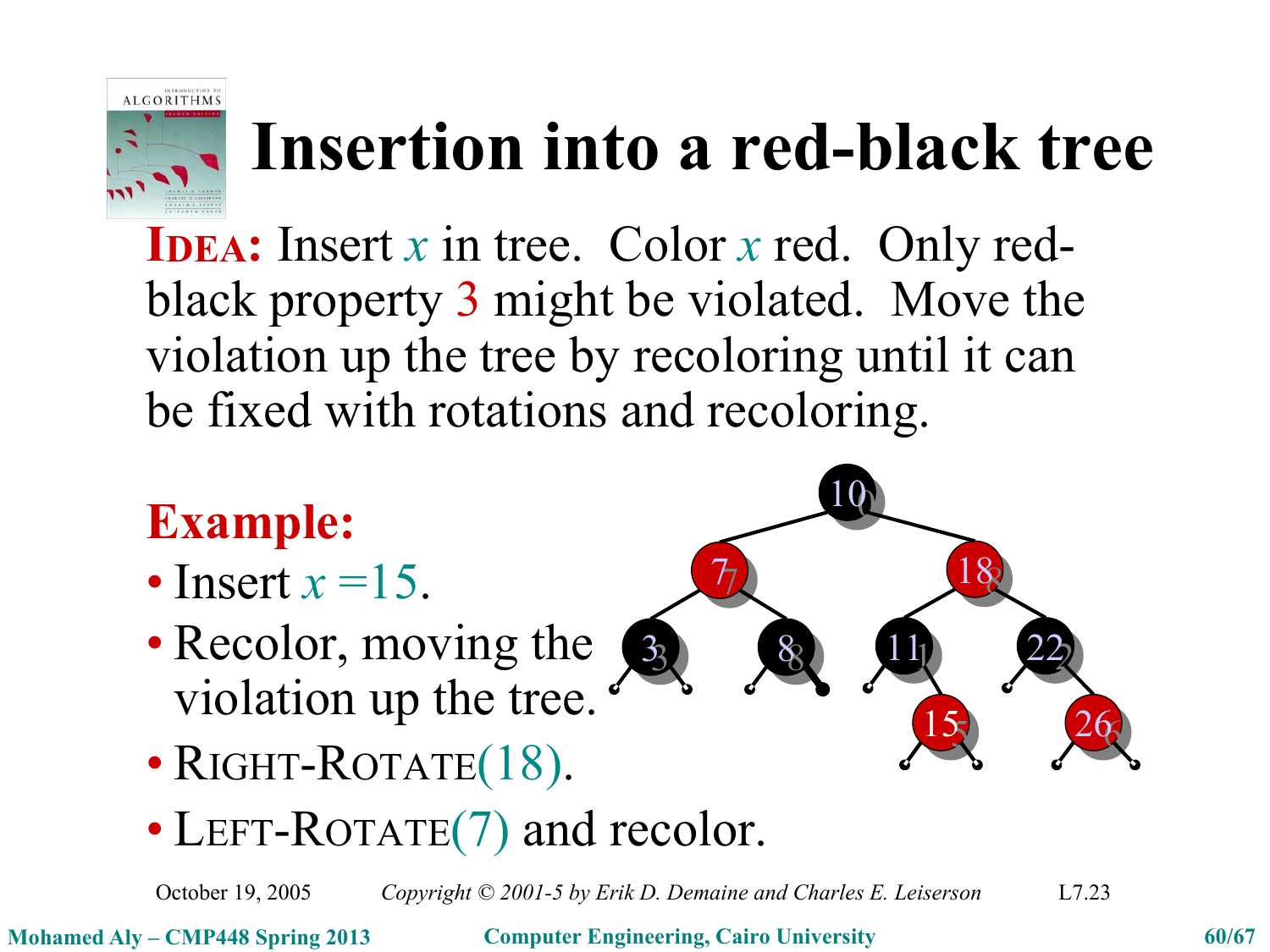

### **Pseudocode**

RB-INSERT(*T*, *x*) TREE-INSERT(*T*, *x*)  $color[x] \leftarrow$  RED  $\triangleright$  only RB property 3 can be violated **while**  $x \neq root[T]$  and  $color[p[x]] = RED$ **do if**  $p[x] = left[p[x]]$ **then** *y* ← *right*[*p*[*p*[*x*]]  $\rightharpoonup$  *y* = aunt/uncle of *x* **if**  $color[y] = RED$ **then** 〈**Case 1**〉 **else if**  $x = right[p[x]]$ **then**  $\langle$ **Case** 2  $\rangle$  ► Case 2 falls into Case 3 〈**Case 3**〉 **else** 〈**"then"** clause with "*left*" and "*right*" swapped〉  $color[root[T]] \leftarrow \text{Black}$ 

October 19, 2005 *Copyright © 2001-5 by Erik D. Demaine and Charles E. Leiserson* L7.24

**Mohamed Aly – CMP448 Spring 2013 Computer Engineering, Cairo University 61/67**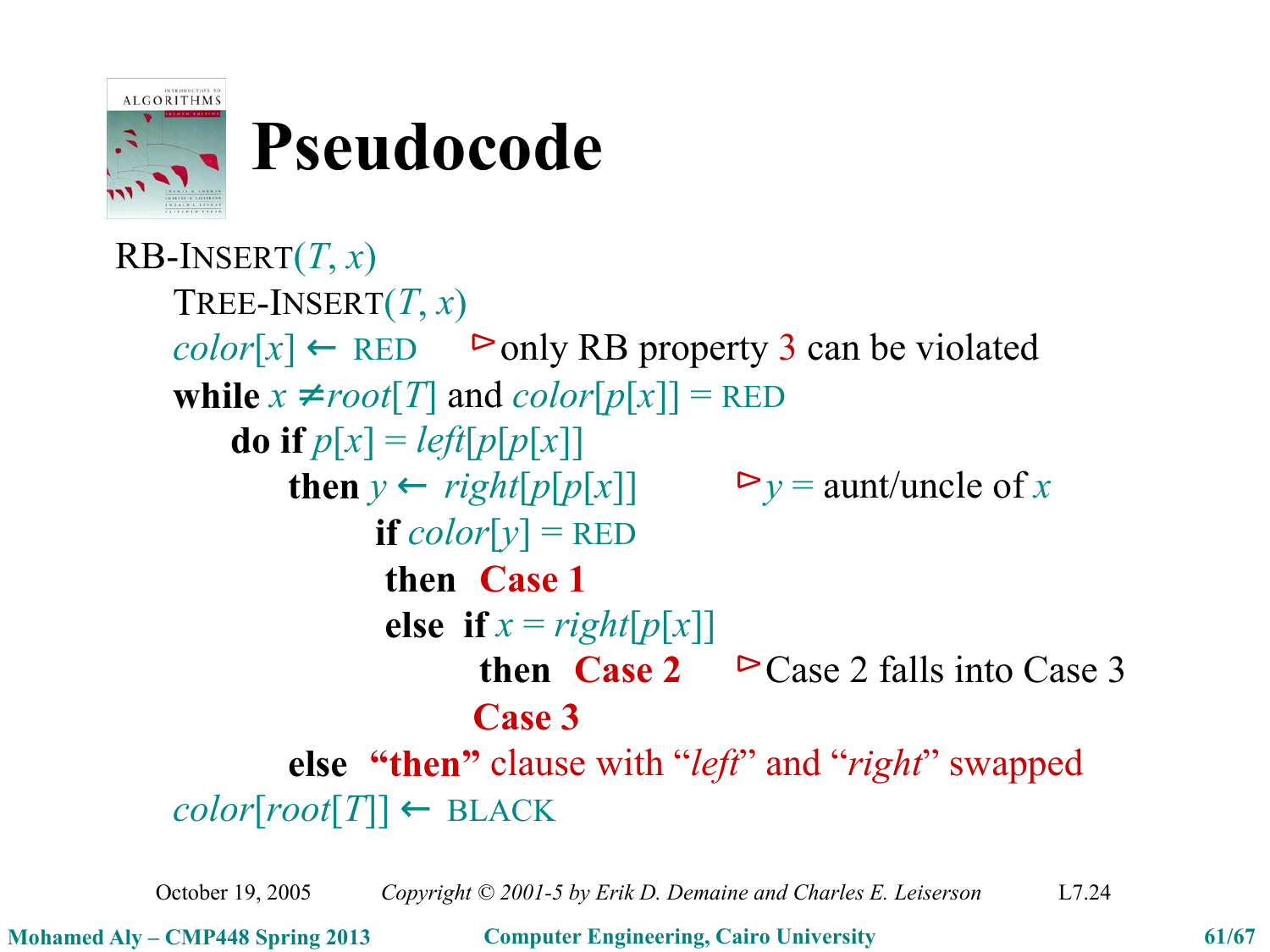

## **Graphical notation**

Let  $\bigwedge$  denote a subtree with a black root. All  $\bigwedge$ 's have the same black-height.

October 19, 2005 *Copyright © 2001-5 by Erik D. Demaine and Charles E. Leiserson* L7.25

**Mohamed Aly – CMP448 Spring 2013 Computer Engineering, Cairo University 62/67**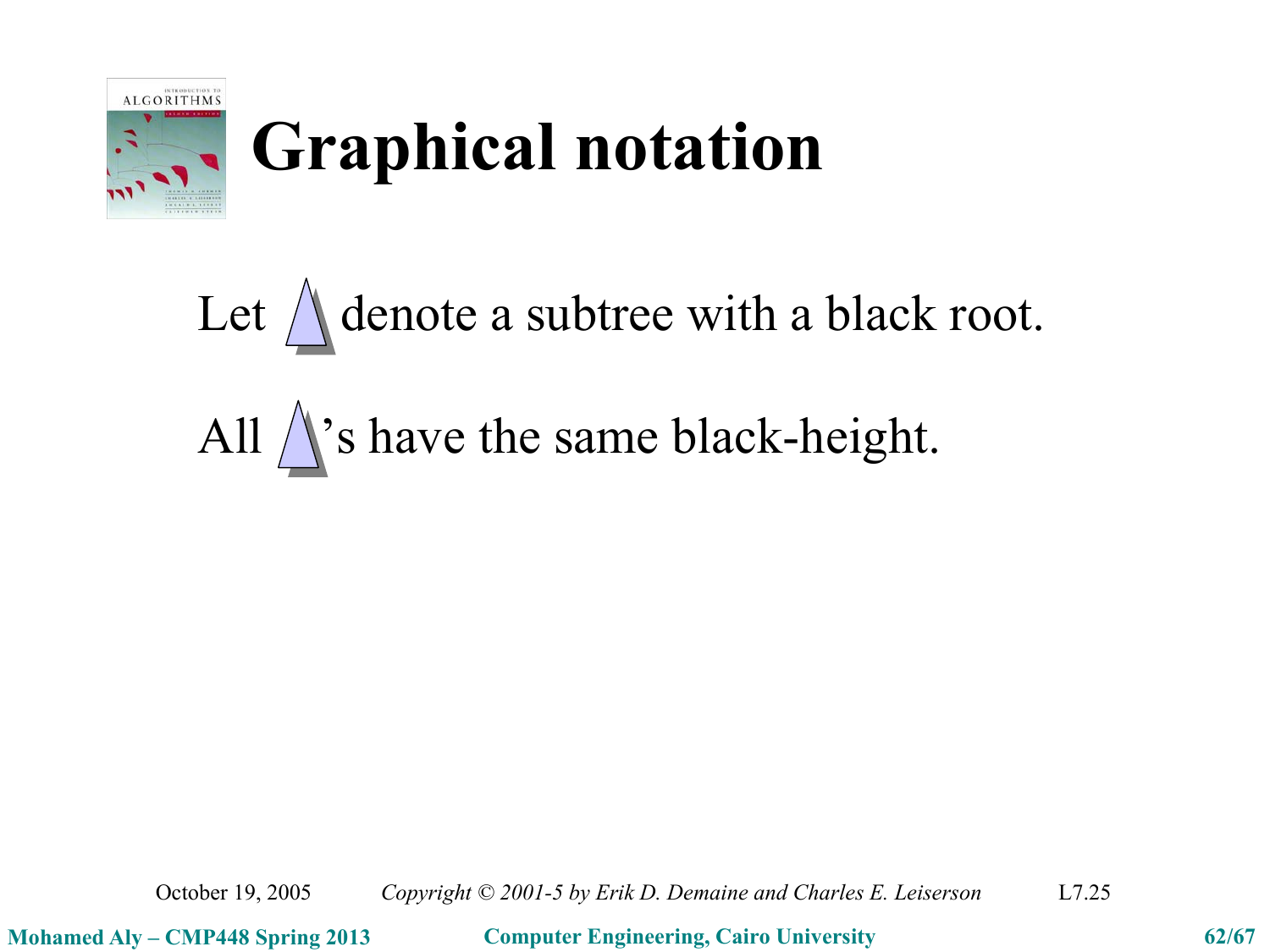

(Or, children of Push *C*'s black onto *A* are swapped.) *A* and *D*, and recurse, since *C*'s parent may be red.

October 19, 2005 *Copyright © 2001-5 by Erik D. Demaine and Charles E. Leiserson* L7.26

**Mohamed Aly – CMP448 Spring 2013 Computer Engineering, Cairo University 63/67**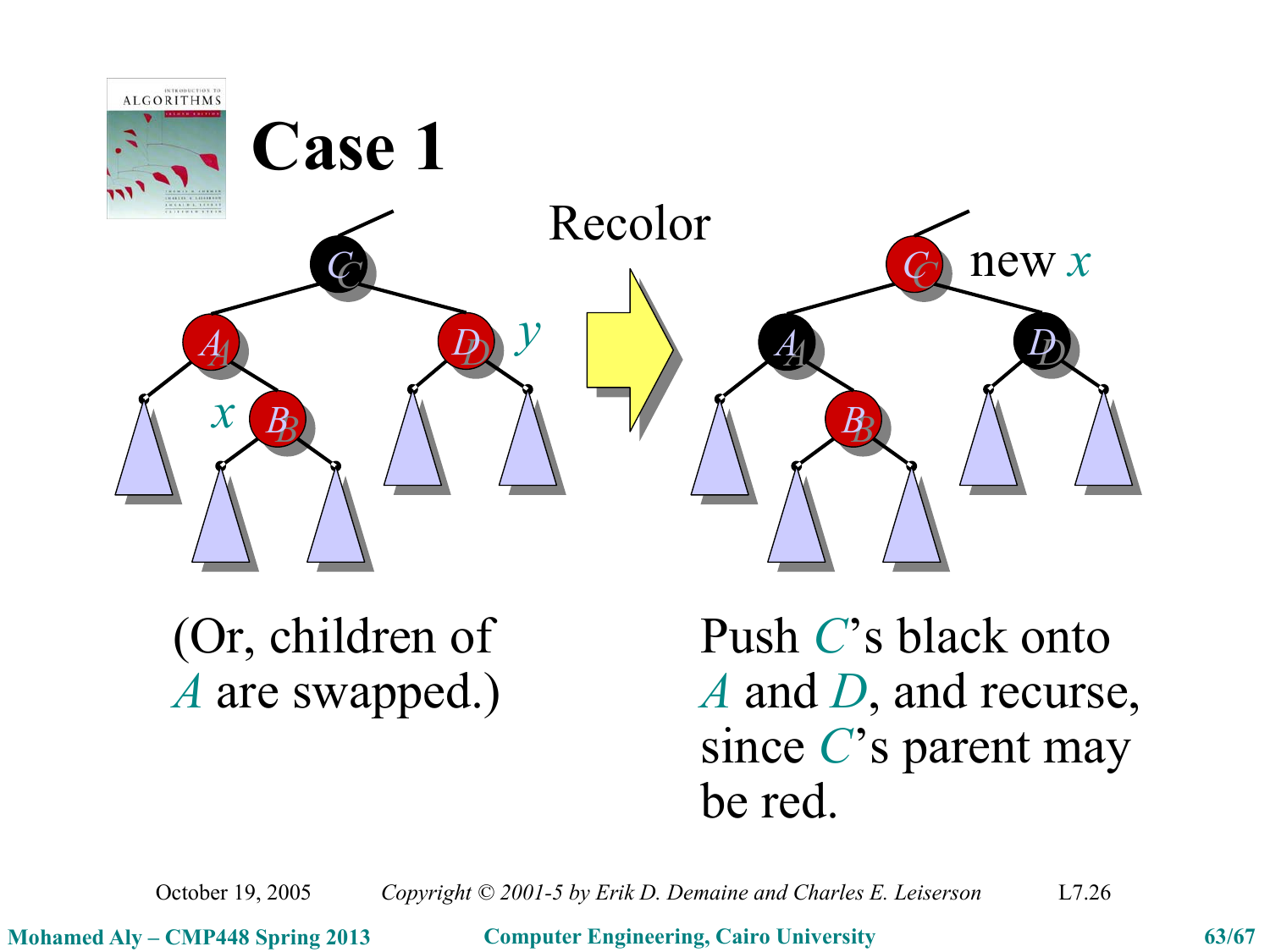

### Transform to Case 3.

October 19, 2005 *Copyright © 2001-5 by Erik D. Demaine and Charles E. Leiserson* L7.27

**Mohamed Aly – CMP448 Spring 2013 Computer Engineering, Cairo University 64/67**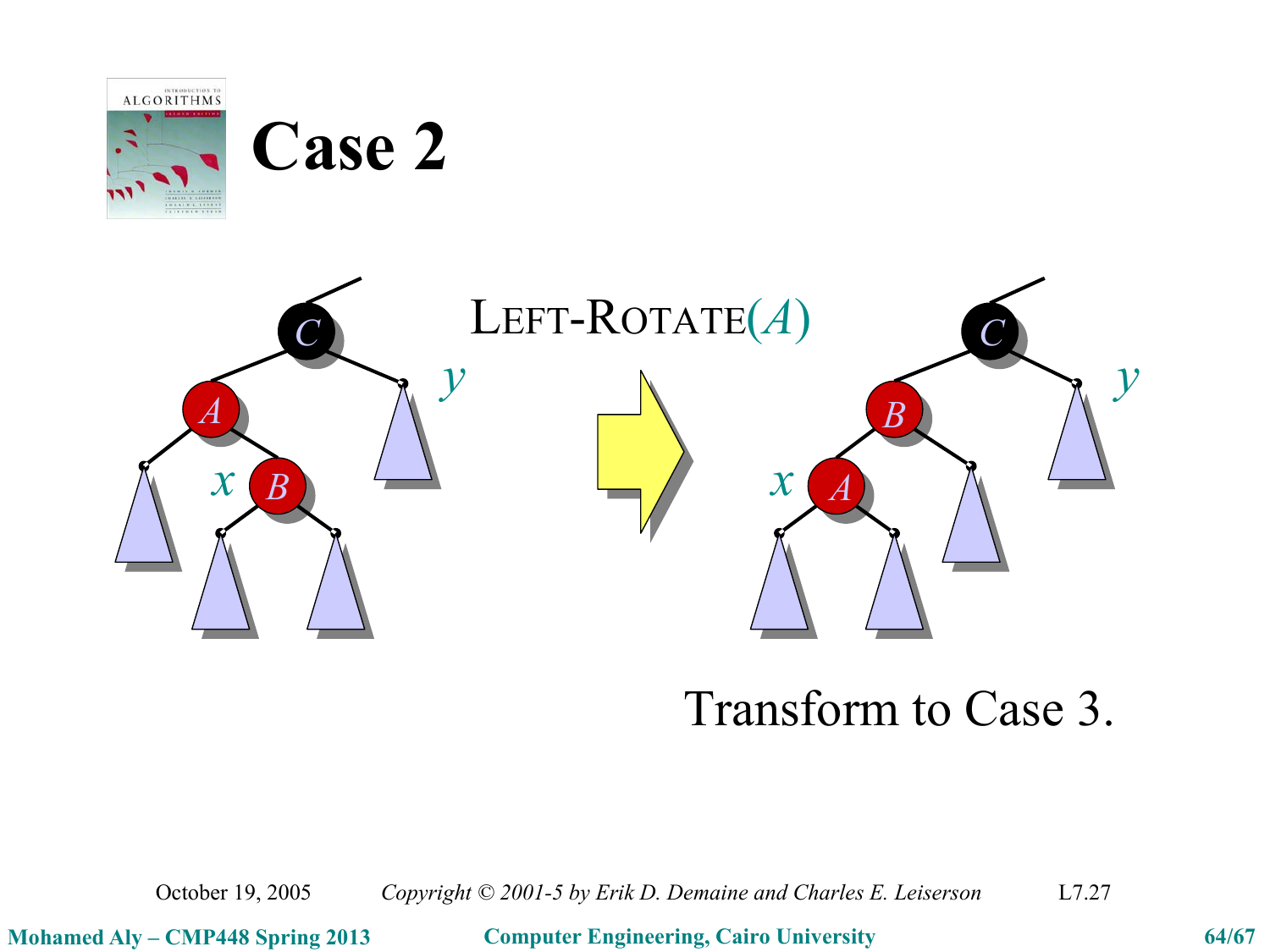

October 19, 2005 *Copyright © 2001-5 by Erik D. Demaine and Charles E. Leiserson* L7.28

**Mohamed Aly – CMP448 Spring 2013 Computer Engineering, Cairo University 65/67**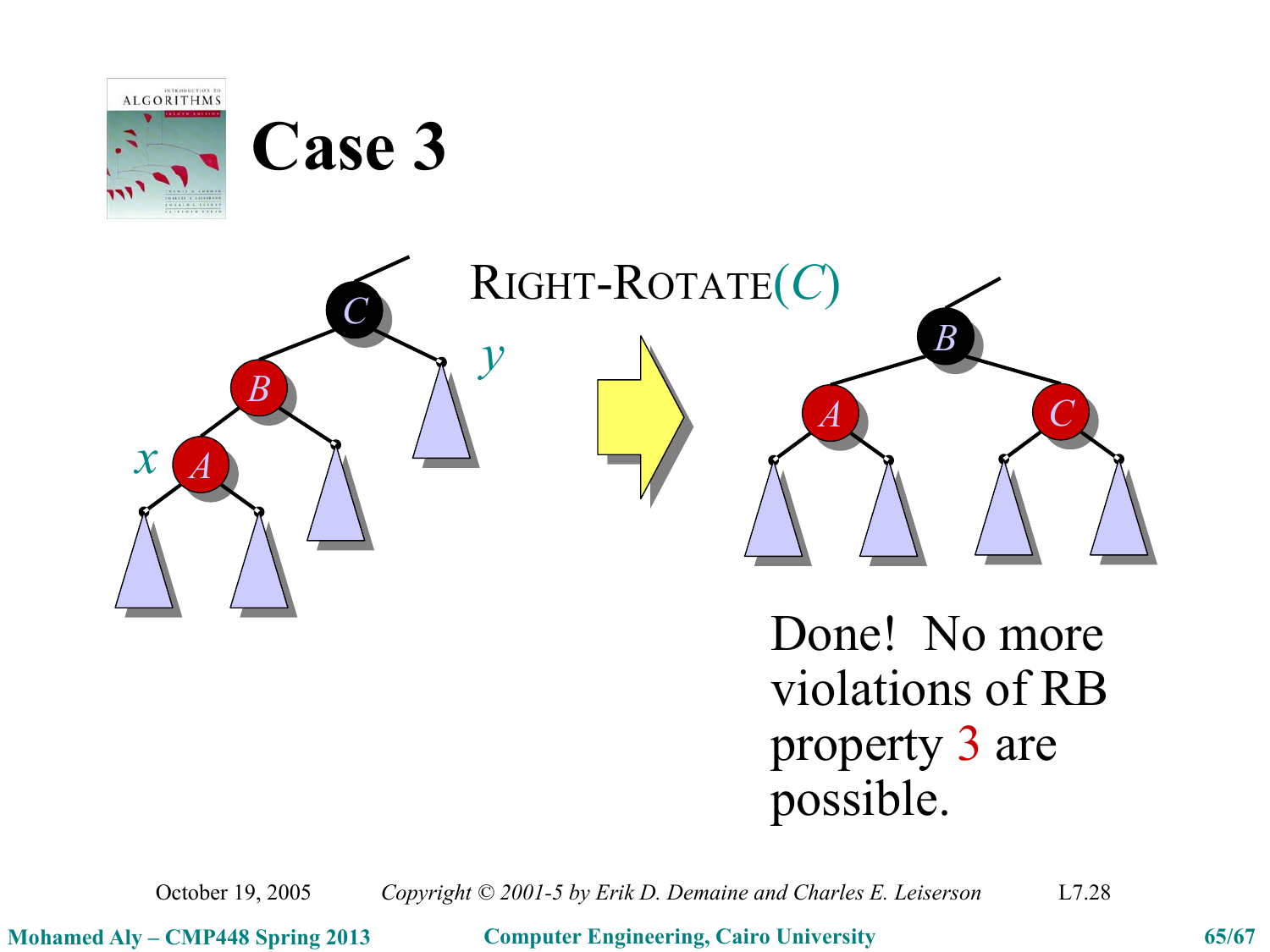

- Go up the tree performing Case 1, which only recolors nodes.
- If Case 2 or Case 3 occurs, perform 1 or 2 rotations, and terminate.

**Running time:** *O*(lg *n*) with *O*(1) rotations.

RB-DELETE — same asymptotic running time and number of rotations as RB-INSERT (see textbook).

October 19, 2005 *Copyright © 2001-5 by Erik D. Demaine and Charles E. Leiserson* L7.29

**Mohamed Aly – CMP448 Spring 2013 Computer Engineering, Cairo University 66/67**